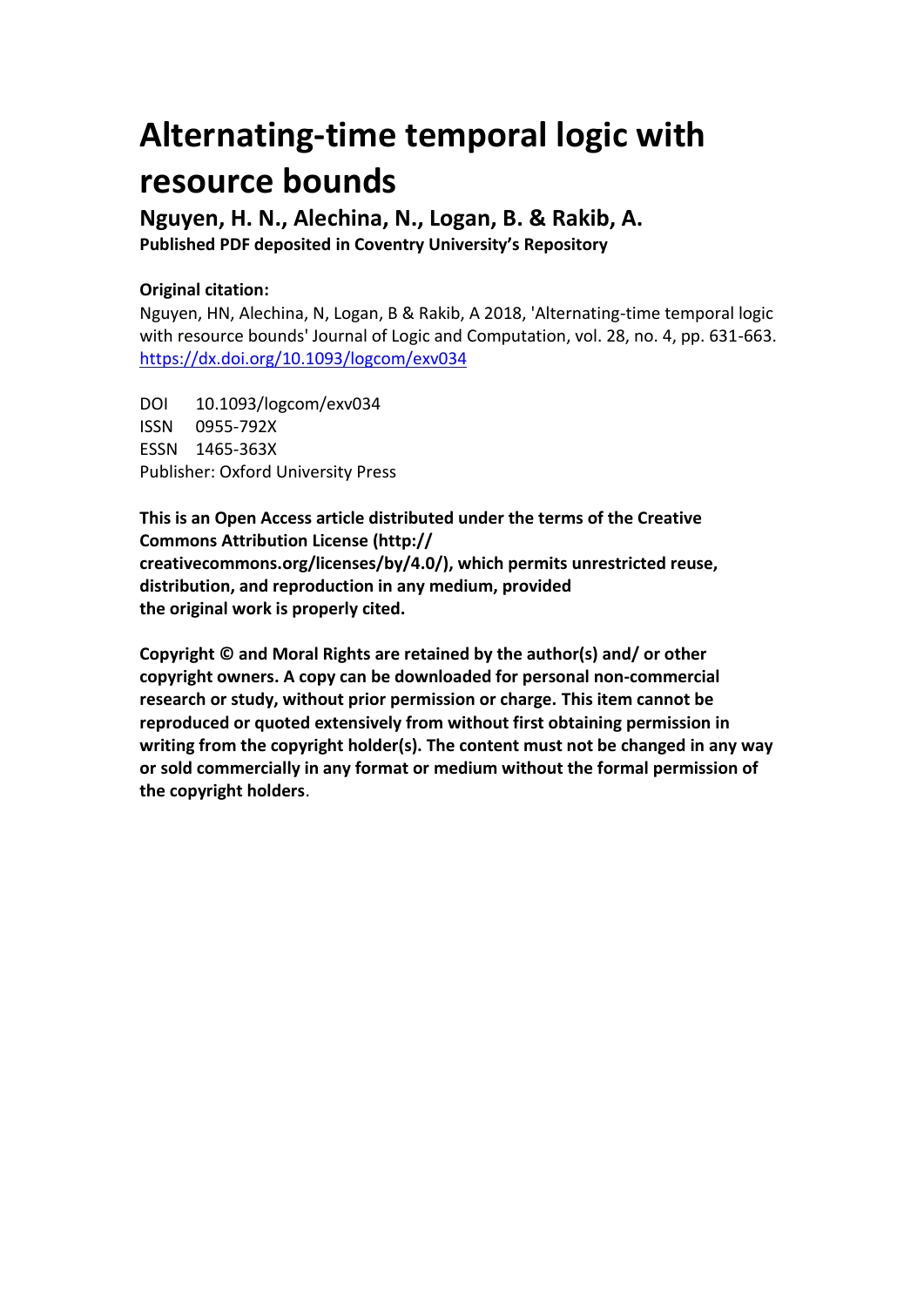# **Alternating-time temporal logic with resource bounds**

HOANG NGA NGUYEN, NATASHA ALECHINA and BRIAN LOGAN, *School of Computer Science, The University of Nottingham, UK. E-mail: hnn@cs.nott.ac.uk; nza@cs.nott.ac.uk; bsl@cs.nott.ac.wt*

ABDUR RAKIB, *School of Computer Science, The University of Nottingham Malaysia Campus, Malaysia. E-mail: Abdur.Rakib@nottingham.edu.my*

# **Abstract**

Many problems in AI and multi-agent systems research are most naturally formulated in terms of the abilities of a coalition of agents. There exist several excellent logical tools for reasoning about coalitional ability. However, coalitional ability can be affected by the availability of resources, and there is no straightforward way of reasoning about resource requirements in logics such as Coalition Logic (CL) and Alternating-time Temporal Logic (ATL). In this article, we describe a logic for reasoning about coalitional ability under resource constraints. We extend ATL with costs of actions and hence of strategies. We give a complete and sound axiomatization of the resulting logic, Resource-Bounded ATL (RB-ATL) and a model-checking algorithm for it.

*Keywords*: Strategic ability, resources, axiomatisation of RB-ATL.

# **1 Introduction**

In many situations, a group of agents can cooperate to achieve an outcome which cannot be achieved by any agent in the group acting individually. For example, in the prisoners dilemma, a single prisoner cannot ensure the optimal outcome, while a coalition of two prisoners can. Similarly, it may be possible for a set of cooperating agents to solve a difficult computational problem by distributing it, while a single agent may not have sufficient memory or processor power to solve it. In the latter case, there is an interaction between the amount of resources available to the agents (or the amount of resources which they are willing to contribute), and their ability to jointly achieve a goal.

In this article we describe a logic, Resource-BoundedAlternating-time Temporal Logic (RB-ATL), for reasoning about coalitional ability under resource constraints. RB-ATL allows us to express and verify properties such as:

- (1) 'a coalition of agents *A* has a strategy to achieve a property  $\varphi$  provided they have resources *b*, but they cannot enforce  $\varphi$  under a tighter resource bound  $b_1$ ';
- (2) '*A* has a strategy to maintain the property  $\varphi$ , provided they have resources *b*'; and
- (3) '*A* has a strategy to maintain  $\varphi$  until  $\psi$  becomes true, provided *A* has resources *b*'.

In Section [2.4,](#page-4-0) we illustrate the expressive power of RB-ATL on a simple example of a sensor network, where the agents (sensor nodes) require two resources: energy and memory.

In previous work, we studied a version of Coalition Logic (CL) with resource bounds, RBCL [\[5](#page-33-0)]. RBCL can express properties of the form (1) above, but not of the form (2) and (3). Other work on

Vol. 28 No. 4. © The Author, 2015. Published by Oxford University Press. All rights reserved. 4

This is an Open Access article distributed under the terms of the Creative Commons Attribution License [\(ht](http://creativecommons.org/licenses/by/3.0/)tp:// creativecommons.org/licenses/by/4.0/), which permits unrestricted reuse, distribution, and reproduction in any medium, provided the original work is properly cited.

Published online June 12, 2015 doi:10.1093/logcom/exv034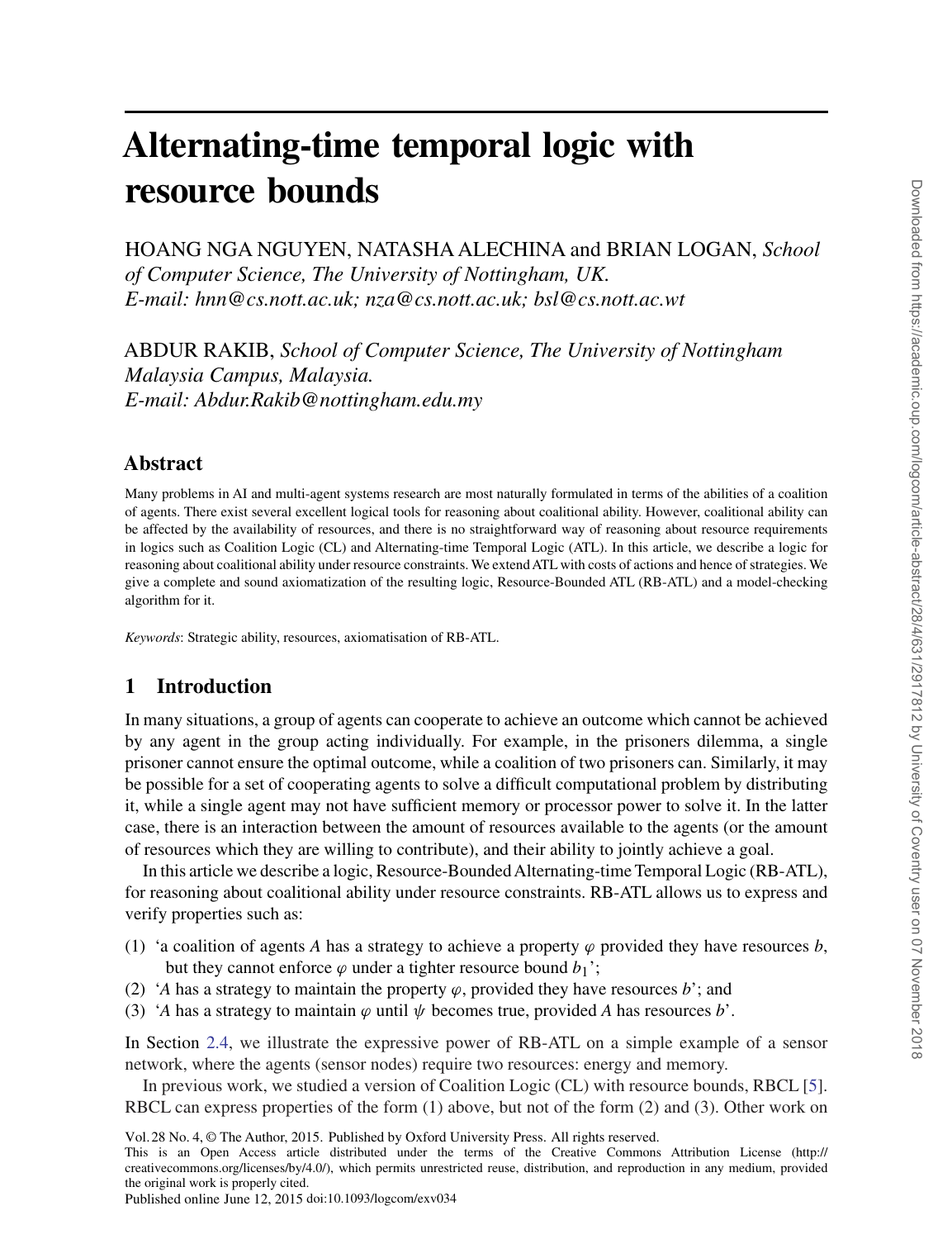temporal logics and logics of coalitional ability with resource constraints includes [\[2](#page-32-0), [7,](#page-33-0) [8,](#page-33-0) [10](#page-33-0), [11\]](#page-33-0). However, this work concentrates on model-checking complexity, rather than axiomatization, which is the focus of this article.

This article is a revised and extended version of [\[4](#page-32-0)]. In [\[4\]](#page-32-0), we gave a sound and complete axiomatization and a model-checking algorithm for a version of RB-ATL without infinite resource bounds. The main differences from [\[4](#page-32-0)] are the addition of an infinite resource bound (to make the logic a conservative extension of ATL), and the addition of complete proofs and an illustrative example.<sup>1</sup> The remainder of this article is organized as follows. In Section 2, we present the syntax and semantics of RB-ATL and show how RB-ATL can be used to express properties of a simple sensor network. In Section [3](#page-5-0) we provide a sound and complete axiomatization of RB-ATL. In Section [4,](#page-29-0) we give a model-checking algorithm for RB-ATL. Finally, we survey related work in Section [5](#page-31-0) and conclude in Section [6.](#page-32-0)

#### **2 Syntax and semantics of RB-ATL**

Consider a system of agents that can perform actions to change the state (we assume concurrent execution of actions by all agents). We denote the set of agents by *N*. To reason about resources, we assume that actions have costs. Let *R* be a set of resources (such as money, energy, or anything else which may be required by an agent for performing an action). We assume that a cost of an action, for each of the resources, is a non-negative integer. The set of resource bounds  $\mathbb B$  over  $R$  is defined as  $\mathbb{B}=(\mathbb{N}\cup\{\infty\})^r$ , where  $r=|R|$ . We denote by  $\overline{0}$  the smallest resource bound  $(0,\ldots,0)$  and  $\overline{\infty}$  the greatest resource bound  $(\infty, ..., \infty)$ .

#### *2.1 Syntax of RB-ATL*

The syntax of RB-ATL is defined as follows, where *A* is a non-empty subset of *N* and  $b \in \mathbb{B}$ .

$$
\varphi ::= p | \neg \varphi | \varphi \vee \psi | \langle \langle A^b \rangle \rangle \bigcirc \varphi | \langle \langle A^b \rangle \rangle \Box \varphi | \langle \langle A^b \rangle \rangle \varphi \mathcal{U} \psi
$$

Here,  $\langle \langle A^b \rangle \rangle$   $\cap \varphi$  means that a coalition *A* can ensure that the next state satisfies  $\varphi$  under resource bound *b*.  $\langle A^b \rangle$   $\Box \varphi$  means that *A* has a strategy to make sure that  $\varphi$  is always true, and the cost of this strategy is at most *b*. Similarly,  $\langle A^b \rangle \omega \mathcal{U} \psi$  means that *A* has a strategy to enforce  $\psi$  while maintaining the truth of  $\varphi$ , and the cost of this strategy is at most *b*. Notice the meaning of these operators when  $b=\overline{\infty}$  is the same as their counterparts in ATL; in other words, the ATL operator  $\langle\langle A \rangle\rangle$  corresponds to  $\langle\langle A^{\bar{\infty}} \rangle\rangle$  for  $A \neq \emptyset$  and  $\langle\langle \emptyset \rangle\rangle$  to the dual of  $\langle\langle N^{\bar{\infty}} \rangle\rangle$ .

### *2.2 Semantics of RB-ATL*

To interpret this language, we extend the definition of concurrent game structures [\[6\]](#page-33-0) with resource requirements for executing actions. For consistency with [\[6\]](#page-33-0), in what follows we refer to agents as 'players' and actions as 'moves'.

#### **DEFINITION 1**

A Resource-bounded Concurrent Game Structure (RB-CGS) is a tuple  $S=(n, r, Q, \Pi, \pi, d, c, \delta)$ where:

•  $n > 1$  is the number of players (agents), we denote the set of players  $\{1, \ldots, n\}$  by *N*;

<sup>&</sup>lt;sup>1</sup>A preliminary version of RB-ATL with infinite bounds was introduced in [\[14](#page-33-0)].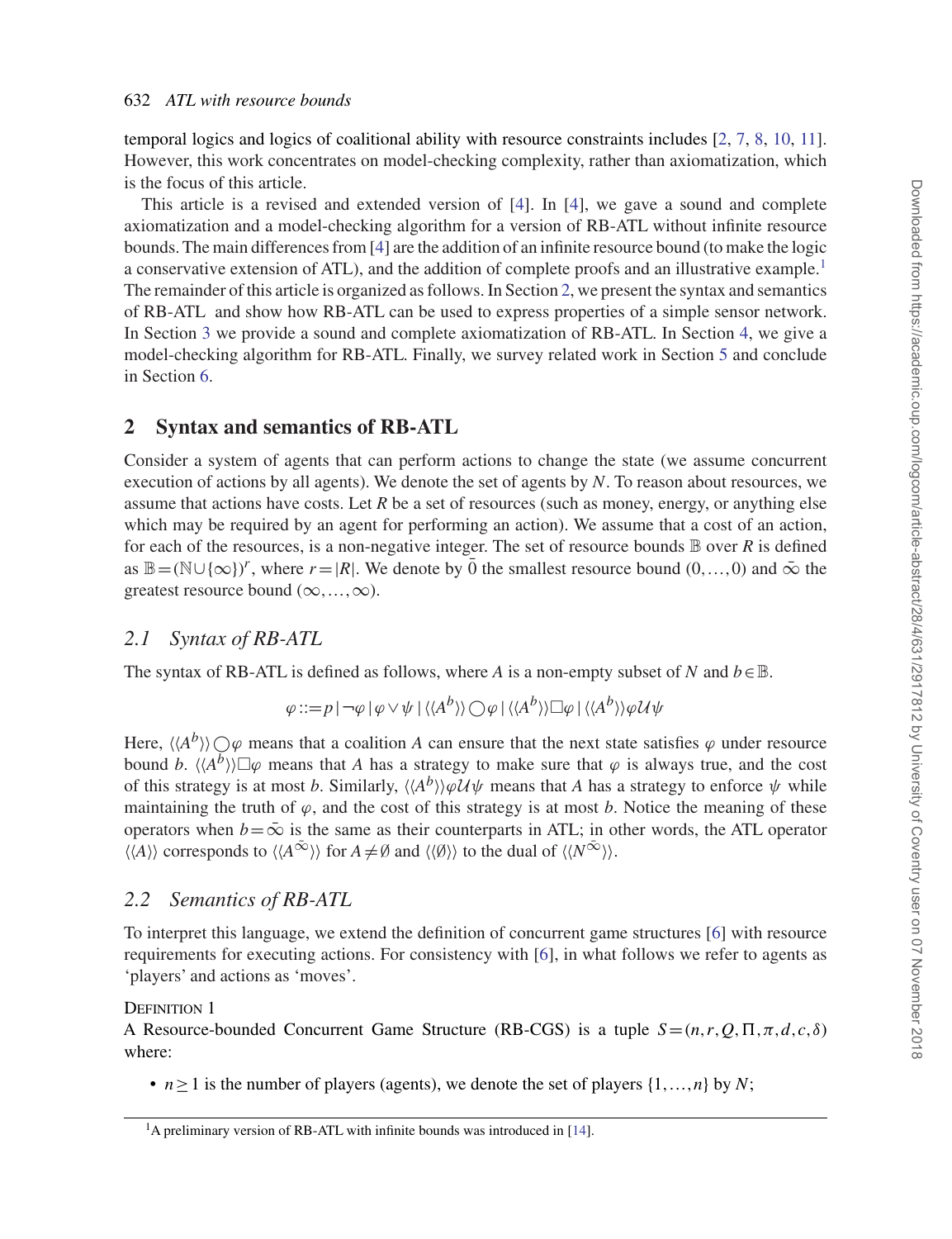- *r* is the number of resources;
- *Q* is a non-empty set of states;
- $\bullet$   $\Pi$  is a finite set of propositional variables;
- $\pi : \Pi \to \wp(Q)$  is a function which assigns to each variable in  $\Pi$  a subset of *Q*;
- $d: Q \times N \to \mathbb{N}$  is a function which indicates the number of available moves (actions) for each player *a*∈*N* at a state *q*∈*Q* such that  $d(q, a)$  > 1. At each state *q* ∈ *Q*, we denote the set of joint moves available for all players in *N* by *D*(*q*). That is

$$
D(q) = \{1, \ldots, d(q, 1)\} \times \ldots \times \{1, \ldots, d(q, n)\}
$$

- $c: Q \times N \times \mathbb{N} \to \mathbb{B}$  is a partial function which indicates the minimal amount of resources required by each move available to each agent at a specific state;
- $\delta: Q \times \mathbb{N}^{|N|} \to Q$  is a partial function where  $\delta(q,m)$  is the next state from *q* if the players execute the move  $m \in D(q)$ .

We assume that each agent in each state has an available action with  $\bar{0}$  cost (intuitively, it has the option of doing nothing).

Given a RB-CGS *S*, we denote by  $Q^*$  the set of finite sequences of states or finite computations and by  $Q^{\omega}$  the set of infinite sequences of states or infinite computations. For a finite or infinite computation  $\lambda = q_1 q_2 ... \in O^* \cup O^{\omega}$ , we use the notation  $\lambda[i] = q_i$  and  $\lambda[i,j] = q_i ... q_i$ . We denote the set of finite non-empty sequences of states by  $Q^+$ .

**DEFINITION 2** 

Given a RB-CGS *S* and a state  $q \in Q$ , a move (or a joint action) for a coalition  $A \subseteq N$  is a tuple  $\sigma_A = (\sigma_a)_{a \in A}$  such that  $1 \leq \sigma_a \leq d(q, a)$ .

By  $D_A(q)$  we denote the set of all moves for *A* at state *q*. Given a move  $m \in D(q)$ , we denote by  $m_A$  the actions executed by *A*,  $m_A = (m_a)_{a \in A}$ . We define the set of all possible outcomes of a move  $\sigma_A \in D_A(q)$  at state *q* as follows:

$$
out(q, \sigma_A) = \{q' \in Q \mid \exists m \in D(q) : m_A = \sigma_A \land q' = \delta(q, m)\}
$$

For convenience, we define the projection of  $\infty$  components of a resource bound *b* on another bound *d* as  $d \stackrel{\infty}{\leftarrow} b$  where for all  $i \in \{1, ..., r\}$ :

$$
(d \stackrel{\infty}{\leftarrow} b)_i = \begin{cases} d_i & \text{if } b_i \neq \infty \\ \infty & \text{if } b_i = \infty \end{cases}
$$

For example,  $(2,3,\infty,6) \stackrel{\infty}{\leftarrow} (1,\infty,3,\infty) = (2,\infty,\infty,\infty)$  and  $\overline{0} \stackrel{\infty}{\leftarrow} (1,\infty,3,\infty) = (0,\infty,0,\infty)$ . To compare costs and resource bounds, we use the usual pointwise vector comparison, i.e.  $(b_1,...,b_r) \leq$  $(d_1, ..., d_r)$  iff  $b_i \leq d_i$  for  $i \in \{1, ..., r\}$  where  $n \leq \infty$  for all  $n \in \mathbb{N}$ . We also use pointwise vector addition:  $(b_1,...,b_r)+(d_1,...,d_r)=(b_1+d_1,...,b_r+d_r)$  where  $n+\infty=\infty$  for all  $n\in\mathbb{N}\cup\{\infty\}$ . Conversely, we also split a resource bound *b* into pairs of resource bounds  $(d, d')$  such that:

(i)  $d+d'=b$ . (ii)  $d_i = d'_i = \infty$  for all  $i \in \{1, ..., r\}$  such that  $b_i = \infty$ , and (iii)  $d \neq \overline{0} \stackrel{\prime \infty}{\leftarrow} b$ .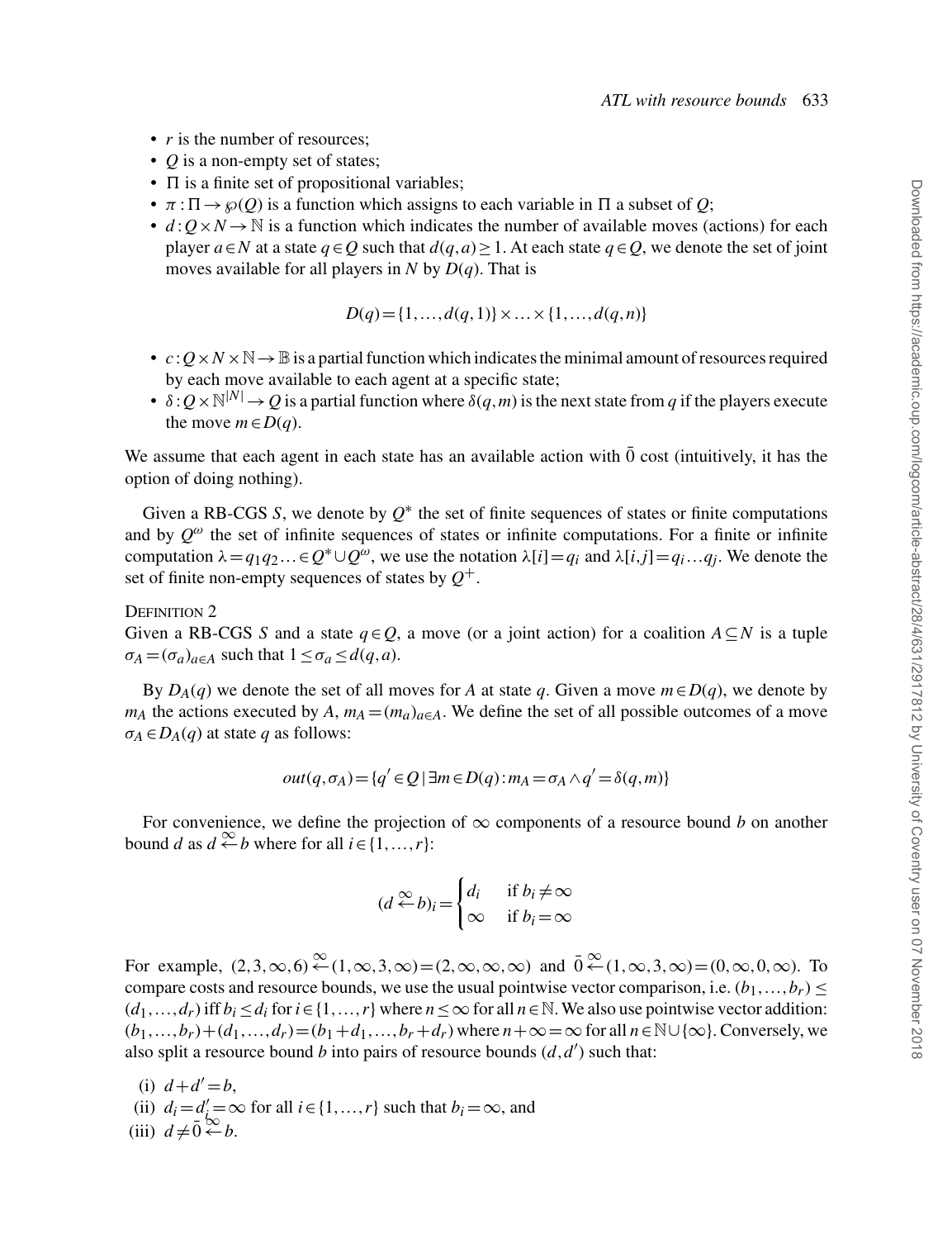<span id="page-4-0"></span>The set of all such pairs  $(d, d')$  is denoted by  $split(b)$ . Obviously,  $split(b)$  is finite.

The cost of a move  $\sigma_A \in D_A(q)$  is defined as  $cost(q, \sigma_A) = \sum_{a \in A} c(q, a, \sigma_a)$ . (Note that we use *c* for the cost of single actions and *cost* for the cost of joint actions.)

**DEFINITION 3** 

Given a RB-CGS *S*, a strategy for a subset of players  $A \subseteq N$  is a mapping  $F_A$  which associates each sequence  $\lambda q \in Q^+$  to a move in  $D_A(q)$ .

A computation  $\lambda \in Q^{\omega}$  is consistent with *F<sub>A</sub>* iff for all  $i \geq 1$ ,  $\lambda[i+1] \in out(\lambda[i], F_A(\lambda[1,i]))$ . We denote by  $out(q, F_A)$  the set of all such sequences  $\lambda$  starting from q, i.e.  $\lambda[1] = q$ . Given a non-empty finite prefix  $\lambda$  of a computation which is consistent with a strategy  $F_A$ , we define the cost of  $F_A$  with respect to  $\lambda$  as  $cost(\lambda, F_A) = \sum_{i=1,\dots,|\lambda|-1} cost(\lambda[i], F_A(\lambda[1,i])).$ 

Given a bound *b*, a computation  $\lambda \in out(q, F_A)$  is *b*-consistent with  $F_A$  iff, for every finite prefix  $\lambda'$  of  $\lambda$ ,  $cost(\lambda', F_A) \leq b$ . We denote by  $out(q_0, F_A, b)$  the set of all *b*-consistent computations. A strategy *F<sub>A</sub>* is a *b*-strategy iff *out*( $q$ ,*F<sub>A</sub>*)=*out*( $q$ ,*F<sub>A</sub>*,*b*) for any  $q \in Q$ .

In other words, all executions of a *b*-strategy cost at most *b* resources. Note that this means that each computation of such a strategy starts with a finite prefix where some non-( $\overline{0} \stackrel{\infty}{\leftarrow} b$ ) cost actions are executed, and continues with an infinite sequence of  $(\overline{0} \stackrel{\infty}{\leftarrow} b)$ -cost actions.

### *2.3 Truth definition for RB-ATL*

Given a RB-CGS  $S = (n, r, Q, \Pi, \pi, d, c, \delta)$ , the truth definition for RB-ATL is given inductively as follows:

- $S, q \models p$  iff  $q \in \pi(p)$ ;
- $S, q \models \neg \varphi$  iff  $S, q \not\models \varphi;$
- $S, q \models \varphi \lor \psi$  iff  $S, q \models \varphi$  or  $S, q \models \psi$ ;
- *S*, $q \models \langle \langle A^b \rangle \rangle \bigcirc \varphi$  iff there exists a *b*-strategy  $F_A$  such that for all  $\lambda \in out(q, F_A), S, \lambda[2] \models \varphi$  iff there is a move  $\sigma_A \in D_A(q)$  such that for all  $q' \in out(\sigma_A)$ ,  $S, q' \models \varphi$ ;
- $\bullet$  *S*, *q*  $\models$   $\langle \langle A^b \rangle \rangle \Box \varphi$  iff there exists a *b*-strategy *F<sub>A</sub>* for any  $\lambda \in out(q, F_A)$ , *S*,  $\lambda[i] \models \varphi$  for all *i* ≥ 1;
- *S*,  $q \models \langle \langle A^b \rangle \rangle \varphi \mathcal{U} \psi$  iff there exists a *b*-strategy  $F_A$  such that for all  $\lambda \in out(q, F_A)$ , there exists  $i \geq 1$  such that  $S$ ,  $\lambda[i] \models \psi$  and  $S$ ,  $\lambda[j] \models \varphi$  for all  $j \in \{1, ..., i-1\}$ .

Notice that the truth definition of  $\langle A^{\infty} \rangle$  is the same as that of  $\langle A \rangle$  in ATL.

### *2.4 Example*

To conclude this section, we describe a concrete scenario to illustrate the notions introduced above, and give some examples of the expressive power of RB-ATL.

Consider a sensor network consisting of two agents (sensor nodes), 1 and 2. The agents monitor for movement. If they detect movement, they can inform their neighbour. If an agent receives a communication from its neighbour, it can save it. If an agent has more than one record of movement, the agent can report this to the base station. We assume that 2 is closer to the base station than 1. We consider two resources, energy and memory. Sending a message requires energy (depending on the distance to the receiver) and saving a communication requires memory. Sending from 1 to 2 (*send*12) and from 2 to 1 (*send*21) both require 2 units of energy and 0 memory. Saving a record requires 0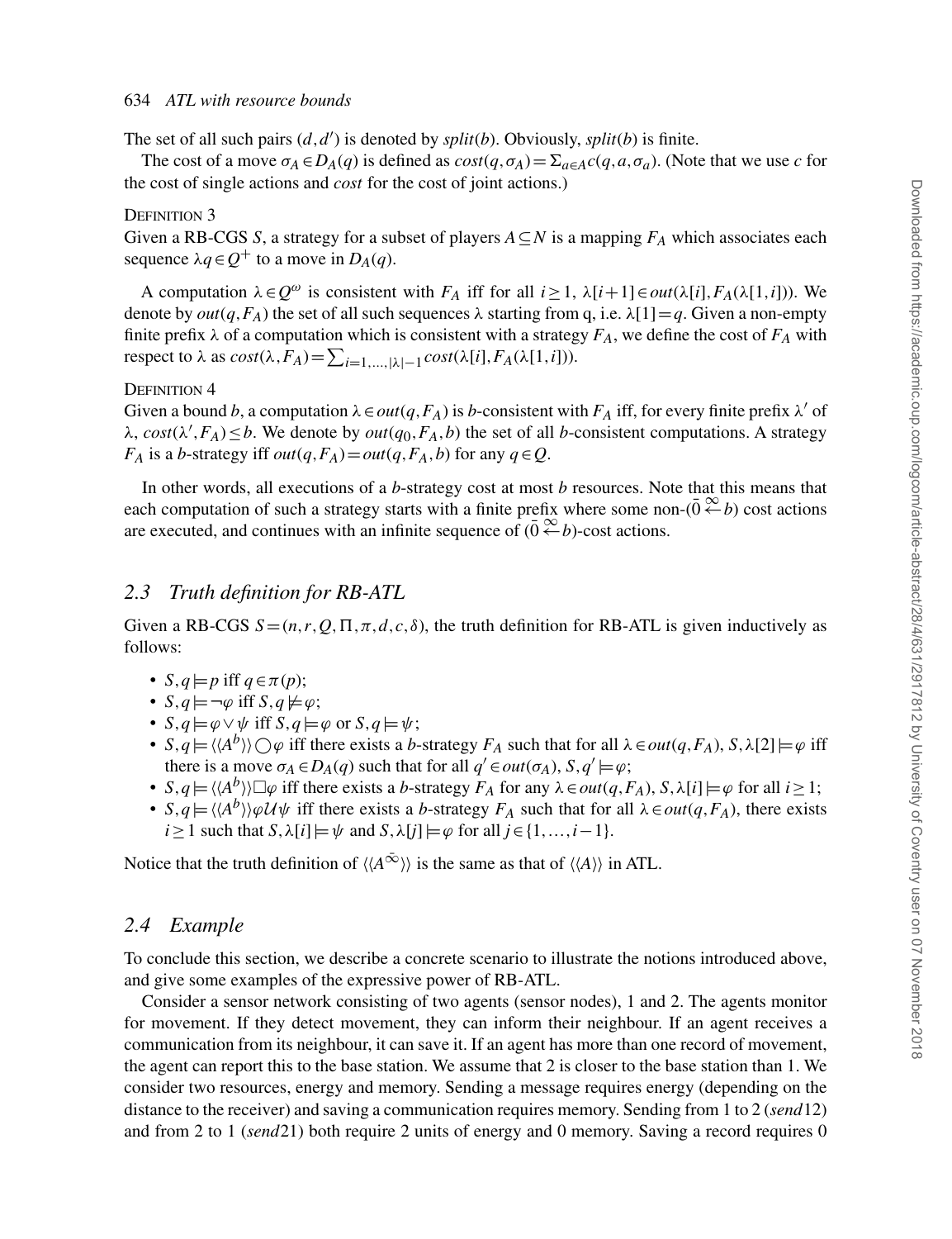<span id="page-5-0"></span>

Figure 1. Sensor network example.

units of energy and 1 unit of memory. Sending from 1 to the base station (*send*1*b*) requires 3 units of energy, and sending from 2 to the base (*send*2*b*) requires 1 unit of energy. The option of doing nothing *(idle)* is always available and costs nothing. In the initial state  $q_0$ , each agent has a record of having itself seen movement. The system is shown in Figure 1, where transitions between states are annotated with tuples of actions (the first element is an action by agent 1, and the second is an action by agent 2). We omit self-loops in each state by the joint action (*idle*,*idle*) for readability.

In this scenario, both agents together can enforce the outcome  $q<sub>6</sub>$ , where we assume that a proposition  $p$  (which means that the base station has been informed) holds. Moreover, they can achieve this by spending 3 units of energy and 1 unit of memory by choosing the following actions: (*send*12,*idle*) in *q*0, (*idle*,*save*) in *q*1 and (*idle*,*send*2*b*) in *q*4. This can be expressed in RB-ATL as  $\langle \langle \{1,2\}^{(3,1)} \rangle \rangle \top \mathcal{U} \mathcal{P}$ . It is also the case that the agents cannot achieve this without using some memory, even if they use unlimited energy:  $\neg \langle \langle 1, 2 \rangle^{(\infty,0)} \rangle \uparrow \mathcal{U}_p$ . Clearly, neither of the agents can single-handedly enforce *q*6; however, once the system is in *q*6, either agent can trivially maintain *p* forever, since the only choice of action available to each agent there is *idle*. This can be expressed as  $\langle \langle \{1,2\}^{(3,1)} \rangle \rangle \top \mathcal{U} \langle \langle \{1\}^{0,0} \rangle \rangle \square p.$ 

### **3 Axiomatization**

In this section we present the axiomatic system for RB-ATL. To make the formulas below more readable, we define the following abbreviations:

$$
\langle \langle A^b \rangle \rangle \bigcirc \Box \varphi = \bigvee_{(d,d') \in split(b)} \langle \langle A^d \rangle \rangle \bigcirc \langle \langle A^{d'} \rangle \rangle \Box \varphi
$$
  

$$
\langle \langle A^b \rangle \rangle \bigcirc \varphi \mathcal{U} \psi = \bigvee_{(d,d') \in split(b)} \langle \langle A^d \rangle \rangle \bigcirc \langle \langle A^{d'} \rangle \rangle \varphi \mathcal{U} \psi
$$

The axiomatic system consists of the following axiom schemas and rules of inference, where *A*, *A*<sub>1</sub> and *A*<sub>2</sub> are non-empty subsets of *N*, and *b*,  $d \in \mathbb{B}$ . **Axioms:**

- **(PL)** Tautologies of Propositional Logic  $(\perp)$  ¬ $\langle\langle A^b \rangle\rangle$   $\cap$   $\perp$  $(T)$   $\langle\langle A^b \rangle\rangle \cap T$ **(B)**  $\langle \langle A^b \rangle \rangle \bigcirc \varphi \rightarrow \langle \langle A^d \rangle \rangle \bigcirc \varphi$
- where  $b < d$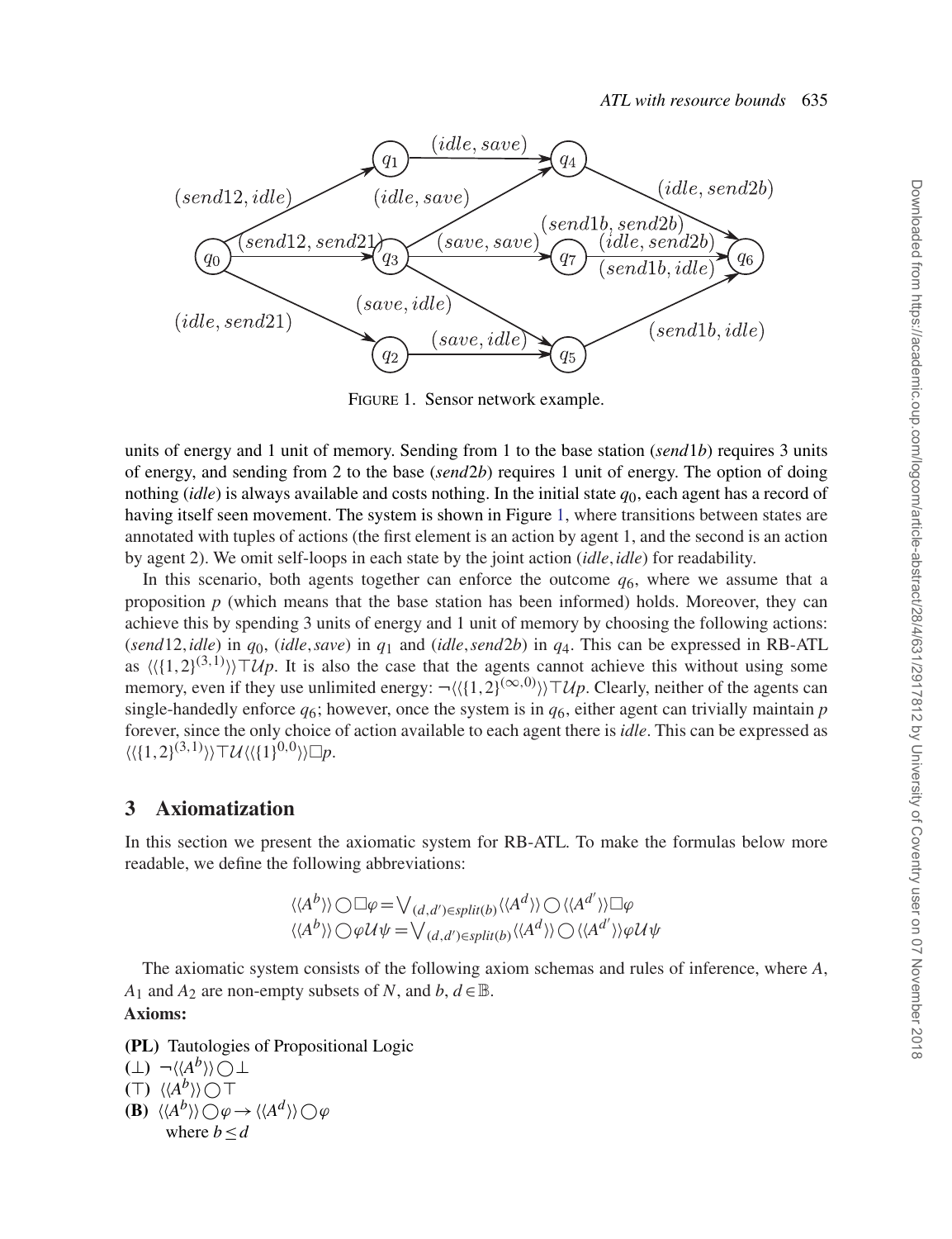(S) 
$$
\langle \langle A_1^b \rangle \rangle \bigcirc \varphi \wedge \langle \langle A_2^d \rangle \rangle \bigcirc \psi \rightarrow \langle \langle (A_1 \cup A_2)^{b+d} \rangle \rangle \bigcirc (\varphi \wedge \psi)
$$
  
\nwhere  $A_1 \cap A_2 = \emptyset$   
\n(S<sub>N</sub>)  $\langle \langle A^b \rangle \rangle \bigcirc \varphi \wedge \neg \langle \langle N^{\bar{\infty}} \rangle \rangle \bigcirc \neg \psi \rightarrow \langle \langle A^b \rangle \rangle \bigcirc (\varphi \wedge \psi)$   
\n(S<sub>N+1</sub>)  $\langle \langle N^b \rangle \rangle \bigcirc \varphi \wedge \neg \langle \langle N^b \rangle \rangle \bigcirc \neg \psi \rightarrow \langle \langle N^b \rangle \rangle \bigcirc (\varphi \wedge \psi)$   
\n(S<sub>N-1</sub>)  $\neg \langle \langle N^b \rangle \rangle \bigcirc \neg \varphi \wedge \neg \langle \langle N^b \rangle \rangle \bigcirc \neg \psi \rightarrow \neg \langle \langle N^b \rangle \rangle \bigcirc \neg (\varphi \wedge \psi)$   
\n(FP<sub>□</sub>)  $\langle \langle A^b \rangle \rangle \square \varphi \leftrightarrow \varphi \wedge (\langle \langle A^b \rangle \rangle \bigcirc \square \varphi \vee \langle \langle A^{\bar{0}} \stackrel{\approx}{\sim} b \rangle \rangle \bigcirc (\langle \langle A^b \rangle \rangle \square \varphi)$   
\n(FP<sub>U</sub>)  $\langle \langle A^b \rangle \rangle \varphi \mathcal{U} \psi \leftrightarrow \psi \vee (\varphi \wedge (\langle \langle A^b \rangle \rangle \bigcirc \varphi \mathcal{U} \psi \vee \langle \langle A^{\bar{0}} \stackrel{\approx}{\sim} b \rangle \rangle \bigcirc (\langle A^b \rangle \varphi \mathcal{U} \psi)$ )

#### **Inference rules:**

$$
\begin{array}{ll}\n\textbf{(MP)} & \frac{\varphi, \varphi \to \psi}{\psi} \\
\textbf{(}\langle\langle A^b \rangle\rangle \bigcirc \textbf{-Monotonicity}) & \frac{\varphi \to \psi}{\langle\langle A^b \rangle\rangle \bigcirc \varphi \to \langle\langle A^b \rangle\rangle \bigcirc \psi} \\
\textbf{(}\langle\langle N^b \rangle\rangle \Box \textbf{-Necessitation}) & \frac{\varphi}{\neg \langle\langle N^b \rangle\rangle \Box \neg \varphi} \\
\textbf{(}\langle\langle A^b \rangle\rangle \Box \textbf{-Induction}) & \frac{\theta \to (\varphi \land (\langle\langle A^b \rangle\rangle \bigcirc \Box \varphi \lor \langle\langle A^{\bar{0}} \stackrel{\infty}{\leftarrow} b \rangle\rangle \bigcirc \theta))}{\langle\langle A^{\bar{0}} \stackrel{\infty}{\leftarrow} b \rangle\rangle \bigcirc \varphi \land \langle\langle A^{\bar{0}} \stackrel{\infty}{\leftarrow} b \rangle\rangle \bigcirc \varphi \land \langle\langle A^{\bar{0}} \stackrel{\infty}{\leftarrow} b \rangle\rangle \bigcirc \varphi \land \langle\langle A^{\bar{0}} \stackrel{\infty}{\leftarrow} b \rangle\rangle \bigcirc \varphi \land \langle\langle A^{\bar{0}} \stackrel{\infty}{\leftarrow} b \rangle\rangle \bigcirc \varphi \land \langle\langle A^{\bar{0}} \stackrel{\infty}{\leftarrow} b \rangle\rangle \bigcirc \varphi \land \langle\langle A^{\bar{0}} \stackrel{\infty}{\leftarrow} b \rangle\rangle \bigcirc \varphi \land \langle\langle A^{\bar{0}} \stackrel{\infty}{\leftarrow} b \rangle\rangle \bigcirc \varphi \land \langle\langle A^{\bar{0}} \stackrel{\infty}{\leftarrow} b \rangle\rangle \bigcirc \varphi \land \langle\langle A^{\bar{0}} \stackrel{\infty}{\leftarrow} b \rangle\rangle \bigcirc \varphi \land \langle\langle A^{\bar{0}} \stackrel{\infty}{\leftarrow} b \rangle\rangle \bigcirc \varphi \land \langle\langle A^{\bar{0}} \stackrel{\infty}{\leftarrow} b \rangle\rangle \bigcirc \varphi \land \langle\langle A^{\bar{0}} \stackrel{\infty}{\leftarrow} b \rangle\rangle \bigcirc \varphi \land \langle\langle A^{\bar{0}} \stackrel{\infty}{\leftarrow} b \rangle\rangle \bigcirc \varphi \land \langle\langle A^{\bar{
$$

 $(\langle \langle A^b \rangle \rangle \mathcal{U}$ -Induction)

$$
\frac{(\psi \vee (\varphi \wedge (\langle \langle A^{b} \rangle \rangle \bigcirc \varphi \mathcal{U} \psi \vee \langle \langle A^{\overline{0}} \stackrel{\infty}{\leftarrow} b \rangle \rangle \bigcirc \theta))) \rightarrow \theta}{\langle \langle A^{b} \rangle \rangle \varphi \mathcal{U} \psi \rightarrow \theta}
$$

 $\theta \rightarrow \langle \langle A^b \rangle \rangle \Box \varphi$ 

Before proving soundness and completeness, i.e. every formula derived by the above system is valid and every valid formula can be derived by the above system, we give an intuitive explanation of the axioms and compare them with the axiomatic system for ATL given in [\[13](#page-33-0)].

First of all, observe that with the resource bounds removed, the axioms  $(\perp)$ ,  $(\top)$ ,  $(S)$ , and the inference rules ( $\langle \langle A^b \rangle \rangle$ )–Monotonicity) and ( $\langle \langle N^b \rangle \rangle$  -Necessitation) are identical to their ATL counterparts. Unlike ATL, we need several versions of (S) since we do not have the  $\langle \langle \emptyset^b \rangle \rangle$  modality and, as a result,  $(S_N)$ ,  $(S_{N+})$  and  $(S_{N-})$  are not derivable from (S). The axiom (B) says that if *A* can enforce  $\varphi$  under a resource bound *b*, then it can also enforce  $\varphi$  if it has more than *b* resources. The axiom ( $FP_{\Box}$ ) is similar to its ATL counterpart. However, unlike in ATL, there are two ways to 'unwind'  $\langle \langle A^b \rangle \rangle$   $\Box \varphi$  in RB-ATL: one way is to make a move which costs a non-trivial amount of resources *d*, and then maintain  $\varphi$  with *b*−*d* resources; the second way is to make a trivial ( $\overline{0} \stackrel{\infty}{\leftarrow} b$ )-cost move, and then maintain  $\varphi$  with *b* resources. Similarly for (FP<sub>U</sub>). Finally, the rules ( $\langle \langle A^b \rangle \rangle$  -Induction) and  $(\langle A^b \rangle)U$ -Induction) correspond to the ATL axioms (GFP $_{\Box}$ ) and (LFP<sub>U</sub>); the first one says that  $\Box$  corresponds to the greatest fixed point and the second that  $U$  corresponds to the least fixed point. This will be made more precise after we give fixed point characterizations of the temporal operators.

## *3.1 Fixed point characterizations of temporal operators*

Consider an operation  $[\langle \langle A^b \rangle \rangle]$ , which, given a set of states *X*, returns the set of states from where *A* can enforce an outcome to be in *X* under resource bound *b* (this is the same as *Pre*(*A*,*X*,*b*) defined in Section [4,](#page-29-0) which is in turn similar to *Pre* from [\[6](#page-33-0)]):

 $[\langle\langle A^b \rangle\rangle \bigcirc] : \wp(Q) \rightarrow \wp(Q)$  is defined as follows: given a set  $X \subseteq Q$ ,  $[\langle\langle A^b \rangle\rangle \bigcirc](X)$  is the set {*q* | ∃σ ∈*DA*(*q*): *cost*(*q*,σ)≤*b*∧*out*(*q*,σ)⊆*X*}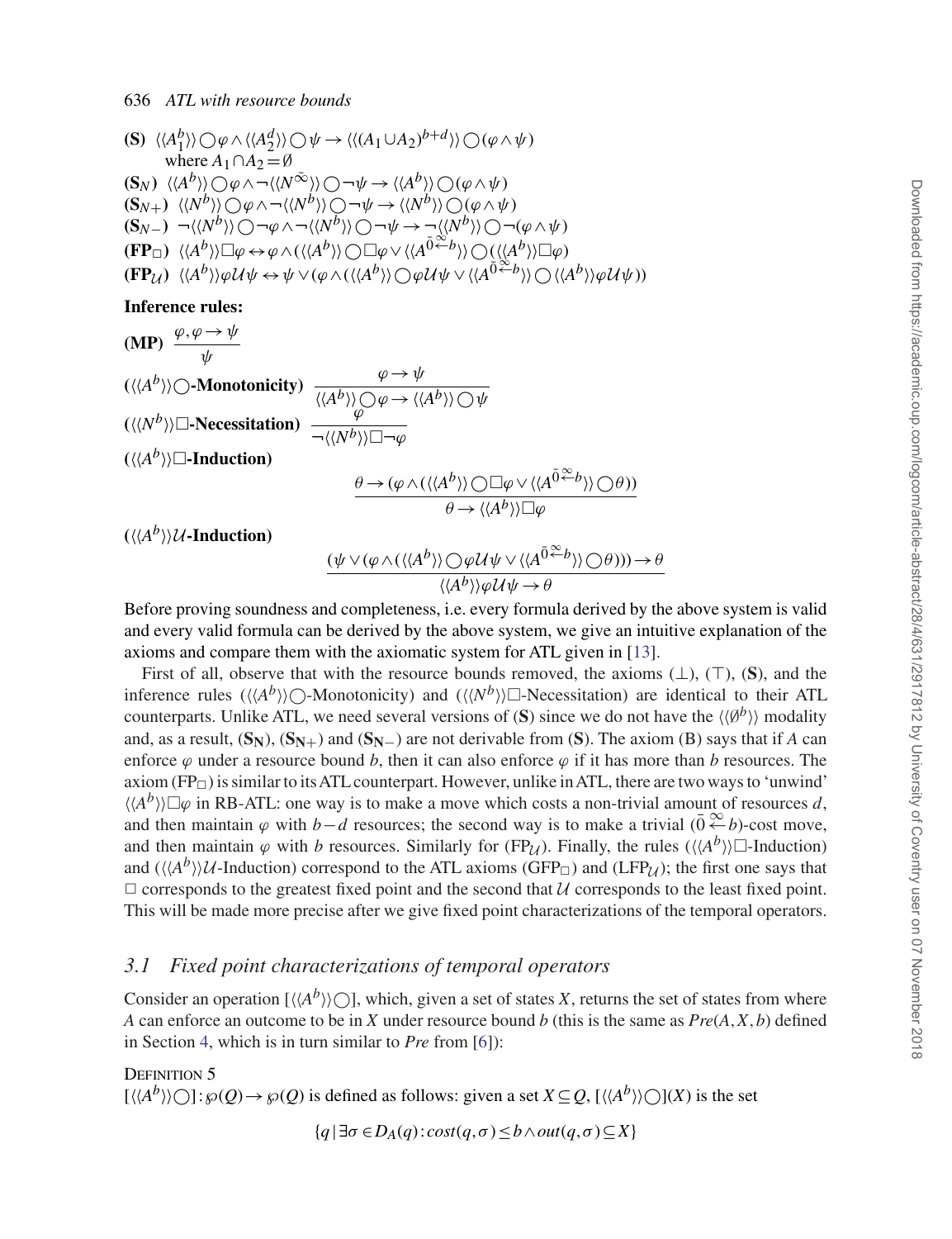<span id="page-7-0"></span>Let us define  $\|\varphi\| = \{q \in Q | S, q \models \varphi\}$ . It is straightforward that:

$$
\langle \langle A^b \rangle \rangle \bigcirc \varphi \langle = [\langle \langle A^b \rangle \rangle \bigcirc ] (\|\varphi\|)
$$

Recall that if *f* is a monotone operator  $2^{\mathcal{Q}} \longrightarrow 2^{\mathcal{Q}}$  (that is,  $X \subseteq Y$  implies  $f(X) \subseteq f(Y)$ ), then *X* is a fixed point of *f* if  $f(X) = X$ . By the Knaster–Tarski theorem, *f* has the least and the greatest fixed point. The least fixed point of *f* is denoted by  $\mu X.f(X)$  and the greatest fixed point by  $\nu X.f(X)$ . We are going to show that the meanings of  $\Box$  and U correspond to the greatest and the least fixed points of certain operations on sets of states.

For all  $q \in Q$ , the following fixed point characterizations hold:

- (1)  $q \in ||\langle \langle A^b \rangle \rangle \Box \varphi ||$  iff  $q \in \nu X$ .  $||\varphi|| \cap (||\langle \langle A^b \rangle \rangle \bigcirc \Box \varphi || \cup [\langle \langle A^{\overline{0}} \stackrel{\infty}{\leftarrow} b \rangle \rangle \bigcirc](X))$  iff there is a *b*-strategy  $F_A$ for *A* such that for all  $\lambda \in out(q, F_A)$ ,  $\lambda[i] \in ||\varphi||$  for all  $i \ge 1$
- (2)  $q \in \left\{ \langle \langle A^b \rangle \rangle \varphi \mathcal{U} \psi \right\}$  iff  $q \in \mu X$ .  $\left\| \psi \right\| \cup (\left\| \varphi \right\| \cap (\left\| \langle \langle A^b \rangle \rangle \bigcirc \varphi \mathcal{U} \psi \right\| \cup (\left\| \langle \langle A^{\overline{0}} \stackrel{\sim}{\leftarrow} b \rangle \rangle \bigcirc)(X))$  iff there is a *b*-strategy  $F_A$  for *A* such that for all  $\lambda \in out(q, F_A)$ , there exists  $i \geq 1$  such that  $\lambda[i] \in ||\psi||$  and  $λ[j] ∈ ∥$ *ϕ*|| for all *j* < *i*

Proof. We will only provide the proof for the first case as the second can be done in a similar way. For convenience, let us denote  $f(X) = ||\varphi|| \cap (||\langle\langle A^{b}\rangle\rangle \bigcirc \Box \varphi|| \cup [\langle\langle A^{\overline{0}}\rangle^{\mathbb{Z}} b\rangle\rangle \bigcirc (|X\rangle)).$  We firstly show that *f*(*X*) is monotone. Let  $X_1 \subseteq X_2 \subseteq Q$ . Let  $q \in f(X_1)$ , then  $q \in ||\varphi||$  and either  $q \in ||\langle A^b \rangle \rangle \bigcirc \Box \varphi||$ or  $q \in [\langle A^{0\omega}(B^{\omega} \to B) \rangle \text{ and } B^{\omega}(B^{\omega} \to B) \text{ and } C^{\omega}(B^{\omega} \to B) \text{ and } D^{\omega}(B^{\omega} \to B) \text{ and } D^{\omega}(B^{\omega} \to B) \text{ and } D^{\omega}(B^{\omega} \to B) \text{ and } D^{\omega}(B^{\omega} \to B) \text{ and } D^{\omega}(B^{\omega} \to B) \text{ and } D^{\omega}(B^{\omega} \to B) \text{ and } D^{\omega}(B^{\omega} \to B) \text{ and } D^{\omega}(B^{\omega} \to B) \text{ and }$ implies  $q \in [\langle \langle A^{0} \rangle^{\otimes n} \rangle \rangle \bigcirc (X_2)$ ; hence  $q \in f(X_2)$ .

Therefore,  $f(X)$  is monotone and there is the greatest fixed point  $\nu X.f(X)$ . We now show that *Y* =  $\| \langle \langle A^b \rangle \rangle$  □ $\varphi \|$  is a post-fixed point of *f*(*X*), i.e. *f*(*Y*) ≥ *Y*. Let *q* ∈ *Y*, by the semantics definition, we have that there is a *b*-strategy  $F_A$  such that for any  $\lambda \in out(q, F_A)$ ,  $\lambda[i] \in ||\varphi||$  for all  $i \ge 1$ . Then,  $q = \lambda[1] \in ||\varphi||$ . Assume that  $b' = cost(q, F_A(q))$ , let  $b''$  be a resource bound such that  $(b' \in b, b'') \in$ *split*(*b*). For each  $q' \in out(q, F_A(q))$ , we define a *b*''-strategy  $F_{q'}$  as the remainder of  $F_A$  from  $q'$ , i.e.  $F_{q',A}(q'k) = F_A(qq'k)$  for all  $k \in Q^*$ . Then, for all  $q'k \in out(q', F_{q',A})$ , we have that  $qq'k \in out(q, F_A)$ . It is straightforward that any computation in *out*(*q'*,  $F_{q',A}$ ) costs at most *b''*. Then,  $q' \in ||\langle\langle A^{b''}\rangle\rangle \Box \varphi||$ . Thus,  $q \in [\langle \langle A^{b'} \rangle \rangle \cap \langle \langle A^{b''} \rangle \rangle \square \varphi \|]$ . If  $b' \nleq \overline{0} \stackrel{\infty}{\leftarrow} b$ , we have that  $q \in [\langle \langle A^{b} \rangle \rangle \cap \square \varphi]$ , otherwise  $q \in \mathbb{R}$  $\mu(A^{\overline{0}} \stackrel{\sim}{\leftrightarrow} \theta) \cap \Pi(\langle A^b \rangle) \square \varphi \|$ . This means that  $q \in f(\langle \langle A^b \rangle \rangle \square \varphi \|)$ .

To show that  $Y = ||\langle \langle A^b \rangle \rangle \Box \varphi||$  is in fact the greatest fixed point of  $f(X)$ , we show that, for every post-fixed point  $Z, Z \subseteq Y$ .

We have  $f(X) = ||\varphi|| \cap (||\langle \langle A^b \rangle \rangle \bigcirc \Box \varphi|| \cup [\langle \langle A^{\overline{0}} \rangle \rangle \bigcirc \Box Z)$ ). Assume  $q \in Z$ , we have:

$$
q \in Z \Rightarrow q \in ||\varphi||
$$
 and either  $q \in ||\langle\langle A^b \rangle\rangle \bigcirc \Box \varphi||$  or  
 $q \in [\langle\langle A^{\overline{0}} \stackrel{\infty}{\longleftrightarrow} b \rangle\rangle \bigcirc \Box Z)$ 

We define a *b*-strategy  $F_A$  which will maintain  $\varphi$  by induction on the length of inputs for  $F_A$ . Let  $\Lambda^i$  denote the set of inputs of length *i* ≥ 1 for *F<sub>A</sub>*. Initially,  $\Lambda^1 = \{q\}$ . We will define *F<sub>A</sub>* for input of length *i* and  $\Lambda^{i+1}$  inductively on  $i \ge 1$  such that, for all  $\lambda \in \Lambda^{i+1}$ , either  $cost(\lambda, F_A) \le d$  and  $\lambda[i+1] \in \left\| \langle \langle A^{d'} \rangle \rangle \Box \varphi \right\|$  for some  $(d, d') \in split(b)$  or  $cost(\lambda, F_A) \leq 0 \stackrel{\infty}{\leftarrow} b$  and  $\lambda[i+1] \in \mathbb{Z}$ .

• Case *i* = 1, recall that  $q \in ||\varphi||$  and either  $q \in ||\langle\langle A^b \rangle\rangle \bigcirc \Box \varphi||$  or  $q \in [\langle\langle A^{\overline{0}} \stackrel{\infty}{\leftarrow} b \rangle\rangle \bigcirc \langle Z$ ).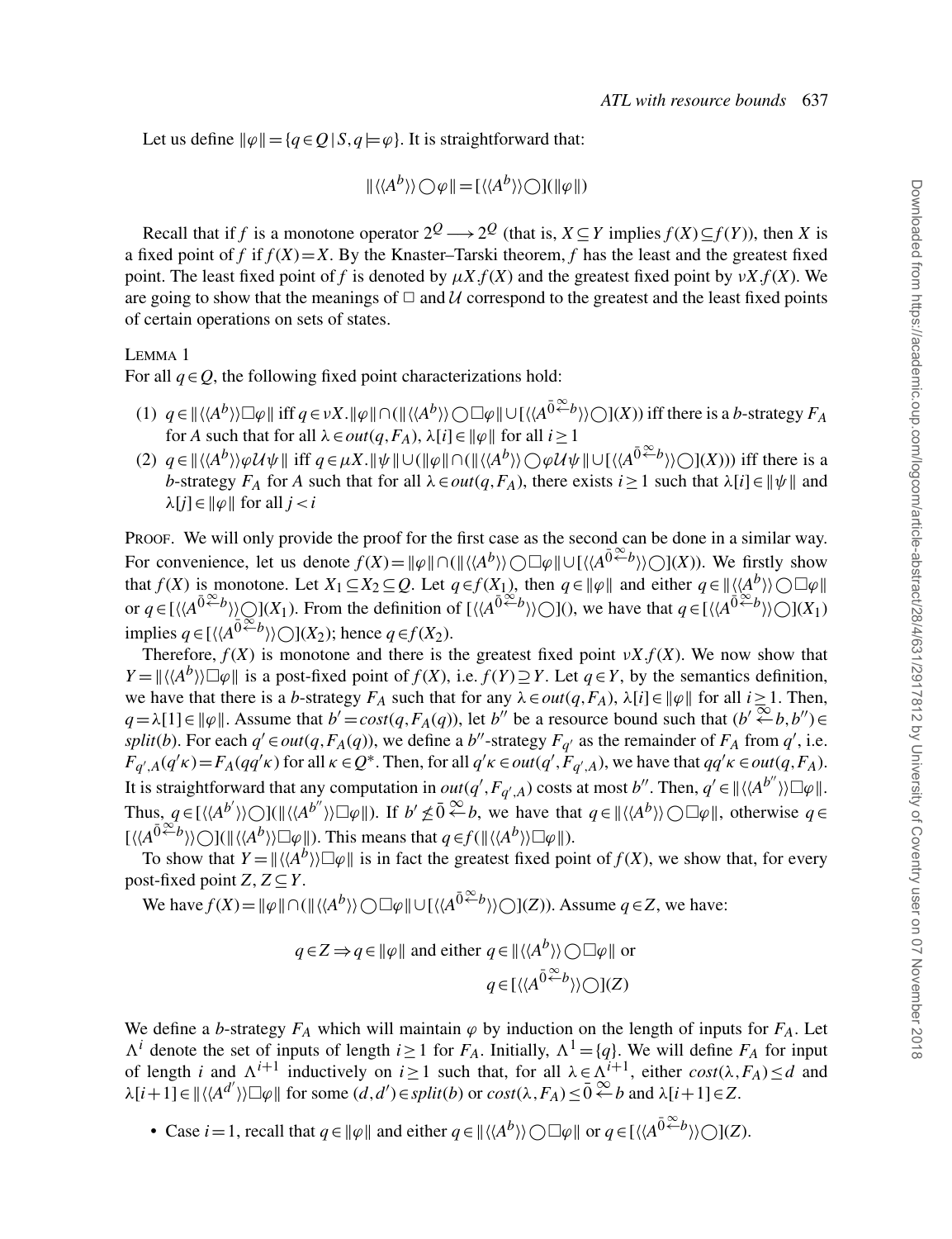$\Box$  **1f**  $q \in \{(\langle A^b \rangle) \bigcirc \Box \varphi \|$ , then there exists  $(d, d') \in split(b)$  such that  $q \in \{(\langle A^d \rangle) \bigcirc \langle \langle A^{d'} \rangle \rangle \Box \varphi \|$ ; then, we have:

$$
q \in ||\langle A^d \rangle\rangle \bigcirc \langle \langle A^{d'} \rangle\rangle \square \varphi || \Rightarrow q \in [\langle \langle A^d \rangle \rangle \bigcirc ](\langle \langle A^{d'} \rangle \rangle \square \varphi ||)
$$
  
\n
$$
\Rightarrow \exists \sigma_A \in D_A(q) : cost(q, \sigma_A) \leq d \land
$$
  
\n
$$
out(q, \sigma_A) \subseteq ||\langle \langle A^{d'} \rangle \rangle \square \varphi ||
$$
  
\n
$$
\Rightarrow \forall q' \in out(q, \sigma_A),
$$
  
\n
$$
\exists d' \text{-strategy } F_{A,q'},
$$
  
\n
$$
\forall \lambda \in out(q', F_{A,q'}) , \forall j \geq 1 : \lambda[j] \in ||\varphi||
$$

Then, we define  $F_A(q) = \sigma_A$  and  $\Lambda^2 = \{qq' \mid q' \in out(q, \sigma_A)\}\)$ . Obviously, we have:

 $\forall q q' \in \Lambda^2 : cost(qq, F_A) = cost(q, \sigma_A) \leq d \land q \in || \langle \langle A^{d'} \rangle \rangle \Box \varphi ||$ 

**−** If  $q \in [\langle \langle A^{0} \stackrel{\infty}{\leftarrow} b \rangle \rangle \bigcirc ](Z)$ , we have:

$$
q \in [\langle A^{\overline{0}} \stackrel{\infty}{\leftarrow} b \rangle] \cap J(Z) \Rightarrow \exists \sigma_A \in D_A(q) : cost(q, \sigma_A) \leq \overline{0} \stackrel{\infty}{\leftarrow} b \land out(q, \sigma_A) \subseteq Z
$$

Let  $F_A(q) = \sigma_A$  and  $\Lambda^2 = \{qq' \mid q' \in out(q, \sigma_A)\}\)$ . Then, we have:  $\forall qq' \in \Lambda^2 \Rightarrow cost(qq', F_A) = cost(q, \sigma_A) \leq \overline{0} \stackrel{\infty}{\leftarrow} b \wedge q' \in out(q, \sigma_A)$  $\Rightarrow$  *q'*  $\in$  *Z* as *out*(*q*,  $\sigma$ <sub>*A*</sub>)</sub> $\subseteq$  *Z* 

- Case *i* > 1, let us assume that  $F_A$  for inputs of length *i* − 1 and  $\Lambda^i$  have been defined. By the induction hypothesis, we have, for all  $\lambda \in \Lambda^i$ , either  $cost(\lambda, F_A) \leq d$  and  $\lambda[i] \in ||\langle \langle A^{d'} \rangle \rangle \Box \varphi||$  for some  $(d, d') \in split(b)$  or  $cost(\lambda, F_A) \leq \overline{0} \overset{\infty}{\leftarrow} b$  and  $\lambda[i] \in Z$ . Let us define  $F_A$  for each input  $\lambda \in \Lambda^i$ and  $\Lambda^{i+1}$ .
	- $\vert \text{F} \text{cost}(\lambda, F_A) \leq d \text{ and } \lambda[i] \in || \langle \langle A^{d'} \rangle \rangle || \varphi ||$ , we have:

$$
\lambda[i] \in ||\langle A^{d'} \rangle\rangle \square \varphi || \Rightarrow \exists d' \text{-strategy } F_{A,\lambda},
$$

$$
\forall \lambda' \in out(\lambda[i], F_{A,\lambda}),
$$

$$
\forall j \ge 1 : \lambda'[j] \in ||\varphi||
$$

Then, we define  $F_A(\lambda) = F_{A,\lambda}(\lambda[i])$  and  $\Lambda^{i+1} = {\lambda q' | \lambda \in \Lambda^i \land q' \in out(\lambda[i], F_{A,\lambda}(\lambda[i]))}.$ Let  $cost(\lambda[i], F_{A\lambda}(\lambda[i])) = d''$ , we have, for all  $\lambda q' \in \Lambda^{i+1}$  (where  $\lambda \in \Lambda^i$  and  $q' \in$ *out*(λ[*i*],  $F_{A,λ}(λ[i])$ ):

$$
cost(\lambda q', F_A) = cost(\lambda, F_A) + cost(\lambda[i], F_A(\lambda))
$$
  
\n
$$
\leq d + cost(\lambda[i], F_{A,\lambda}(\lambda[i]))
$$
  
\n
$$
= d + d''
$$

Furthermore, by considering the  $(d'-d'')$ -strategy  $F_{A,\lambda q'}$  where  $F_{A,\lambda q'}(\lambda') = F_{A,\lambda}(q'\lambda')$  for all  $\lambda' \in O^+$ , we have:

$$
\forall \lambda' \in out(q', F_{A, \lambda q'}), \forall j \geq 1 : \lambda'[j] \in ||\varphi|| \Rightarrow q' \in ||\langle \langle A^{d'-d''} \rangle \rangle \Box \varphi||
$$

−*d*

Finally, it is straightforward that  $((d+d''),(d'-d'')) \in split(b)$ .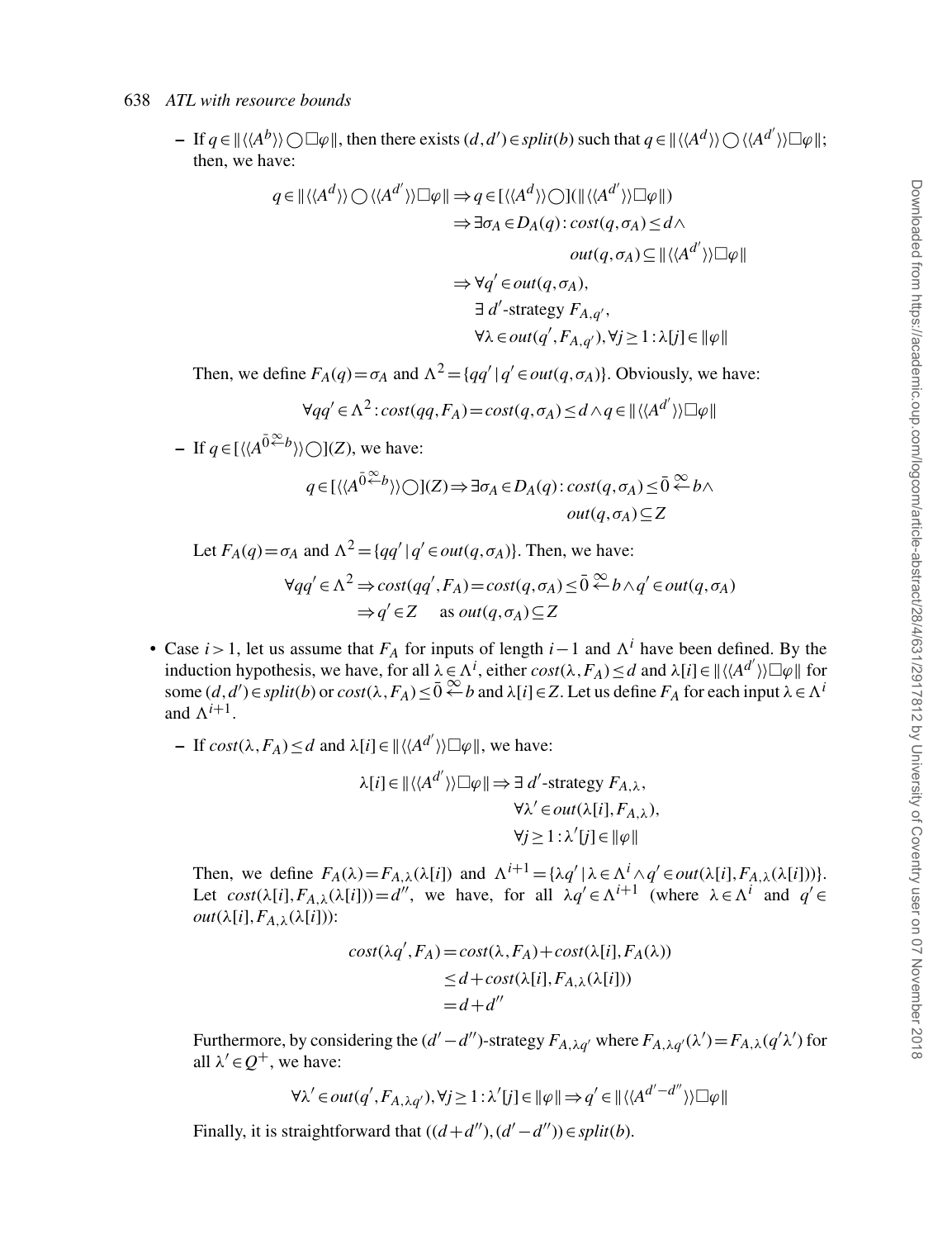$\overline{P}$  If *cost*(λ,*F<sub>A</sub>*)≤ $\overline{0}$   $\xi$   $\stackrel{\infty}{\sim} b$  and  $\lambda[i] \in \mathbb{Z}$ , we have

$$
\lambda[i] \in Z \Rightarrow \lambda[i] \in f(Z)
$$
  
\n
$$
\Rightarrow \lambda[i] \in ||\varphi|| \text{ and either } \lambda[i] \in ||\langle\langle A^{b}\rangle\rangle \bigcirc \Box \varphi|| \text{ or}
$$
  
\n
$$
\lambda[i] \in [\langle\langle A^{\overline{0}}\rangle\angle\rangle\bigcirc](Z)
$$

 $\forall$  If  $\lambda[i] \in \{ \langle \langle A^b \rangle \rangle \bigcirc \Box \varphi \}$ , then there exists  $(d, d') \in split(b)$  such that  $\lambda[i] \in \{ \langle \langle A^d \rangle \rangle \bigcirc \Box \varphi \}$  $\langle \langle A^{d'} \rangle \rangle \Box \varphi \|$ ; then, we have:

$$
\lambda[i] \in ||\langle A^d \rangle \rangle \bigcirc \langle A^{d'} \rangle \square \varphi ||
$$
  
\n
$$
\Rightarrow \exists \sigma_A \in D_A(\lambda[i]) : cost(\lambda[i], \sigma_A) \le d \land
$$
  
\n
$$
out(\lambda[i], \sigma_A) \subseteq ||\langle A^{d'} \rangle \square \varphi ||
$$
  
\n
$$
\Rightarrow \forall q' \in out(\lambda[i], \sigma_A),
$$
  
\n
$$
\exists d' \text{-strategy } F_{A,q'},
$$
  
\n
$$
\forall \lambda' \in out(q', F_{A,q'}) , \forall j \ge 1 : \lambda'[j] \in ||\varphi||
$$

Then, we define for every  $\lambda \in \Lambda^i$  that  $F_A(\lambda) = \sigma_A$  and  $\Lambda^{i+1} = {\lambda q' | \lambda \in \Lambda^i \wedge q' \in \Lambda^i}$  $out(\lambda[i], \sigma_A)$ . Obviously, we have:

$$
\forall \lambda q' \in \Lambda^{i+1} : cost(\lambda, F_A) = cost(\lambda, F_A) + cost(\lambda[i], \sigma_A)
$$
  
\n
$$
\leq (\overline{0} \stackrel{\infty}{\leftarrow} b) + d = d
$$
  
\n
$$
\wedge
$$
  
\n
$$
q' \in ||\langle A^{d'} \rangle\rangle \Box \varphi ||
$$

 $\ast$  If  $\lambda[i] \in [\langle \langle A^{0} \stackrel{\infty}{\leftarrow} b \rangle \rangle \bigcirc](Z)$ , we have:

$$
\lambda[i] \in [\langle\langle A^{\overline{0}} \stackrel{\infty}{\leftarrow} b \rangle\rangle \bigcirc](Z) \Rightarrow \exists \sigma_{A,\lambda} \in D_A(\lambda[i]) : cost(\lambda[i], \sigma_{A,\lambda}) \leq \overline{0} \stackrel{\infty}{\leftarrow} b \wedge out(\lambda[i], \sigma_{A,\lambda}) \subseteq Z
$$

Then, we define for every  $\lambda \in \Lambda^i$  that  $F_A(\lambda) = \sigma_{A,\lambda}$  and  $\Lambda^{i+1} = {\lambda q' | \lambda \in \Lambda^i q' \in \Lambda^i}$ *out*( $\lambda[i], \sigma_{A,\lambda}$ )}. Obviously, we have:

$$
\forall \lambda q' \in \Lambda^{i+1} \Rightarrow cost(\lambda q', F_A) = cost(\lambda, F_A) + cost(\lambda[i], \sigma_{A,\lambda}) \land q' \in out(\lambda[i], \sigma_{A,\lambda}) \Rightarrow cost(\lambda q', F_A) \leq \overline{0} \stackrel{\infty}{\leftarrow} b \land q' \in Z \text{ as } out(\lambda[i], \sigma_{A,\lambda}) \subseteq Z
$$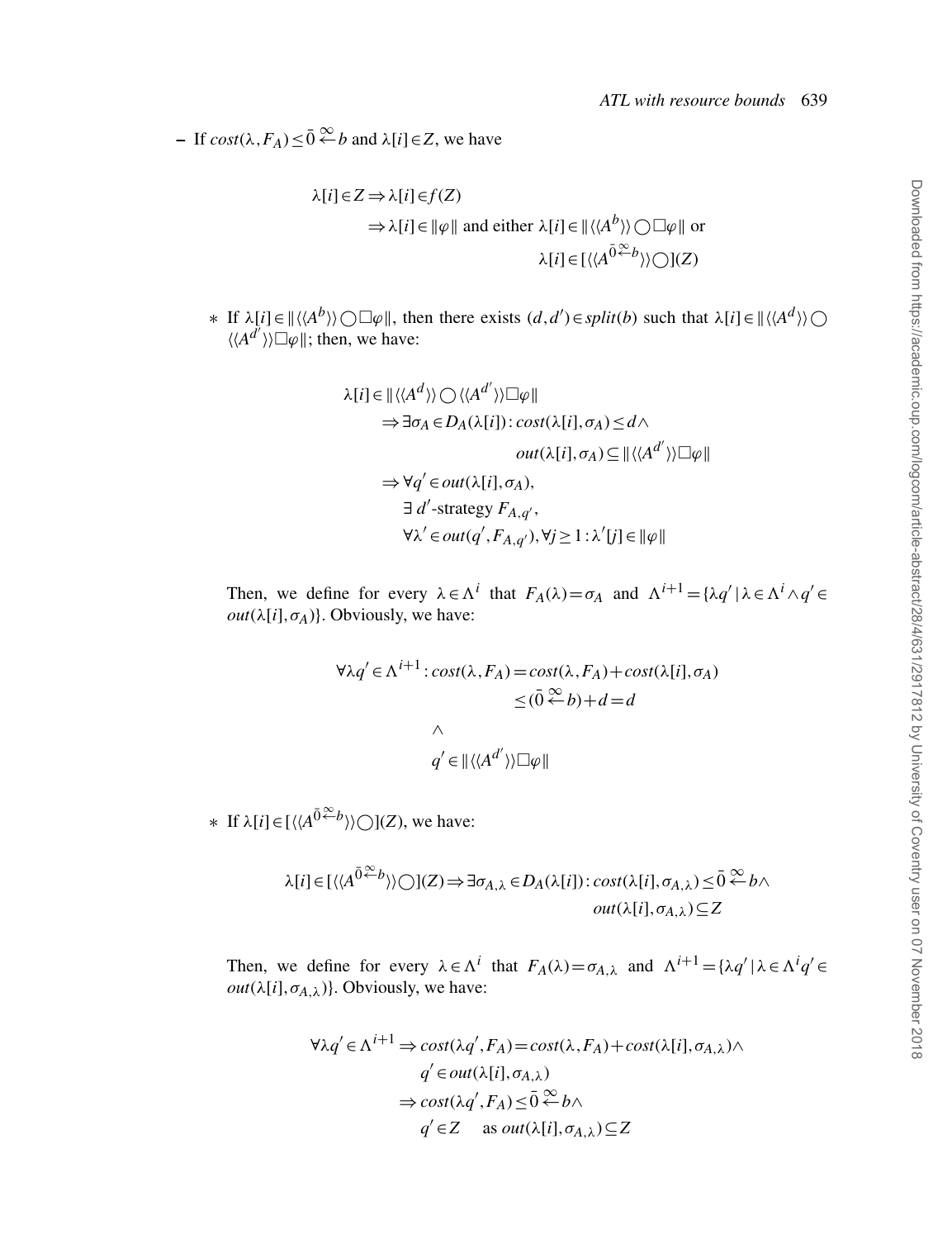Given the above construction of  $F_A$ , we have that

$$
\forall \lambda \in out(q, F_A) \text{ and } i \ge 1 \Rightarrow \lambda \in \Lambda^i
$$
  
\n
$$
\Rightarrow \text{either } \exists (d, d') \in split(b):
$$
  
\n
$$
cost(\lambda[1, i], F_A) \le d \land
$$
  
\n
$$
\lambda[i] \in || \langle \langle A^{d'} \rangle \rangle \Box \varphi ||
$$
  
\nor  
\n
$$
cost(\lambda[1, i] \le \overline{0} \stackrel{\infty}{\leftarrow} b \land \lambda[i] \in \mathbb{Z})
$$
  
\n
$$
\Rightarrow cost(\lambda[1, i], F_A) \le b \land \lambda[i] \in ||\varphi||
$$

In other words,  $q \in ||\langle \langle A^b \rangle \rangle \Box \varphi ||$ , i.e.,  $q \in Y$ .

Therefore,  $Z \subseteq Y$ ; hence, *Y* is the greatest post-fixed point of  $f(X)$ , hence also the greatest fixed point of  $f(X)$ .

#### *3.2 Soundness of RB-ATL*

First, we prove that the axioms of RB-ATL are valid.

- **(**⊥**)** is valid because there is no *b*-strategy *FA* such that for all λ∈*out*(*q*,*FA*), λ[1] makes ⊥ true.
- ( $\top$ ) is valid because *A* has a  $\overline{0}$ -strategy  $F_A$  such that for all  $\lambda \in out(q, F_A)$ ,  $\lambda[1]$  makes  $\top$  true.
- **(B)** is valid because if there is a *b*-strategy  $F_A$  such that for all  $\lambda \in out(q, F_A)$ ,  $\lambda[1]$  makes  $\varphi$  true, then the same *FA* is also a *d*-strategy which has the same property.
- **(S)** is valid because if there exists a strategy  $F_{A_1}$  to enforce  $\varphi$  and a strategy  $F_{A_2}$  to enforce  $\psi$ , then there exists a joint strategy  $F_{A_1 \cup A_2}$  (with the same moves for  $A_1$  and  $A_2$  as  $F_{A_1}$  and  $F_{A_2}$ , respectively) to enforce both  $\varphi$  and  $\psi$ .
- **(S**<sub>*N*</sub>) is valid because if there exists a *b*-strategy  $F_A$  to enforce  $\varphi$ , and, for all strategies of *N*,  $\psi$  is inevitable, then  $\varphi \wedge \psi$  can be enforced in by  $F_A$ .
- $(S_{N+})$  is valid because if there exists a *b*-strategy  $F_N$  to enforce  $\varphi$ , and, for all strategies of *N* which cost at most *b*,  $\psi$  is inevitable, then  $\varphi \land \psi$  can be enforced in by  $F_N$ .
- **(S**<sub>*N*</sub>−) is valid because if, for all strategies of *N*,  $\varphi$  and  $\psi$  are inevitable, then so is  $\varphi \land \psi$ .
- **(FP** $\Box$ ) is valid by Lemma [1\(](#page-7-0)1) and (**FP** $\Upsilon$ ) by Lemma 1(2).

Then, we prove that the inference rules preserve validity (the proof for (**MP)** is standard, hence it is omitted):

 $(\langle\langle A^b \rangle\rangle \bigcirc$ -Monotonicity),  $(\langle\langle A^b \rangle\rangle \Box$ -Monotonicity), and  $(\langle\langle A^b \rangle\rangle U$ -Monotonicity) clearly preserve validity, since if  $\|\varphi\| \subset \|\psi\|$  and an outcome in  $\|\varphi\|$  can be enforced, then an outcome in  $\|\psi\|$ can also be enforced by the same strategy.

 $(\langle \langle N^b \rangle \rangle \Box$ **-Necessitation**) is valid since if  $\varphi$  is logically true, then it is inevitable in perpetuity.  $(\langle\langle A^b \rangle\rangle \Box$ **-Induction) and**  $(\langle\langle A^b \rangle\rangle \mathcal{U}$ **-Induction**) preserve validity by Lemma [1.](#page-7-0)

### *3.3 Completeness of RB-ATL*

The proof of completeness is based on [\[13](#page-33-0)]. We construct a satisfying model for a formula  $\varphi_0$  which is consistent with the axiomatic system for RB-ATL.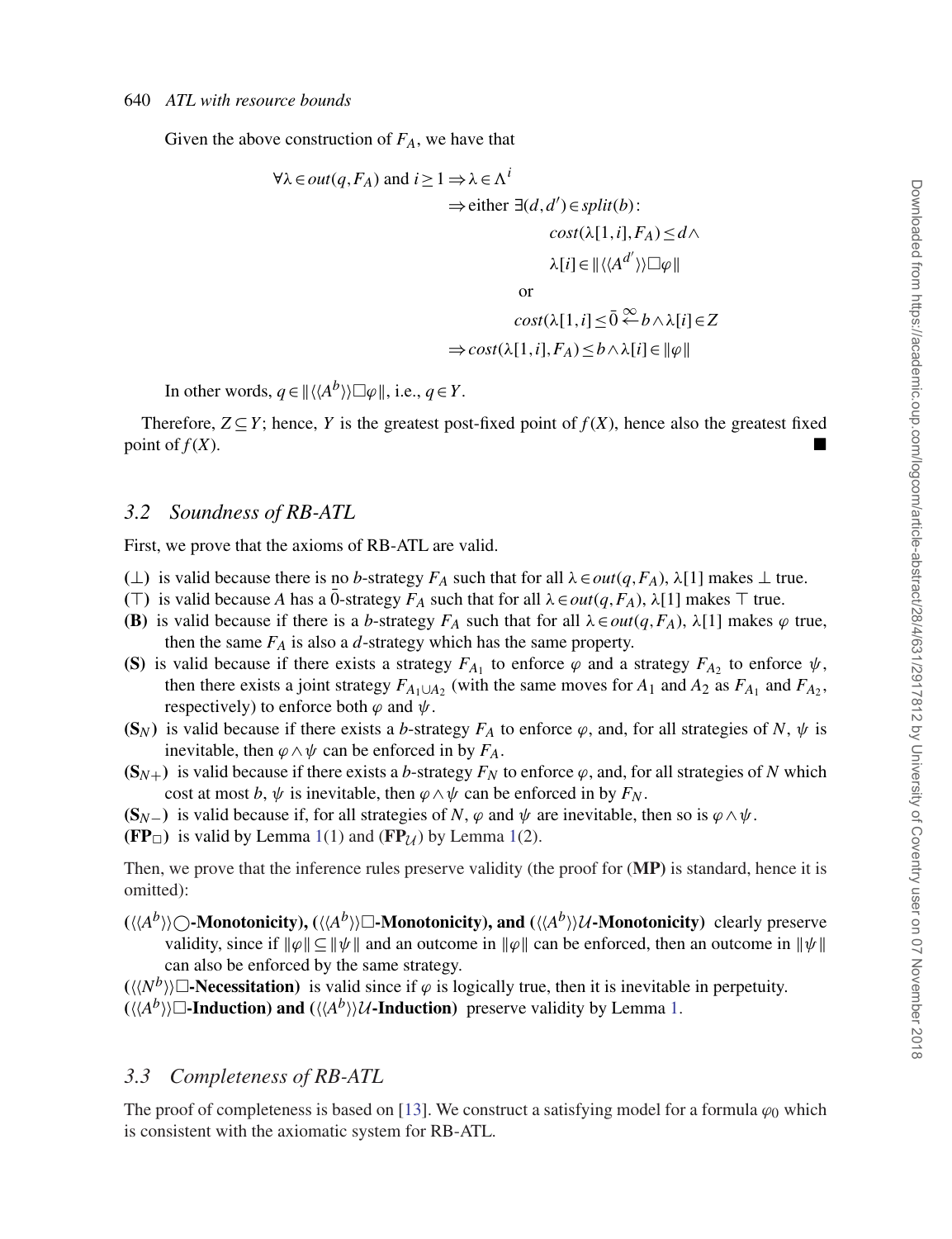In the proof, we assume when convenient that all formulas are in negation normal form of RB-ATL. The syntax of negation normal form RB-ATL is as follows:

$$
\varphi ::= p | \neg p | \varphi \lor \psi | \varphi \land \psi | \langle \langle A^{b} \rangle \rangle \bigcirc \varphi | \neg \langle \langle A^{b} \rangle \rangle \bigcirc \varphi |
$$

$$
\langle \langle A^{b} \rangle \rangle \Box \varphi | \neg \langle \langle A^{b} \rangle \rangle \Box \varphi |
$$

$$
\langle \langle A^{b} \rangle \rangle \varphi \mathcal{U} \psi | \neg \langle \langle A^{b} \rangle \rangle \varphi \mathcal{U} \psi
$$

where *A* is a non-empty coalition and  $b \in \mathbb{B}$ . Given a normal form formula  $\varphi$  of RB-ATL, we denote by ∼ϕ the normal form negation of ϕ. Given an RB-CGS *S* and a state *q*, the semantics of normal form RB-ATL is the same as RB-ATL, except for formulas  $\neg \langle \langle A^b \rangle \rangle \bigcirc \varphi$ ,  $\neg \langle \langle A^b \rangle \rangle \Box \varphi$  and  $\neg \langle \langle A^b \rangle \rangle \varphi \mathcal{U} \psi$ which are defined as follows:

- *S*,  $q \models \neg \langle \langle A^b \rangle \rangle \bigcirc \varphi$  iff for every *b*-strategy  $F_A$ , there exists  $\lambda \in out(q, F_A)$  such that *S*,  $\lambda[1] \models \sim \varphi$ iff  $\forall \sigma_A \in D_A(q) : cost(q, \sigma_A) \leq b \rightarrow \exists q' \in out(q, \sigma) : S, q' \models \sim \varphi$ .
- $S, q \models \neg \langle \langle A^b \rangle \rangle \Box \varphi$  iff for every *b*-strategy  $F_A$ , there exists  $\lambda \in out(q, F_A)$  and  $i \ge 1$  such that *S*,  $λ[i]$  $\models~ ∼$ *ϕ*,
- *S*,  $q \models \neg \langle \langle A^b \rangle \rangle \varphi \mathcal{U} \psi$  iff for every *b*-strategy  $F_A$ , there exists  $\lambda \in out(q, F_A)$  such that if there exists  $i > 1$  with  $S, \lambda[i] \models \psi$  then there is  $j \in \{1, ..., i-1\}$  where  $S, \lambda[j] \models \sim \varphi$ .

The model is constructed in a way very similar to the construction in [\[13](#page-33-0)]. It is assembled from finite trees where nodes are labelled by sets of formulas. First, we define the set of formulas used in the labelling.

#### **DEFINITION 6**

The closure  $cl(\varphi_0)$  is the smallest set of formulas satisfying the following closure conditions:

- all sub-formulas of  $\varphi_0$  including  $\varphi_0$  itself are in  $cl(\varphi_0)$ ;
- if  $\langle A^b \rangle \Box \varphi$  is in  $cl(\varphi_0)$ , then so are  $\langle \langle A^d \rangle \rangle \bigcirc \langle \langle A^{d'} \rangle \rangle \Box \varphi$  for all  $(d, d') \in split(b)$  and also  $\langle\langle A^{\overrightarrow{0} \overset{\infty}{\leftarrow} b} \rangle\rangle \bigcirc \langle\langle A^b \rangle\rangle \Box \varphi;$
- if  $\langle A^b \rangle \phi \mathcal{U} \psi$  is in  $cl(\varphi_0)$ , then so are  $\langle \langle A^d \rangle \rangle \bigcirc \langle \langle A^{d'} \rangle \rangle \varphi \mathcal{U} \psi$  for all  $(d, d') \in split(b)$  and also  $\langle\langle A^{\overrightarrow{0}}\overset{\infty}{\leftarrow}b\rangle\rangle\bigcirc\langle\langle A^b\rangle\rangle\varphi\mathcal{U}\psi;$
- if  $\varphi$  is in  $cl(\varphi_0)$ , then so is ∼ $\varphi$ ; and
- $cl(\varphi_0)$  is also closed under finite positive Boolean operators ( $\vee$  and  $\wedge$ ) up to tautology equivalence.

Note that  $cl(\varphi_0)$  is finite. Let  $\Gamma$  be the set of maximal consistent subsets of  $cl(\varphi_0)$ . We define trees  $(T, V, C)$  over  $\Gamma$  in a similar way as [\[13](#page-33-0)] where

- $T \subseteq (\mathbb{N}^n)^*$  is the set of nodes;
- $V: T \longrightarrow \Gamma$  is a labelling function that assigns to each node a consistent set; and
- $C: T \times N \times \mathbb{N} \to \mathbb{N}^r$  is a (partial) cost function that assigns a cost to each action available at a node.

Intuitively, nodes in a tree are identified with finite words corresponding to the sequence of joint actions by the grand coalition which leads to that node. The root is the empty word  $\epsilon$  and each node *t* corresponds to a finite computation the last state of which is *t*. An interior node of the tree is a node but not a leaf. A formula is in *V*(*t*) intuitively means that the formula is true in *t*. Finally, the cost of an action *j* of an agent *i* at a node *t* is given by  $C(t, i, j)$ . As in [\[13\]](#page-33-0), the construction proceeds in three stages. The first stage is producing locally consistent trees, namely trees where the labelling satisfies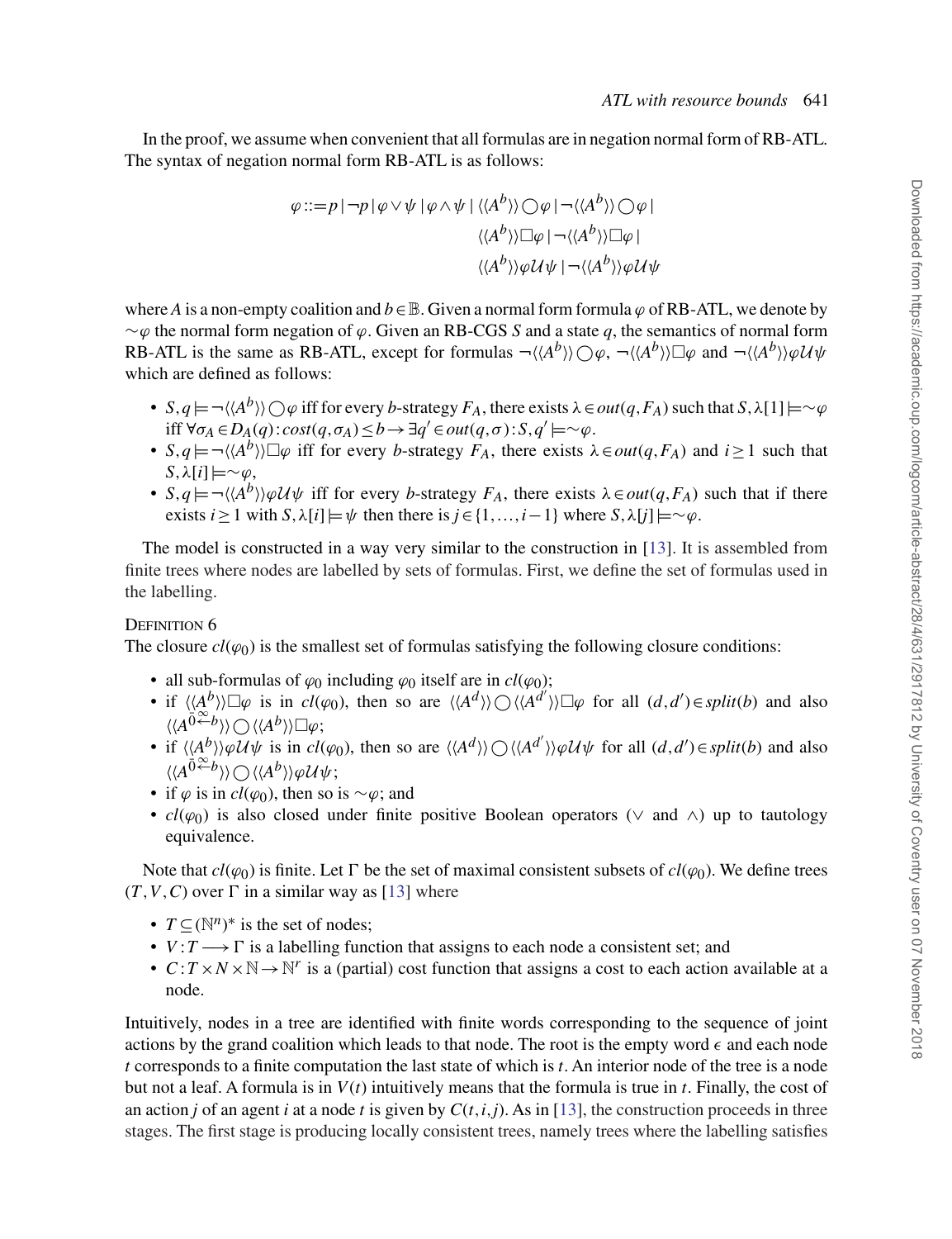<span id="page-12-0"></span>conditions on successor nodes which makes it possible to prove a truth lemma for the next step modalities. The second stage is proving the existence of trees which realize eventualities (essentially, make the labelling consistent with the truth conditions for the  $\Box$  and U modalities). Finally, the finite trees realizing eventualities are combined into one infinite tree model.

#### **DEFINITION 7**

A tree (*T*,*V*,*C*) is locally consistent iff for any interior node  $t \in T$ :

- (1) If  $\langle A^b \rangle$   $\bigcirc \varphi$  in  $V(t)$ , then there is a move  $\sigma_A$  such that  $cost(t, \sigma_A) \le b$  and for any  $t' \in out(t, \sigma_A)$ we have  $\varphi \in V(t')$ ; and
- (2) If  $\neg \langle \langle A^b \rangle \rangle \bigcirc \varphi$  in  $V(t)$ , then for any move  $\sigma_A$  with  $cost(t, \sigma_A) \leq b$ , there exists  $t' \in out(t, \sigma_A)$ where  $\neg \varphi \in V(t')$ .

Two following lemmas are used as a crucial step in the local consistency proof.

#### LEMMA<sub>2</sub>

Let  $\Phi = {\langle \langle A_1^{b_1} \rangle \rangle \bigcirc \varphi_1, ..., \langle \langle A_k^{b_k} \rangle \rangle \bigcirc \varphi_k, \neg \langle \langle N^{\bar{\infty}} \rangle \rangle \bigcirc \chi_1, ..., \neg \langle \langle N^{\bar{\infty}} \rangle \rangle \bigcirc \chi_m, \neg \langle \langle A^b \rangle \rangle \bigcirc \psi}$  be a consistent set of formulas in which:

- all  $A_i$  are both non-empty and pair-wise disjoint
- $\bullet$   $\bigcup_i A_i \subseteq A$
- $\Sigma_i b_i \leq b$

Then,  $\Psi = {\varphi_1, ..., \varphi_k, ~\sim \chi_1, ..., \sim \chi_m, ~\sim \psi}$  is also consistent.

PROOF. When  $k = 0$  (or  $m = 0$ ), we can always add the axiom  $\langle A^{\overline{0}} \rangle \rangle \bigcirc T$  (or  $\neg \langle \langle N^{\overline{\infty}} \rangle \rangle \bigcirc \bot$ ) into  $\Phi$ . Hence, it is sufficient to prove this lemma with  $k > 0$  and  $m > 0$ .

Let  $A' = \bigcup_i A_i$ ,  $b' = \sum_i b_i$  and  $\varphi = \bigwedge_i \varphi_i$  and  $\chi = \bigwedge_j \sim \chi_j$ .

Assume to the contrary that  $\Psi$  is inconsistent, we have:

$$
(1) \vdash \bigwedge_{i} \langle \langle A_{i}^{b_{i}} \rangle \rangle \bigcirc \varphi_{i} \rightarrow \langle \langle A^{b} \rangle \rangle \bigcirc \varphi
$$
\n
$$
\text{by (S), (B), } A' \subseteq A \text{ and } b' \subseteq b
$$
\n
$$
(2) \vdash \bigwedge_{j} \neg \langle \langle N^{\bar{\infty}} \rangle \rangle \bigcirc \chi_{j} \rightarrow \neg \langle \langle N^{\bar{\infty}} \rangle \rangle \bigcirc \neg \chi
$$
\n
$$
\text{by (S_{N-})}
$$
\n
$$
(3) \vdash \langle \langle A^{b} \rangle \rangle \bigcirc \varphi \land \neg \langle \langle N^{\bar{\infty}} \rangle \rangle \bigcirc \neg \chi \rightarrow \langle \langle A^{b} \rangle \rangle \bigcirc (\varphi \land \chi)
$$
\n
$$
\text{by (S_{N})}
$$
\n
$$
(4) \vdash \bigwedge_{i} \langle \langle A_{i}^{b_{i}} \rangle \rangle \bigcirc \varphi_{i} \land \bigwedge_{j} \neg \langle \langle N^{\bar{\infty}} \rangle \rangle \bigcirc \chi_{j} \rightarrow \langle \langle A^{b} \rangle \rangle \bigcirc (\varphi \land \chi)
$$
\n
$$
\text{by (1), (2) and (3)}
$$
\n
$$
(5) \vdash \varphi \land \chi \rightarrow \psi
$$
\n
$$
\text{as } \Psi \text{ is inconsistent}
$$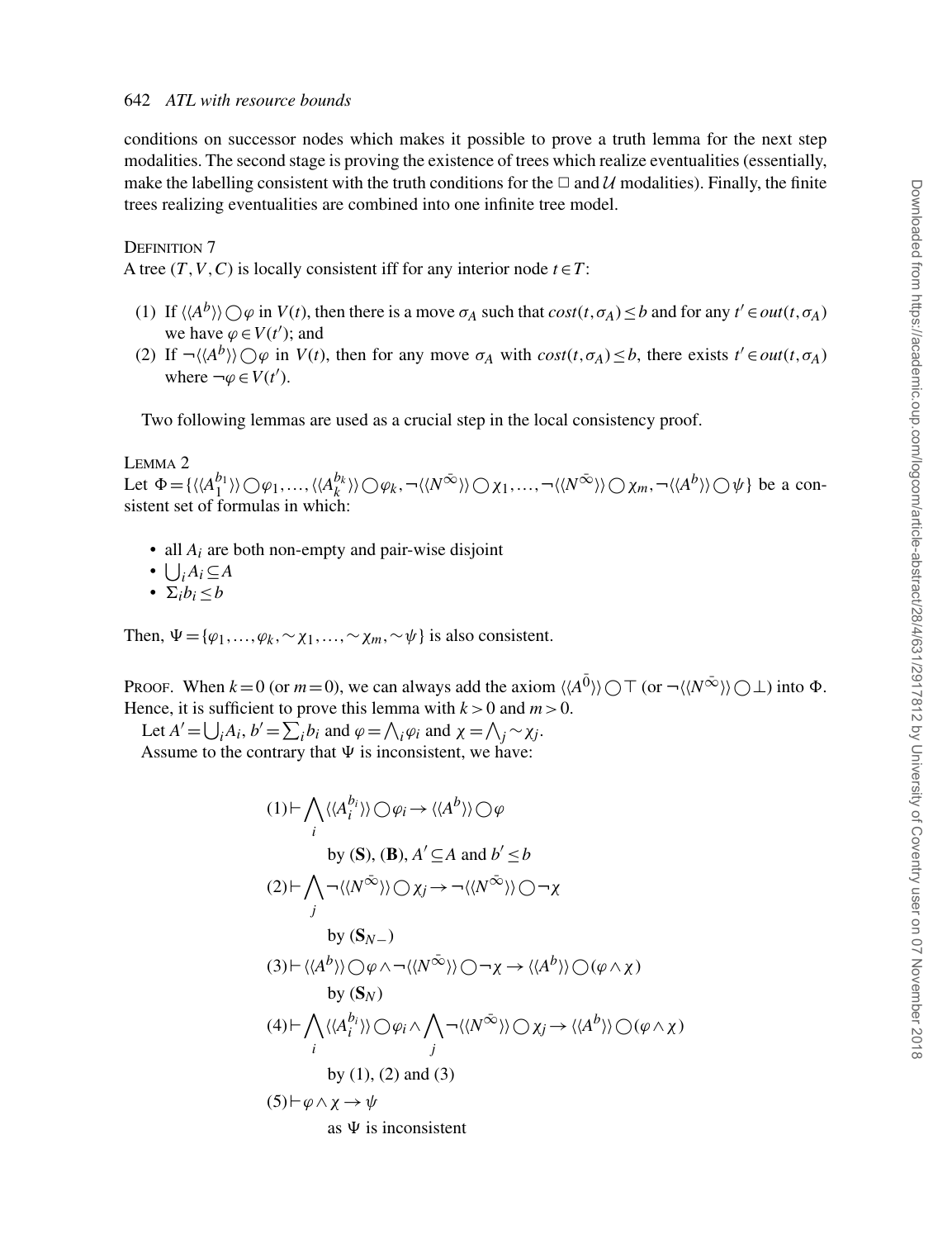<span id="page-13-0"></span>(6) 
$$
\vdash \langle \langle A^b \rangle \rangle \bigcirc (\varphi \wedge \chi) \rightarrow \langle \langle A^b \rangle \rangle \bigcirc \psi
$$
  
by (5) and  $\langle \langle A^b \rangle \rangle \bigcirc$ -monotonicity  
(7)  $\vdash \bigwedge_i \langle \langle A_i^{b_i} \rangle \rangle \bigcirc \varphi_i \wedge \bigwedge_{j} \neg \langle \langle N^{\infty} \rangle \rangle \bigcirc \chi_j \rightarrow \langle \langle A^b \rangle \rangle \bigcirc \psi$   
by (4) and (6)

Therefore,  $\Phi \cup \{\langle \langle A^b \rangle \rangle \bigcirc \psi\}$  is consistent, which is a contradiction

Similarly, we have the following lemma:

Let  $\Phi = {\langle \langle A_1^{b_1} \rangle \rangle \bigcirc \varphi_1, ..., \langle \langle A_k^{b_k} \rangle \rangle \bigcirc \varphi_k, \neg \langle \langle N^{d_1} \rangle \rangle \bigcirc \chi_1, ..., \neg \langle \langle N^{d_m} \rangle \rangle \bigcirc \chi_m}$  be a consistent set of formulas in which:

- The  $A_i$ 's are both non-empty and pair-wise disjoint
- $\Sigma_i b_i \leq d_i$  for all *j*

Then,  $\Psi = {\varphi_1, ..., \varphi_k, \sim \chi_1, ..., \sim \chi_m}$  is also consistent.

PROOF. When  $k = 0$  (or  $m = 0$ ), we can always add the axiom  $\langle \langle N^{\bar{0}} \rangle \rangle \bigcirc T$  (or  $\neg \langle \langle N^{\bar{\infty}} \rangle \rangle \bigcirc \bot$ ) into  $\Phi$ .<br>Hence, it is sufficient to prove this lemma with  $k > 0$  and  $m > 0$ . Hence, it is sufficient to prove this lemma with  $k > 0$  and  $m > 0$ .

Let  $A = \bigcup_i A_i$ ,  $b = \sum_i b_i$  and  $\varphi = \bigwedge_i \varphi_i$  and  $\chi = \bigwedge_j \sim \chi_j$ . Assume to the contrary that  $\Psi$  is inconsistent, we have:

$$
(1) \vdash \bigwedge_{i} \langle \langle A_{i}^{b_{i}} \rangle \rangle \bigcirc \varphi_{i} \rightarrow \langle \langle A^{b} \rangle \rangle \bigcirc \varphi
$$
  
\nby **(S)**  
\n
$$
(2) \vdash \neg \langle \langle N^{d_{j}} \rangle \rangle \bigcirc \chi_{j} \rightarrow \neg \langle \langle N^{b} \rangle \rangle \bigcirc \chi_{j}
$$
  
\nby **B** and  $b \leq d_{j}$   
\n
$$
(3) \vdash \bigwedge_{j} \neg \langle \langle N^{b} \rangle \rangle \bigcirc \chi_{j} \rightarrow \neg \langle \langle N^{b} \rangle \rangle \bigcirc \neg \chi
$$
  
\n
$$
(4) \vdash \langle \langle A^{b} \rangle \rangle \bigcirc \varphi \land \neg \langle \langle N^{b} \rangle \rangle \bigcirc \neg \chi \rightarrow \langle \langle A^{b} \rangle \rangle \bigcirc (\varphi \land \chi)
$$
  
\nby **(S**<sub>N+</sub>)  
\n
$$
(5) \vdash \bigwedge_{i} \langle \langle A_{i}^{b_{i}} \rangle \rangle \bigcirc \varphi_{i} \land \bigwedge_{j} \neg \langle \langle N^{b} \rangle \rangle \bigcirc \chi_{j} \rightarrow \langle \langle A^{b} \rangle \rangle \bigcirc (\varphi \land \chi)
$$
  
\nby **(1)**, **(2)**, **(3)** and **(4)**  
\n**(6)**  $\vdash \varphi \land \chi \rightarrow \bot$   
\nas  $\Psi$  is inconsistent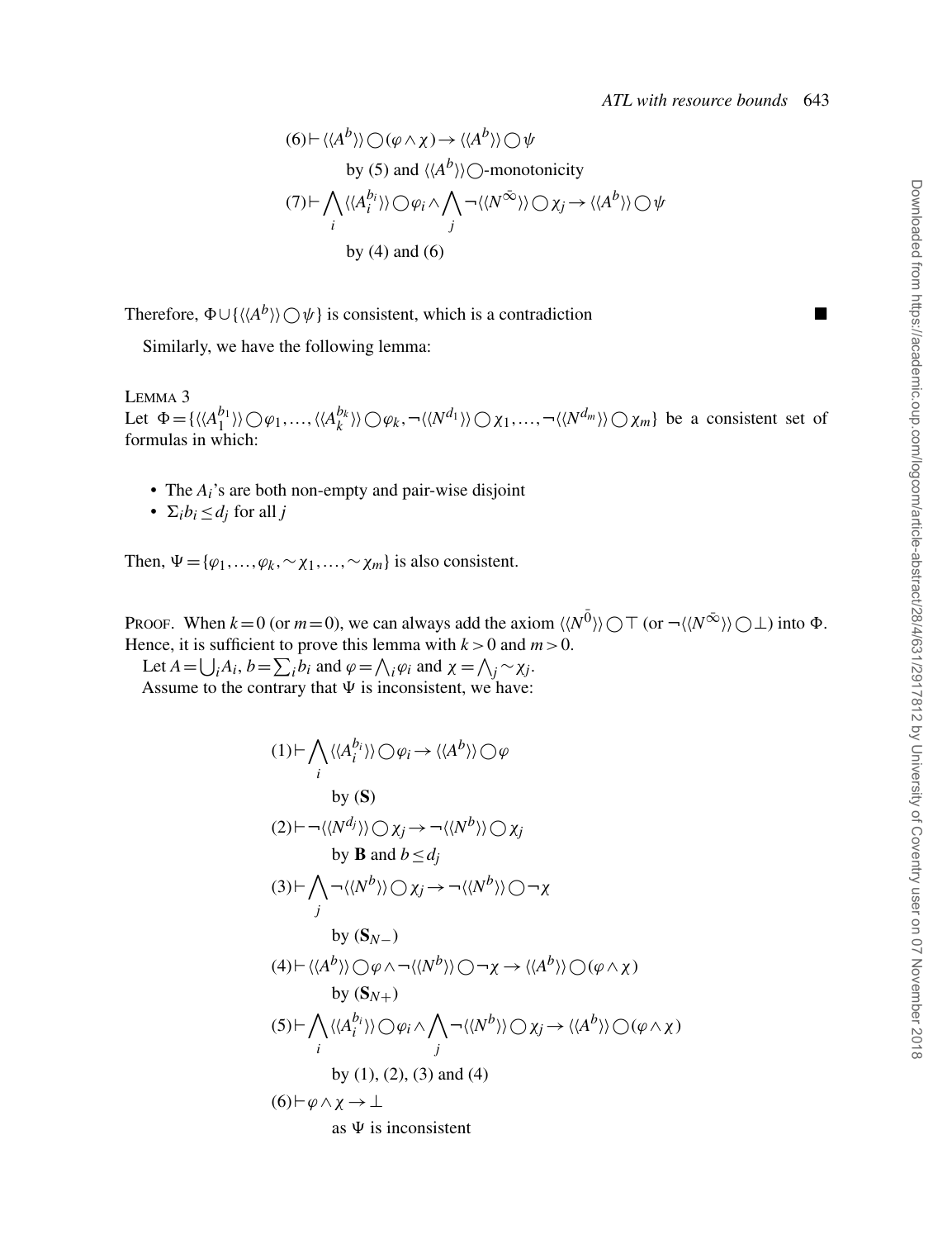<span id="page-14-0"></span>
$$
(7) \vdash \langle \langle A^{b} \rangle \rangle \bigcirc (\varphi \wedge \chi) \rightarrow \langle \langle A^{b} \rangle \rangle \bigcirc \bot
$$
  
by (6) and  $\langle \langle A^{b} \rangle \rangle \bigcirc$ -monotonicity  

$$
(8) \vdash \bigwedge_{i} \langle \langle A^{b_i}_i \rangle \rangle \bigcirc \varphi_i \wedge \bigwedge_{j} \neg \langle \langle N^{b} \rangle \rangle \bigcirc \chi_j \rightarrow \langle \langle A^{b} \rangle \rangle \bigcirc \bot
$$
  
by (5) and (7)

Therefore,  $\Phi \cup \{\langle \langle A^b \rangle \rangle \bigcirc \bot\}$  is consistent, which is a contradiction

LEMMA<sub>4</sub>

Let  $\Phi$  be a finite consistent set of formulas. Let  $\Phi_{\bigcirc}$  be the subset of  $\Phi$  which contains all formulas of the form  $\langle A^b \rangle \langle \rangle \varphi$  or their negations. Let  $k \in \mathbb{N}$  be such that  $|\Phi_{\cap}\rangle \langle k|$ , then there is a locally consistent tree  $(T, V, C)$  of height one where  $T = \{\epsilon\} \cup \{1, ..., k\}^n$  and  $V(\epsilon) = \Phi$ .

Proof. Denote  $T' = \{1, ..., k\}^n$ ; hence  $T = \{\epsilon\} \dot{\cup} T'$  where we denote by  $\dot{\cup}$  the disjoint union operator. Furthermore, we assume that

$$
\Phi_{\bigcirc} \!=\! \Phi_{\bigcirc}^+ \dot{\cup} \Phi_{\bigcirc}^- \dot{\cup} \Phi_{N\bigcirc}^-
$$

where

$$
\Phi_{\bigcirc}^{+} = \{ \langle \langle A_1^{b_1} \rangle \rangle \bigcirc \varphi_1, \dots, \langle \langle A_m^{b_m} \rangle \rangle \bigcirc \varphi_m \},\
$$
  

$$
\Phi_{\bigcirc}^{-} = \{ \neg \langle \langle B_1^{d_1} \rangle \rangle \bigcirc \psi_1, \dots, \neg \langle \langle B_l^{d_l} \rangle \rangle \bigcirc \psi_l \} \quad \text{s.t. } \forall i : B_i \neq N
$$

and

$$
\Phi_{N\bigcirc}^- = \{\neg \langle \langle N^{e_1} \rangle \rangle \bigcirc \chi_1, \dots, \neg \langle \langle N^{e_h} \rangle \rangle \bigcirc \chi_h\}
$$

First, let *f* ∈N be the maximal number which occurs in  $e_1, ..., e_h$ ; we define  $\overline{f+1} = {f+1}^n$ . It is straightforward that for all  $e \in \{e_1,\ldots,e_h\}$ , if  $e \neq \infty$  then  $f+1 \nleq e$ . We define a function  $\text{deinf}$ :  $\mathbb{B}^{\infty} \to \mathbb{B}$ which removes infinity from a bound as follows:  $deinf(b) = b'$  where for all  $i = 1, ..., r$ 

$$
b_i' = \begin{cases} b_i & \text{if } b_i \neq \infty \\ f+1 & \text{otherwise} \end{cases}
$$

It is also straightforward that for all  $e \in \{e_1, \ldots, e_h\}$  and  $b \in \{b_1, \ldots, b_m\}$ , if  $e \neq \infty$  and  $b \notin \mathbb{N}^r$  (i.e. *b* contains some  $\infty$ ) then *deinf* (*b*)  $\leq e$ .

Let us construct a tree with a root labelled by  $\Phi$  and  $k^n$  children denoted by  $t = (a_1, \ldots, a_n) \in$  $\{1,\ldots,k\}$ <sup>*n*</sup>. Intuitively, we allow each agent to perform *k* different actions where the special action *k* always costs 0. For convenience, we denote the action of agent i in t by  $t_i = a_i$  and the joint move by a coalition *A* in *t* by  $t_A = (t_i)_{i \in A}$ . In the following, we define the labelling function  $V(t)$  for each leaf *t* and the cost function  $C(\epsilon, i, a)$  for each agent  $i \in N$  and action  $a \in \{1, ..., k\}$ :

(a) For each  $\langle\langle A_p^{b_p}\rangle\rangle \bigcirc \varphi_p \in \Phi_{\bigcirc}^+$  where  $A_p \neq \emptyset$ ,  $\varphi_p$  is added to  $V(t)$  for all *t* such that  $\forall i \in A_p : t_i = p$ . Let  $\min_{A_p}$  be the smallest number in  $A_p$ , we assign the cost of action *p* performed by  $\min_{A_p}$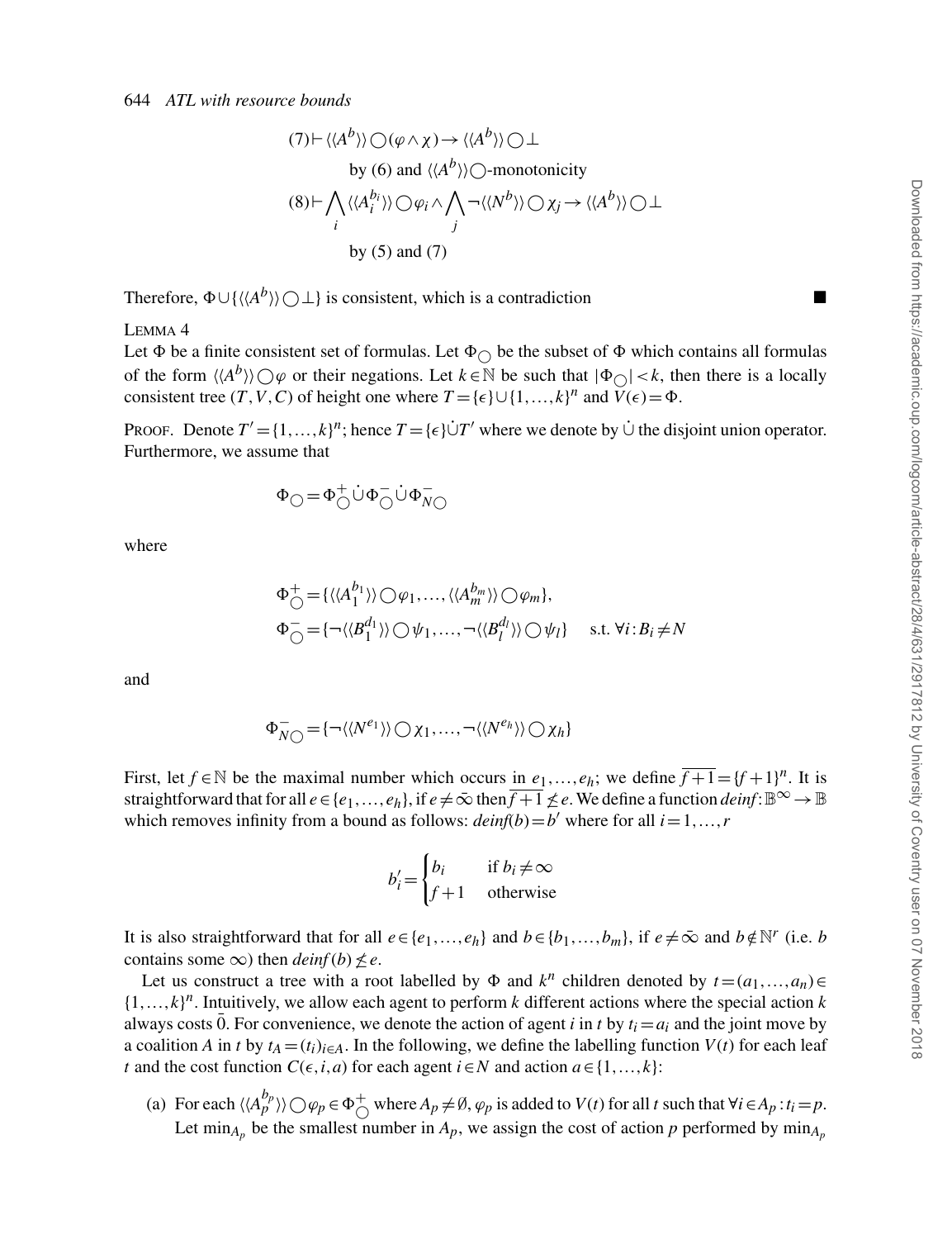to be *deinf*(*b<sub>p</sub>*), i.e.  $C(\epsilon, \min_{A_p}, p) = \text{depth}(b_p)$ . For other agents *i* in  $A_p \setminus \{\min_{A_p}\}$ , we assign  $C(\epsilon, i, p) = \overline{0}$ . For other unassigned-cost actions, their costs are assigned as follows:

$$
C(\epsilon, i, p) = \begin{cases} \bar{0} & \text{if } p \le m \text{ or } p = k \\ \bar{f} + 1 & \text{if } m < p < k \end{cases}
$$

We define  $C(t, A) = \sum_{i \in A} C(\epsilon, i, t_i)$  as the cost of the joint action by the coalition *A* and  $C(t)$  $C(t, N)$  as the cost of the joint action by the grand coalition.

- (b) For each  $\neg \langle \langle N^{e_p} \rangle \rangle \bigcirc \chi_p \in \Phi_{N\bigcirc}^-$ ,  $\sim \chi_p$  is added to  $V(t)$  whenever  $C(t) \leq e_p$ .
- (c) Finally, we will add at most one formula from  $\Phi_{\bigcirc}$  to *V*(*t*). Let

$$
\Phi_{\bigcirc}(t) = {\neg \langle \langle B^d \rangle \rangle \bigcirc \psi \in \Phi_{\bigcirc} \mid C(t, B) \le d}
$$
  
= {¬\langle \langle B\_{i\_1}^{d\_{i\_1}} \rangle \rangle \bigcirc \psi\_{i\_1}, ..., \neg \langle \langle B\_{i\_{l\_t}}^{d\_{l\_t}} \rangle \rangle \bigcirc \psi\_{l\_t}}

where  $1 \le i_1 < i_2 < ... < i_{l_1} \le l$ . Let  $I = \{i' | t_{i'} \in \{m+1, ..., m+l\}\}\$  and  $j = \sum_{i \in I} (t_i - m - 1)$  $\text{mod } l_t + 1$ . Consider  $\neg \langle \langle B_{i_j}^{d_{i_j}} \rangle \rangle \bigcirc \psi_{i_j}$ : if  $N \setminus B_{i_j} \subseteq I$ , then  $\sim \psi_{i_j}$  is added into  $V(t)$ .

We now prove that the constructed tree  $(T, V, C)$  is locally consistent. First, we show that all labels are consistent. It is obvious that  $V(\epsilon) = \Phi$  is consistent. For each child  $t \in T'$ , since at most one formula ∼ $\psi_p$  such that  $\neg \langle \langle B_p^{d_p} \rangle \rangle \bigcirc \psi_p \in \Phi_{\bigcirc}^-$  is added into *V*(*t*), we consider the following two cases:

**Case**  $\forall p \in \{1, ..., l\}$ :∼ $\psi_p \notin V(t)$  : Let us assume that

$$
V(t) = {\varphi_{i_1}, \dots, \varphi_{i_{m_t}}} \cup
$$

$$
{\sim \chi_{j_1}, \dots, \sim \chi_{j_{h_t}}}
$$

where  $1 \le i_1 \le \ldots \le i_{m_t} \le m$  and  $1 \le j_1 \le \ldots \le j_{h_t} \le m$ . Then, we have:

$$
(a) \Rightarrow \forall p \in \{i_1, ..., i_{m_t}\}, \forall i \in A_p : t_i = p
$$
  

$$
\Rightarrow \forall p, p' \in \{i_1, ..., i_{m_t}\} : p \neq p' \to A_p \cap A_{p'} = \emptyset
$$

and if  $\forall p \in \{i_1, \ldots, i_{m_t}\}: b_p \in \mathbb{N}^r$ , then

$$
(a) \Rightarrow \forall p \in \{i_1, \dots, i_{m_t}\} : \text{deinf}(b_p) = b_p = C(t, A_p)
$$
\n
$$
\Rightarrow \sum_{p \in \{i_1, \dots, i_{m_t}\}} b_p = \sum_{p \in \{i_1, \dots, i_{m_t}\}} C(t, A_p) \le C(t)
$$
\n
$$
\Rightarrow \forall j \in \{j_1, \dots, j_{h_t}\} \sum_{p \in \{i_1, \dots, i_{m_t}\}} b_p \le e_j \text{ by } (b)
$$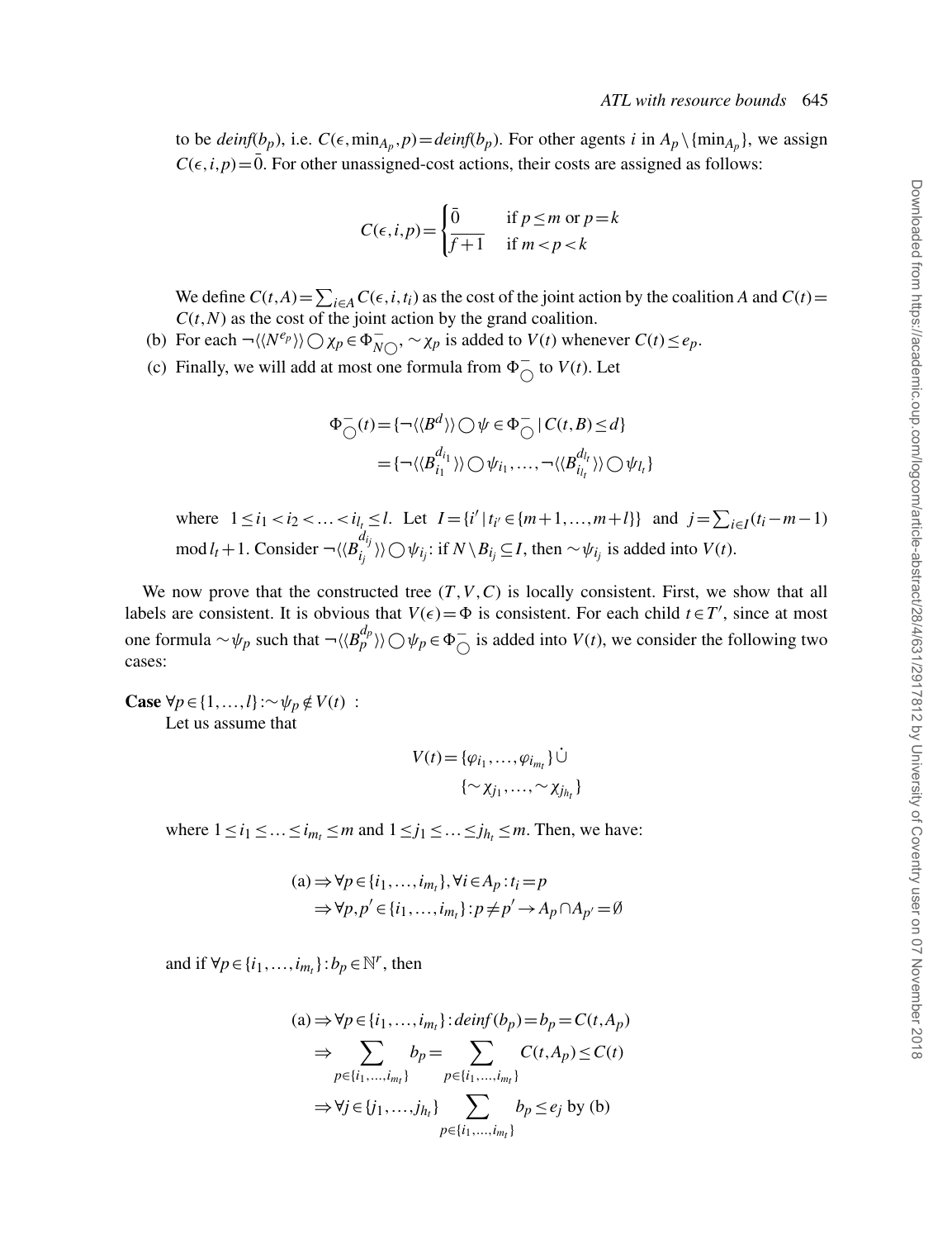otherwise, if  $\exists p \in \{i_1, ..., i_{m_t}\}: b_p \notin \mathbb{N}^r$ , then

$$
(a) \Rightarrow \forall p \in \{i_1, ..., i_{m_t}\}: \text{def}(b_p) = C(t, A_p)
$$
\n
$$
\Rightarrow \forall j \in \{1, ..., h\}: e_j \neq \bar{\infty} \to
$$
\n
$$
\sum_{p \in \{i_1, ..., i_{m_t}\}} \text{def}(b_p) = \sum_{p \in \{i_1, ..., i_{m_t}\}} C(t, A_p) \nleq e_j
$$
\nas  $\text{def}(b_p) \nleq e_j$   
\n
$$
\Rightarrow \forall j \in \{j_1, ..., j_{h_t}\}: e_j = \bar{\infty} \text{ as } C(t, A_p) \leq C(t) \leq e_j \text{ by (b)}
$$
\n
$$
\Rightarrow \forall j \in \{j_1, ..., j_{h_t}\}: \sum_{p \in \{i_1, ..., i_{m_t}\}} b_p \leq e_j
$$

Therefore, by Lemma [3](#page-13-0),  $V(t)$  is consistent. **Case**  $\exists ! q \in \{1, ..., l\} : \sim \psi_q \in V(t)$  :

Let us assume that

$$
V(t) = {\varphi_{i_1}, \dots, \varphi_{i_{m_t}}} \cup
$$

$$
{\sim \psi_q} \cup
$$

$$
{\sim \chi_{j_1}, \dots, \sim \chi_{j_{h_t}}}
$$

where  $1 \le i_1 \le \dots \le i_{m_t} \le m$  and  $1 \le j_1 \le \dots \le j_{h_t} \le m$ . Recall that:

$$
\Phi_{\bigcirc}^{-}(t) = \{ \neg \langle \langle B_{q_1}^{d_{q_1}} \rangle \rangle \bigcirc \psi_{q_1}, \dots, \neg \langle \langle B_{q_{l_t}}^{d_{l_t}} \rangle \rangle \bigcirc \psi_{l_t} \}
$$

hence,  $q \in \{q_1, \ldots, q_{l_t}\}$ , and also

$$
I = \{i' \mid t_{i'} \in \{m+1, \ldots, m+l\}\}
$$

hence,  $\forall i \in \{i_1, ..., i_{m_i}\}: I \cap A_i = \emptyset$  since  $t_{i'} = i \leq m$  for all  $i' \in A_i$ . Similar to the previous case, we have:

$$
(a) \Rightarrow \forall p \in \{i_1, \dots, i_{m_t}\}, \forall i \in A_p : t_i = p
$$
  

$$
\Rightarrow \forall p, p' \in \{i_1, \dots, i_{m_t}\} : p \neq p' \rightarrow A_p \cap A_{p'} = \emptyset
$$

Then, we have:

$$
(c) \Rightarrow N \setminus B_q \subseteq I
$$
  
\n
$$
\Rightarrow I \neq \emptyset \text{ as } B_q \neq N
$$
  
\n
$$
\Rightarrow C(t) \geq C(t, I) \geq \overline{f+1} \text{ by (a)}
$$
  
\n
$$
\Rightarrow \forall j \in \{1, ..., h\} : e_j \neq \overline{\infty} \to C(t) \nleq e_j \text{ as } \overline{f+1} \nleq e_j
$$
  
\n
$$
\Rightarrow \forall j \in \{j_1, ..., j_{h_i}\} : e_j = \overline{\infty} \text{ by (b)}
$$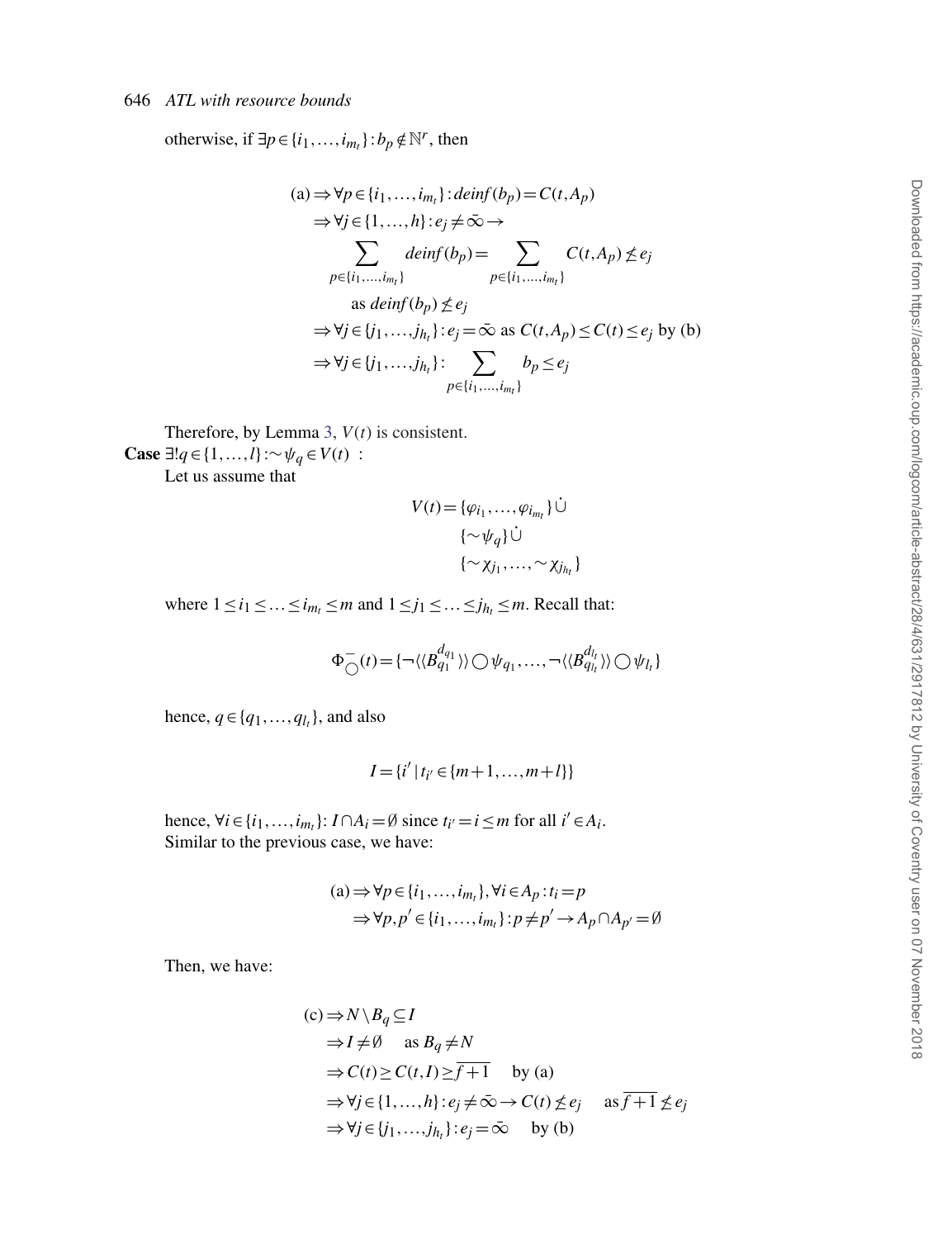and

$$
(c) \Rightarrow N \setminus B_q \subseteq I
$$
  
\n
$$
\Rightarrow B_q \supseteq N \setminus I
$$
  
\n
$$
\Rightarrow \forall i \in \{i_1, ..., i_{m_t}\}: B_q \supseteq A_i \text{ as } I \cap A_i = \emptyset
$$
  
\n
$$
\Rightarrow B_q \supseteq A_{i_1} \cup ... \cup A_{i_{m_t}}
$$
  
\n
$$
\Rightarrow C(t, B_q) \ge C(t, A_{i_1} \cup ... \cup A_{i_{m_t}})
$$
  
\n
$$
\Rightarrow C(t, B_q) \ge C(t, A_{i_1}) + ... + C(t, A_{i_{m_t}})
$$
  
\n
$$
\Rightarrow d_q \ge \sum_{i \in \{i_1, ..., i_{m_t}\}} b_i
$$

Therefore, by Lemma [2,](#page-12-0) *V*(*t*) is consistent.

Let us now prove that  $(T, V, C)$  satisfies the two local consistency conditions of Definition [7.](#page-12-0)

(1.) Assume that  $\langle \langle A_p^{b_p} \rangle \rangle \bigcirc \varphi_p \in V(\epsilon)$ . Consider the joint action  $\sigma$  for  $A_p$  such that  $\sigma_i = p$  for all *i*∈ $A_p$ . We have:

$$
out(\epsilon, \sigma) = \{ t \in T' \mid \forall i \in A_p : t_i = p \}
$$

and

$$
\langle \langle A_p^{b_p} \rangle \rangle \bigcirc \varphi_p \in V(\epsilon) \Rightarrow \langle \langle A_p^{b_p} \rangle \rangle \bigcirc \varphi_p \in \Phi_{\bigcirc}^+
$$
  
\n
$$
\Rightarrow \forall t \in T': (\forall i \in A_p : t_i = p) \rightarrow \varphi_p \in V(t) \quad \text{by (a)}
$$
  
\n
$$
\Rightarrow \forall t \in out(\epsilon, \sigma) : \varphi_p \in V(t)
$$

(2.) If  $\neg \langle N^{e_p} \rangle \bigcirc \chi_p \in V(\epsilon)$ , let us consider the joint action *t* such that  $C(t) \leq e_p$ . Obviously,  $out(\epsilon, t) = \{t\}$ . Hence, by (b), ∼ $\chi_p \in V(t)$ .

If  $\neg \langle \langle B_p^{d_p} \rangle \rangle \bigcirc \psi_p \in V(\epsilon)$  where  $B_p \neq N$ , let  $\sigma$  be an arbitrary joint move for the coalition  $B_p$ such that  $cost(\epsilon, \sigma) \leq d_p$ . We will determine an outcome  $t \in out(\epsilon, \sigma)$ , such that  $\sim \psi_p \in V(t)$ . As  $t \in out(\epsilon, \sigma)$ ,  $t_i = \sigma_i$  for all  $i \in B_p$ ; it remains to determine  $t_i$  for  $i \notin B_p$ . Let  $t' \in T'$  such that

$$
t'_{i} = \begin{cases} \sigma_{i} & \text{if } i \in B_{p} \\ m+1 & \text{otherwise} \end{cases}
$$

and

$$
\Phi_{\bigcirc}(\sigma) = \Phi_{\bigcirc}(\iota')
$$
\n
$$
= \{\neg \langle \langle B_{i_1}^{d_{i_1}} \rangle \rangle \bigcirc \psi_{i_1}, \dots, \neg \langle \langle B_{i_{l_\sigma}}^{d_{i_{l_\sigma}}} \rangle \rangle \bigcirc \psi_{i_{l_\sigma}}\}
$$
\n
$$
I_{\sigma} = \{i \in B_p \mid \sigma_i \in \{m+1, \dots, m+l\}\}
$$
\n
$$
j_{\sigma} = \sum_{i \in I_{\sigma}} (\sigma_i - m - 1)
$$

Since  $C(t', B_p) \le d_p$ ,  $\neg \langle \langle B_p^{d_p} \rangle \rangle \bigcirc \psi_p \in \Phi_{\bigcirc}^-(\sigma)$ . Let  $p = i_{j_*}$  for some  $j_* \in \{1, ..., l_{\sigma}\}$ .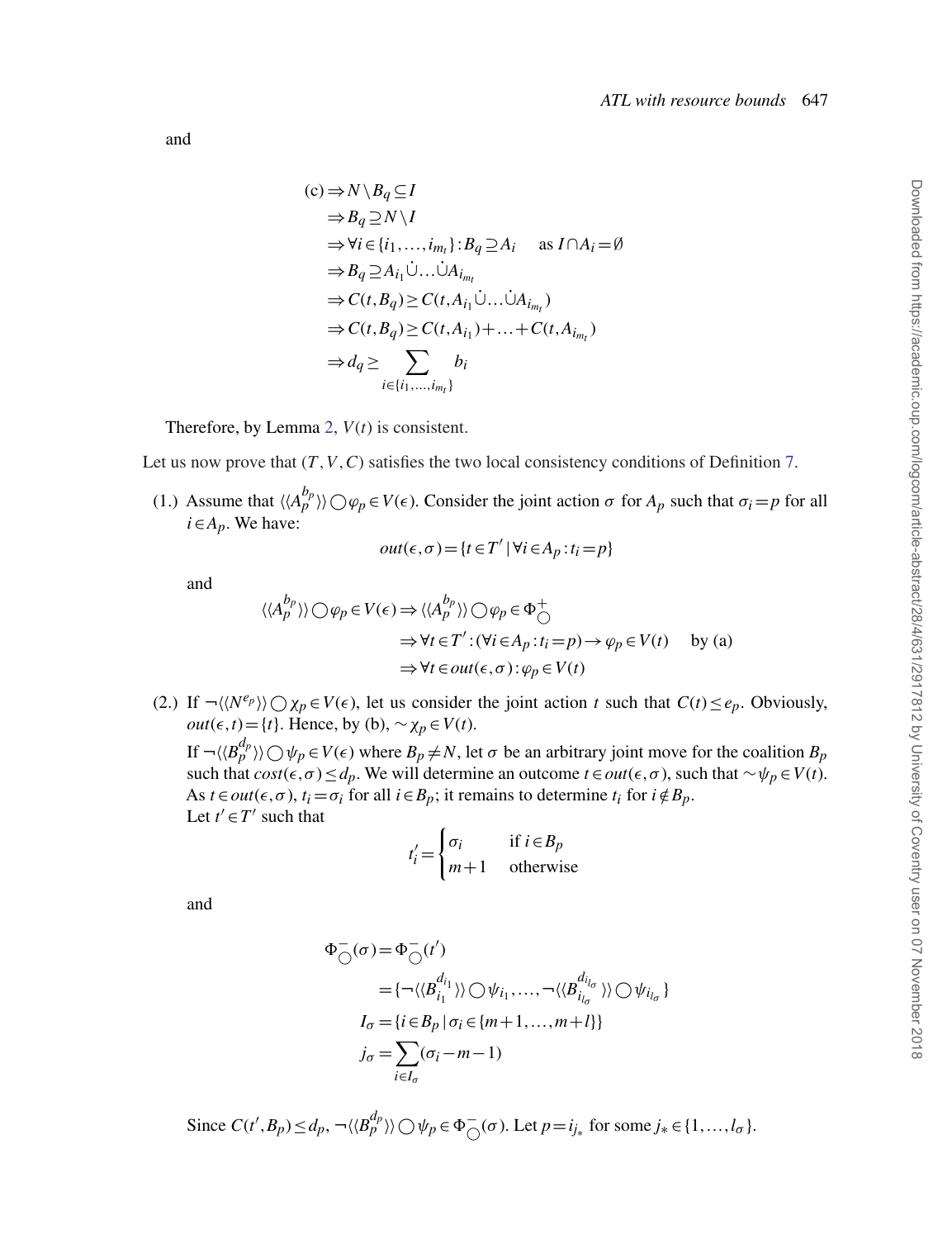▬

#### <span id="page-18-0"></span>648 *ATL with resource bounds*

Let *i* be an arbitrary agent in  $N \setminus B_p \neq \emptyset$ . We define:

$$
t_i = \begin{cases} m + (j_* - j_\sigma - 1) & \text{mod } l_\sigma + 1 & \text{if } i = l \\ m + 1 & \text{if } i \in N \setminus B_p \setminus \{l\} \end{cases}
$$

Let us prove that  $∼ψ<sub>p</sub> ∈ V(t)$ . We have:

$$
\forall i \in B_p : t_i = \sigma_i = t'_i \Rightarrow C(\epsilon, i, t_i) = C(\epsilon, i, t'_i)
$$

and

$$
\forall i \in N \setminus B_p : t_i \in \{m+1, ..., m+l\} \Rightarrow C(\epsilon, i, t_i) = \overline{f+1} \quad \text{by (a)}
$$

$$
\Rightarrow C(\epsilon, i, t_i) = C(\epsilon, i, t'_i)
$$

Therefore,  $\Phi_{\bigcirc}(t) = \Phi_{\bigcirc}(t') = \Phi_{\bigcirc}(\sigma)$ ; hence,  $l_t = l_\sigma$ . Then,

$$
I = \{i | t_i \in \{m+1, ..., m+l\}\}\
$$
  
=  $I_{\sigma} \dot{\cup} (N \setminus B_p)$   

$$
j = \sum_{i \in I} (t_i - m - 1) \mod l_t + 1
$$
  
=  $(\sum_{i \in I_{\sigma}} (t_i - m - 1) +$   
 $(t_i - m - 1) +$   
 $\sum_{i \in N \setminus B_p \setminus \{i\}} (t_i - m - 1)) \mod l_t + 1$   
=  $(j_{\sigma} + (j_{\ast} - j_{\sigma} - 1) \mod l_t) \mod l_t + 1$   
=  $(j_{\ast} - 1) \mod l_t + 1$   
=  $j_{\ast}$ 

Recall that  $i_{j*} = p$ . Then, we have:

$$
N \setminus B_p \subseteq N \setminus B_p \cup I_{\sigma} = I
$$

Therefore, according to (c),  $\sim \psi_p \in V(t)$ .

The next stage of the proof is to consider what conditions on tree labelling we need to be able to prove the truth lemma for other temporal modalities. The definition of what it means to 'realize' formulas of the form  $\langle\langle A^b \rangle\rangle \varphi \mathcal{U} \psi$ ,  $\neg \langle\langle A^b \rangle\rangle \Box \varphi$ ,  $\langle\langle A^b \rangle\rangle \Box \varphi$ ,  $\neg \langle\langle A^b \rangle\rangle \varphi \mathcal{U} \psi$  is similar to the one in [\[13](#page-33-0)] (essentially the truth conditions for the formulas with 'satisfied' replaced by 'in the labelling of').

The following lemma and its proof are similar to the correspondings in [\[13\]](#page-33-0), but for formulas of RB-ATL.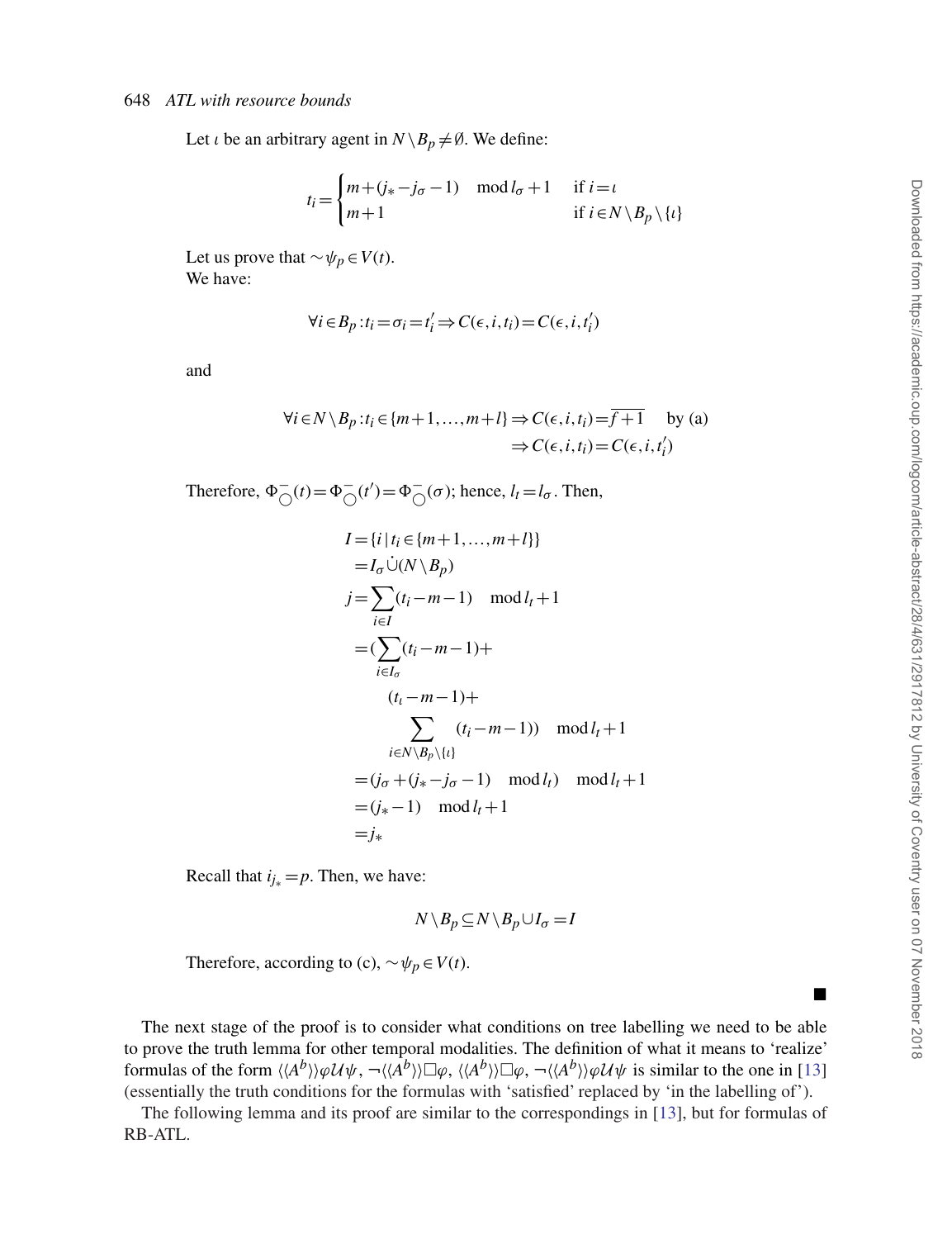Ц

<span id="page-19-0"></span>

For any subset *Y*  $\subseteq$   $\Gamma$ , there is a formula  $\chi$ *Y*  $\in$  *cl*( $\varphi$ <sub>0</sub>), called the characteristic formula of *Y*, such that for every  $y \in \Gamma$ ,  $\chi_Y \in y$  iff  $y \in Y$ .

PROOF. For any maximally consistent subset *y* of  $cl(\varphi_0)$ , we define:

$$
\chi_{\{y\}} = \bigwedge_{\varphi \in y} \varphi \quad \text{and} \quad \chi_Y = \bigvee_{y \in Y} \chi_{\{y\}}
$$

First, since  $cl(\varphi_0)$  is closed under finite positive boolean operators,  $\chi_{\{v\}} \in y$ .

 $(\Rightarrow)$ : Assume that  $\chi_Y \in \mathcal{Y}$ . Then, we have:

 $\chi_Y \in y \Rightarrow \vdash \chi_{\{y\}} \to \chi_Y$  a PL tautology  $\Rightarrow \chi_Y \in y$  as  $\chi_{\{v\}} \in y$  and *y* is maximal

( $\Rightarrow$ ): Assume that *y*∉*Y*. Then, for any *y'* ∈ *Y*, we have:

$$
\exists \theta \in cl(\varphi_0) : \theta \in y' \text{ and } \sim \theta \in y
$$
  
\n
$$
\Rightarrow \chi_{\{y'\}} \wedge \sim \theta \text{ is inconsistent}
$$
  
\n
$$
\Rightarrow \chi_{\{y'\}} \notin y
$$

Therefore,  $\chi_Y \notin y$ .

In what follows,  $\Psi_{\bigcirc}$  is the set of formulas of the form  $\langle\langle A^b \rangle\rangle \bigcirc \varphi$  or  $\neg \langle\langle A^b \rangle\rangle \bigcirc \varphi$  from  $cl(\varphi_0)$ .

Given  $\langle \langle A^b \rangle \rangle \varphi \mathcal{U} \psi$  and  $x \in \Gamma$ , there is finite tree  $(T, V, C)$  over  $\Gamma$  such that:

- every interior node of  $(T, V, C)$  has  $k^n$  children where  $k = |\Psi_{\bigcirc}| + 1$ ,
- (*T*,*V*,*C*) is locally consistent,
- $V(\epsilon) = x$ , and
- if  $\langle \langle A^b \rangle \rangle \varphi \mathcal{U} \psi \in x$  then  $(T, V, C)$  realizes  $\langle \langle A^b \rangle \rangle \varphi \mathcal{U} \psi$  from  $\epsilon$

Proof. The proof is similar to the corresponding proof in [\[13](#page-33-0)], but also uses induction on the bound *<sup>b</sup>*.

Let  $Z \subseteq \Gamma$  such that, for any  $x \in Z$ , there is a finite tree obeying all conditions of Lemma 6. We shall prove the lemma by showing that  $Z = \Gamma$ . In the following, assume that  $x \in \Gamma$ .

- If  $\langle A^b \rangle \varphi \mathcal{U} \psi \notin \mathbf{x}$ , let us construct a simple tree  $(T, V, C)$  where  $T = \{\epsilon\}$  and  $V(\epsilon) = \mathbf{x}$ . Since (*T*,*V*,*C*) satisfies all conditions of Lemma 6, *x*∈*Z*.
- If  $\langle \langle A^b \rangle \rangle \varphi \mathcal{U} \psi \in x$ , we first show that  $\eta = (\psi \vee (\varphi \wedge (\langle \langle A^b \rangle \rangle \bigcirc \varphi \mathcal{U} \psi \vee \langle \langle A^{\overline{0}} \stackrel{\sim}{\leftarrow} b \rangle \langle \bigcirc \chi_Z \rangle)) \rightarrow \chi_Z$  is a theorem. Then, we have that:

$$
(1) \vdash (\psi \lor (\varphi \land (\langle \langle A^b \rangle \rangle \bigcirc \varphi \mathcal{U} \psi \lor (\langle \langle A^{\overline{0}} \stackrel{\infty}{\sim} b \rangle \rangle \bigcirc \chi_Z))) \to \chi_Z
$$
  

$$
(2) \vdash \langle \langle A^b \rangle \rangle \varphi \mathcal{U} \psi \to \chi_Z
$$
 by  $(\langle \langle A^b \rangle \rangle \mathcal{U}\text{-Induction})$ 

Therefore,

$$
\langle \langle A^b \rangle \rangle \varphi \mathcal{U} \psi \in x \Rightarrow \chi_Z \in x \quad \text{as } x \text{ is maximal}
$$
  

$$
\Rightarrow x \in Z \quad \text{by Lemma 5}
$$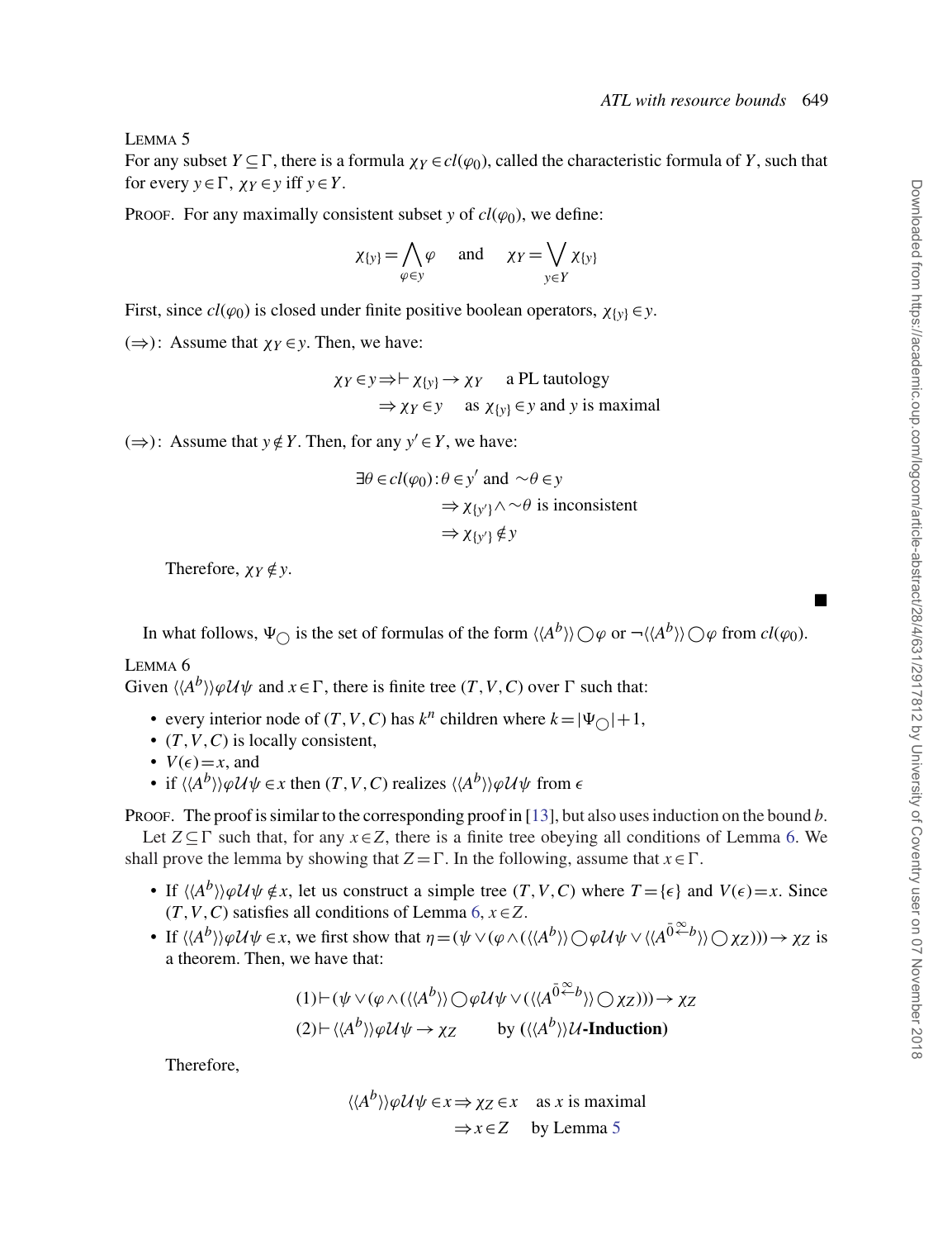However, it remains to prove that  $\eta$  is a theorem. This is done by showing that  $\eta$  belongs to any maximal consistent set *q* of RB-ATL in three cases:

• If  $\langle A^b \rangle \varphi \mathcal{U} \psi \notin q$ , let us construct a simple tree  $(T, V, C)$  where  $T = \{\epsilon\}$  and  $V(\epsilon) = q \cap cl(\varphi_0)$ . Since (*T*,*V*,*C*) satisfies all conditions of the lemma,  $q \cap cl(\varphi_0) \in Z$ . Then, we have:

$$
q \cap cl(\varphi_0) \in Z \Rightarrow \chi_Z \in q \cap cl(\varphi_0) \quad \text{by Lemma 5}
$$

$$
\Rightarrow \chi_Z \in q
$$

$$
\Rightarrow \eta \in q \quad \text{as } q \text{ is maximal}
$$

- If  $\psi \lor (\varphi \land (\langle \langle A^b \rangle \rangle \bigcirc \varphi \mathcal{U} \psi \lor (\langle \langle A^{\overline{0}} \stackrel{\infty}{\leftarrow} b \rangle \rangle \bigcirc \chi_Z)) \notin q$ , then it is straightforward that  $\eta \in q$  since  $q$ is maximal.
- If  $\langle\langle A^b\rangle\rangle\varphi U\psi \in q$  and  $\psi \vee (\varphi \wedge (\langle\langle A^b\rangle\rangle \bigcirc \varphi U\psi \vee (\langle\langle A^{\overline{0}}\stackrel{\sim}{\leftarrow} b\rangle\rangle \bigcirc \chi_Z))) \in q$ , we prove that  $\eta \in q$  by induction on *b*.

**Base case:** Assume that  $b = \overline{0} \stackrel{\infty}{\leftarrow} b$ . As  $\psi \vee (\varphi \wedge \langle \langle A^{\overline{0} \stackrel{\infty}{\leftarrow} b} \rangle) \bigcirc \chi_Z) \in q$ , we have either  $\psi \in q$  or  $\varphi \wedge \langle \langle A^{0} \stackrel{\infty}{\sim} b \rangle \rangle \bigcirc \chi_Z \in q$ . Let us consider the following two sub-cases:

- **−** if  $\psi \in q$ , let us construct a simple tree  $(T, V, C)$  where  $T = \{\epsilon\}$  and  $V(\epsilon) = q \cap cl(\varphi_0) \ni \psi$ . Then,  $(T, V, C)$  satisfies all conditions of Lemma [5;](#page-18-0) hence,  $q \cap cl(\varphi_0) \in Z$ ; therefore, similar to the above argument of the case  $\langle A^b \rangle$  $\varphi \mathcal{U} \psi \notin q, \eta \in \mathbb{Z}$ .
- $-\text{ if } \varphi \wedge \langle \langle A^{0} \stackrel{\infty}{\sim} b \rangle \rangle \bigcirc \chi_{Z} \in q, \text{ then both } \varphi \text{ and } \langle \langle A^{0} \stackrel{\infty}{\sim} b \rangle \rangle \bigcirc \chi_{Z} \in q.$  Let  $\Phi = q \cap cl(\varphi_{0}).$  Obviously,  $\Phi \cap \subseteq \Psi$ ; therefore,  $|\Phi \cap \rangle < k$ . Then, by Lemma [4,](#page-14-0) there exists a locally consistent tree  $(T_0, V_0, C_0)$  of height one where  $T_0 = {\epsilon} \cup {1, \ldots, k}$ *n* and  $V_0(\epsilon) = q \cap cl(\varphi_0)$ . For each  $c \in \{1, ..., k\}$ <sup>n</sup>, let  $\Phi_c$  be an arbitrary set from  $\Gamma$  such that  $\Phi_c \supseteq V_0(c)$ . Let  $(T_1, V_1, C_1)$  be a finite tree such that  $T_1 = T_0$ ,  $C_1 = C_0$ ,  $V_1(\epsilon) = V_0(\epsilon)$  and  $V_1(c) = \Phi_c$  for all *c*∈{1,...,*k*}<sup>*n*</sup>. Since (*T*<sub>0</sub>, *V*<sub>0</sub>, *C*<sub>0</sub>) is locally consistent, so is (*T*<sub>1</sub>, *V*<sub>1</sub>, *C*<sub>1</sub>).

For every child  $c \in \{1, ..., k\}^n$  such that  $\chi_Z \in V_1(c)$ , we have:

$$
\chi_Z \in V_1(c) \Rightarrow V_1(c) \in Z \qquad \text{by Lemma 5}
$$
  
\n
$$
\Rightarrow \exists \text{ a local consistent tree } (T_c, V_c, C_c)
$$
  
\nwhich satisfies all conditions of Lemma 6

Let us consider a finite tree  $(T, V, C)$  where

$$
T = \{ \epsilon \} \cup \{ c \in \{ 1, ..., k \}^n \mid \chi_Z \notin V_1(c) \}
$$

$$
\{ ct \mid c \in \{ 1, ..., k \}^n, t \in T_c, \chi_Z \in V_1(c) \}
$$

for all  $t \in T$ :

$$
V(t) = \begin{cases} V_1(\epsilon) & \text{if } t = \epsilon \\ V_1(c) & \text{if } t = c \text{ where} \\ c \in \{1, ..., k\}^n, \chi_Z \notin V_1(c) \\ V_c(ct') & \text{if } t = ct' \text{ where} \\ c \in \{1, ..., k\}^n, t' \in T_c, \chi_Z \in V_1(c) \end{cases}
$$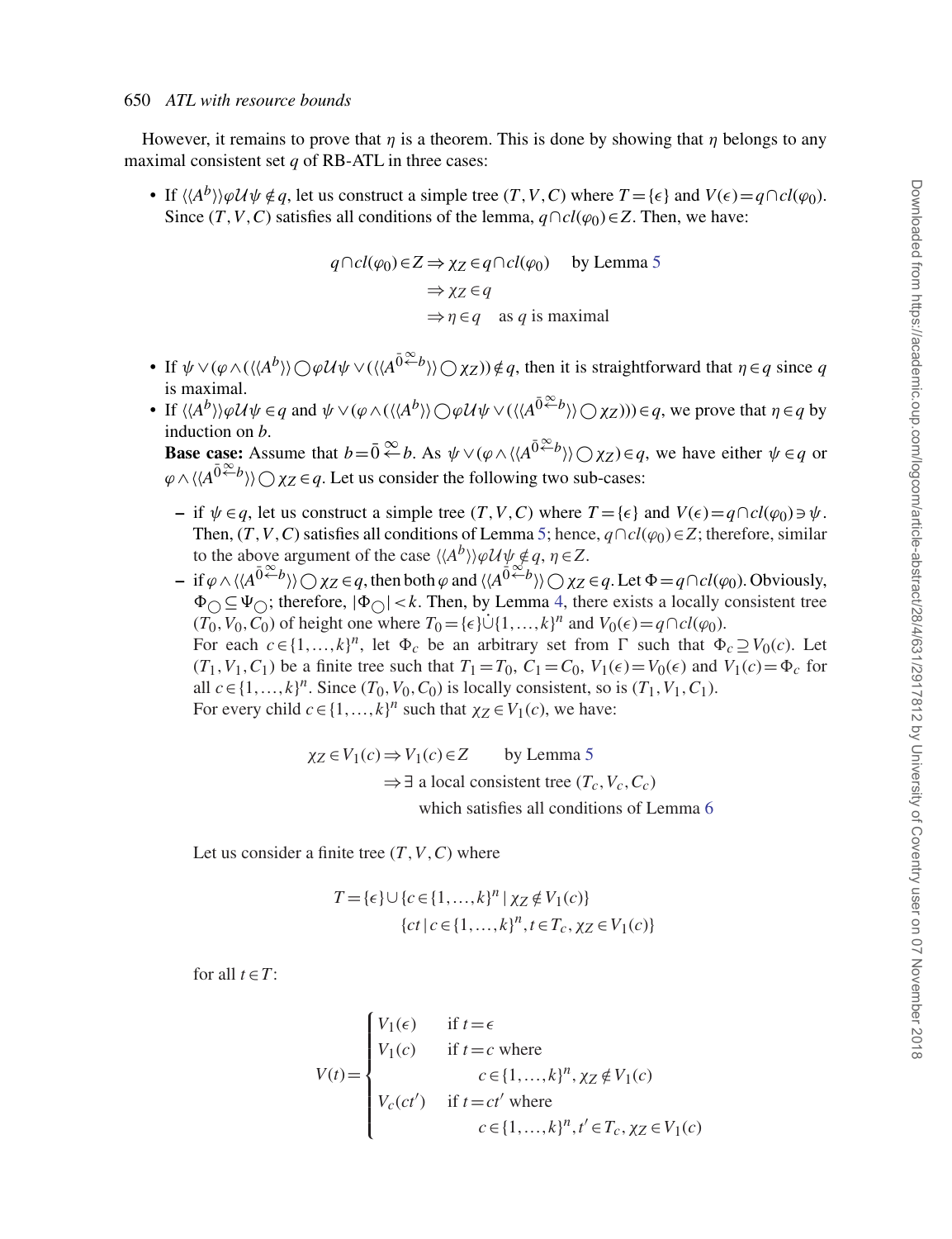for all *t* ∈*T*, *i*∈*N* and *j*∈ {1,...,*k*}:

$$
C(t, i, j) = \begin{cases} C_1(\epsilon, i, j) & \text{if } t = \epsilon \\ C_c(ct', i, j) & \text{if } t = ct' \text{ where} \\ c \in \{1, ..., k\}^n, t' \in T_c, \chi_Z \in V_1(c) \end{cases}
$$

It is straightforward that (*T*,*V*,*C*) is also locally consistent and all of its interior nodes have  $k^n$  children.

Let us show that  $(T, V, C)$  realizes  $\langle\langle A^{\overline{0}}\rightleftharpoons b\rangle\rangle\varphi\mathcal{U}\psi$  at  $\epsilon$ . Let  $c \in \{1, ..., k\}^n$  such that  $C(c, A) \leq$  $\overline{0} \overset{\infty}{\leftarrow} b$ , i.e. *c<sub>A</sub>* is a joint move which costs at most  $\overline{0} \overset{\infty}{\leftarrow} b$ , we have:

$$
\langle \langle A^{\overline{0}} \stackrel{\approx}{\leftarrow} b \rangle \rangle \bigcirc \chi_Z \in V_1(\epsilon) = V(\epsilon)
$$
  
\n
$$
\Rightarrow \forall c' \in \{1, ..., k\}^n : c'_A = c_A \rightarrow \chi_Z \in V(c)
$$
  
\n
$$
\Rightarrow \forall c' \in \{1, ..., k\}^n : c'_A = c_A \rightarrow V(c') = V_{c'}(\epsilon) \in Z
$$
  
\n
$$
\Rightarrow \forall c' \in \{1, ..., k\}^n : c'_A = c_A \rightarrow \langle \langle A^{\overline{0}} \stackrel{\approx}{\leftarrow} b \rangle \rangle \varphi U \psi
$$
  
\nis realized at the root of  $(T_{c'}, V_{c'}, C_{c'})$   
\n
$$
\Rightarrow \forall c' \in \{1, ..., k\}^n : c'_A = c_A \rightarrow \exists \overline{0} \stackrel{\infty}{\leftarrow} b\text{-strategy}F_{A, c'}
$$
  
\nrealizes  $\langle \langle A^{\overline{0}} \stackrel{\approx}{\leftarrow} b \rangle \rangle \varphi U \psi$  at the root of  $(T_{c'}, V_{c'}, C_{c'})$ 

Let us consider a  $\bar{0} \stackrel{\infty}{\leftarrow} b$ -strategy  $F_A$  where

$$
F_A(\lambda) = \begin{cases} c_A & \text{if } \lambda = \epsilon \\ F_{A,c'}(c't) & \text{if } c' \in \{1, \dots, k\}^n, t \in T_{c'}, \chi_Z \in V_1(c') \end{cases}
$$

It is straightforward that  $F_A$  realizes  $\langle\langle A^{0} \stackrel{\infty}{\leftarrow} b \rangle\rangle \varphi U \psi$  from the root  $\epsilon$  of  $(T, V, C)$ . Hence, as  $T(\epsilon) = q \cap cl(\varphi_0)$ , we have:

$$
q \cap cl(\varphi_0) \in Z \Rightarrow \chi_Z \in q \cap cl(\varphi_0) \quad \text{by Lemma 5}
$$

$$
\Rightarrow \chi_Z \in q
$$

$$
\Rightarrow \eta \in q \quad \text{as } q \text{ is maximal}
$$

**Induction step:** Assume that  $b > \overline{0} \stackrel{\infty}{\leftarrow} b$ . Similar to the base case, as  $\psi \vee (\varphi \wedge (\langle \langle A^b \rangle \rangle \bigcirc \varphi \mathcal{U} \psi \vee$  $(\langle\langle A^{0} \stackrel{\infty}{\leftarrow} b \rangle\rangle \bigcirc \chi_Z)$ ) $)\in q$ , let us consider the following three sub-cases:

- **−** if  $\psi$  ∈ *q*, the proof is the repetition of that for the base case.
- $-\text{ if } \varphi \text{ and } \langle \langle A^{0} \rangle \rangle \bigcirc \chi_Z \in q, \text{ the proof is the repetition of that for the base case.}$
- $-$  if  $\varphi$  and  $\langle\langle A^{b_1}\rangle\rangle$   $\bigcirc$   $\langle\langle A^{b_2}\rangle\rangle\varphi\mathcal{U}\psi \in q$  for some  $(b_1, b_2) \in split(b)$ , let  $\Phi = q \cap cl(\varphi_0)$ . Obviously,  $\Phi \cap \subseteq \Psi \cap$ ; therefore,  $\Phi \cap \leq k$ . By Lemma [4,](#page-14-0) there exists a locally consistent tree  $(\overline{T_0}, V_0, \overline{C_0})$  of height one where  $T_0 = {\epsilon} \cup \{1, ..., k\}$  and  $V_0({\epsilon}) = \Phi$ . For each  $c \in \{1, ..., k\}^n$ , let  $\Phi_c$  be an arbitrary set from  $\Gamma$  such that  $\Phi_c \supseteq V_0(c)$ . Let

 $(T_1, V_1, C_1)$  be a finite tree such that  $T_1 = T_0$ ,  $C_1 = C_0$ ,  $V_1(\epsilon) = V_0(\epsilon)$  and  $V_1(c) = \Phi_c$  for all *c*∈{1,...,*k*}<sup>*n*</sup>. Since (*T*<sub>0</sub>, *V*<sub>0</sub>, *C*<sub>0</sub>) is locally consistent, so is (*T*<sub>1</sub>, *V*<sub>1</sub>, *C*<sub>1</sub>)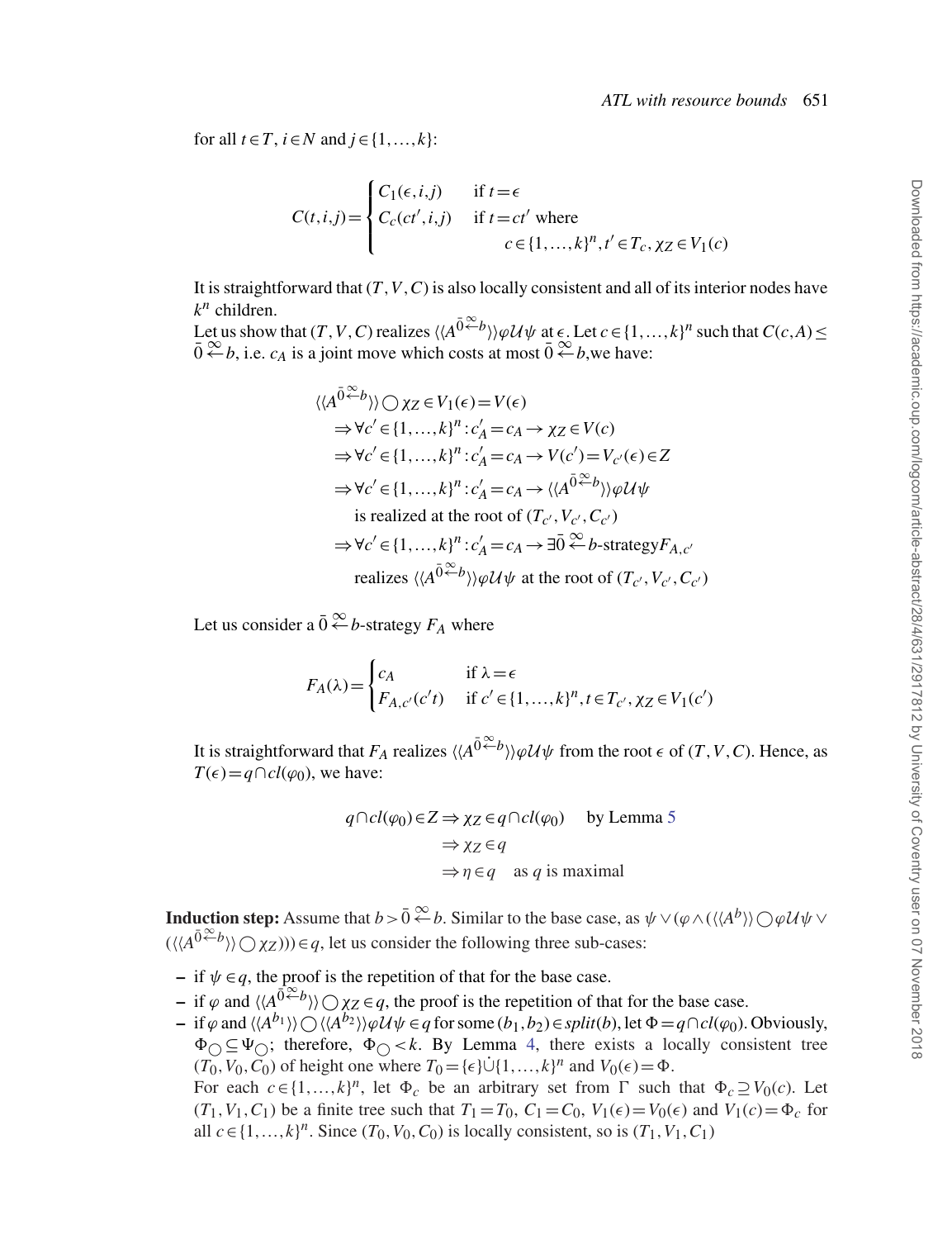For each  $c \in \{1, ..., k\}^n$  such that  $\langle \langle A^{b_2} \rangle \rangle \varphi \mathcal{U} \psi \in V(c)$ , as  $b_2 < b$ , we have:  $\langle A^{b_2} \rangle \varphi \mathcal{U} \psi \in V(c) \Rightarrow \exists$  a locally consistent tree  $(T_c, V_c, C_c)$ which realizes  $\langle \langle A^{b_2} \rangle \rangle \varphi \mathcal{U} \psi$ 

by induction hypothesis

Let us consider a finite tree  $(T, V, C)$  where

$$
T = \{\epsilon\} \cup \{c \in \{1, ..., k\}^n \mid \langle \langle A^{b_2} \rangle \rangle \varphi \mathcal{U} \psi \notin V_1(c)\}\
$$

$$
\{ct \mid c \in \{1, ..., k\}^n, t \in T_c, \langle \langle A^{b_2} \rangle \rangle \varphi \mathcal{U} \psi \in V_1(c)\}\
$$

for all  $t \in T$ :

$$
V(t) = \begin{cases} V_1(\epsilon) & \text{if } t = \epsilon \\ V_1(c) & \text{if } t = c \text{ where} \\ c \in \{1, ..., k\}^n, \langle \langle A^{b_2} \rangle \rangle \varphi U \psi \notin V_1(c) \\ V_c(ct') & \text{if } t = ct' \text{ where} \\ c \in \{1, ..., k\}^n, t' \in T_c, \\ \langle \langle A^{b_2} \rangle \rangle \varphi U \psi \in V_1(c) \end{cases}
$$

for all *t*∈*T*, *i*∈*N* and *j*∈{1,...,*k*}:

$$
C(t, i, j) = \begin{cases} C_1(\epsilon, i, j) & \text{if } t = \epsilon \\ C_c(ct', i, j) & \text{if } t = ct' \text{ where} \\ c \in \{1, ..., k\}^n, t' \in T_c, \\ (\langle A^{b_2} \rangle) \varphi U \psi \in V_1(c) \end{cases}
$$

It is straightforward that (*T*,*V*,*C*) is also locally consistent and all of its interior nodes have *k<sup>n</sup>* children.

Let us show that  $(T, V, C)$  realizes  $\langle\langle A^b \rangle\rangle \varphi \mathcal{U} \psi$  at  $\epsilon$ . Let  $c \in \{1, ..., k\}^n$  such that  $C(c, A) \leq b_1$ , i.e.,  $c_A$  is a joint move which costs at most  $b_1$ , we have:

$$
\langle\langle A^{b_1}\rangle\rangle \bigcirc \langle\langle A^{b_2}\rangle\rangle \varphi \mathcal{U} \psi \in V_1(\epsilon) = V(\epsilon)
$$
  
\n
$$
\Rightarrow \forall c' \in \{1, ..., k\}^n : c'_A = c_A \rightarrow \langle\langle A^{b_2}\rangle\rangle \varphi \mathcal{U} \psi \in V(c')
$$
  
\n
$$
\Rightarrow \forall c' \in \{1, ..., k\}^n : c'_A = c_A \rightarrow V(c') = V_{c'}(\epsilon) \in Z
$$
  
\n
$$
\Rightarrow \forall c' \in \{1, ..., k\}^n : c'_A = c_A \rightarrow \langle\langle A^{b_2}\rangle\rangle \varphi \mathcal{U} \psi
$$
  
\nis realized at the root of  $(T_{c'}, V_{c'}, C_{c'})$   
\n
$$
\Rightarrow \forall c' \in \{1, ..., k\}^n : \exists \overline{b}_2\text{-strategy} F_{A,c'}
$$
  
\nrealizes  $\langle\langle A^{b_2}\rangle\rangle \varphi \mathcal{U} \psi$  at the root of  $(T_{c'}, V_{c'}, C_{c'})$ 

Let us consider a *b*-strategy  $F_A$  where

$$
F_A(\lambda) = \begin{cases} c_A & \text{if } \lambda = \epsilon \\ F_{A,c'}(c't) & \text{if } c' \in \{1, \dots, k\}^n, t \in T_{c'}, \chi_Z \in V_1(c') \end{cases}
$$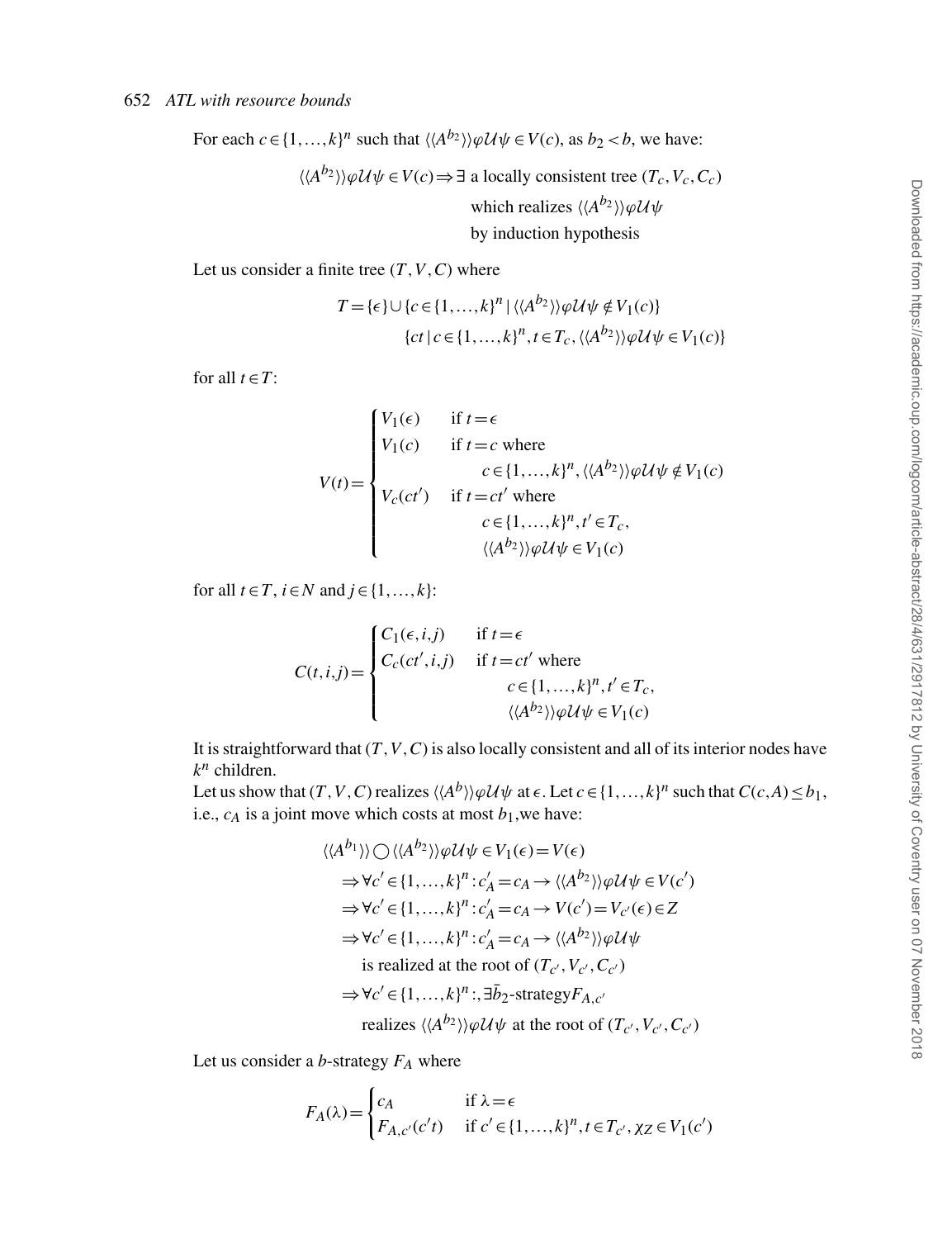$\overline{\phantom{a}}$ 

<span id="page-23-0"></span>It is straightforward that  $F_A$  realizes  $\langle \langle A^b \rangle \rangle \varphi \mathcal{U} \psi$  from the root  $\epsilon$  of  $(T, V, C)$ . Hence, as  $T(\epsilon) = q \cap cl(\varphi_0)$ , we have:

$$
q \cap cl(\varphi_0) \in Z \Rightarrow \chi_Z \in q \cap cl(\varphi_0) \quad \text{by Lemma 5}
$$

$$
\Rightarrow \chi_Z \in q
$$

$$
\Rightarrow \phi \in q \quad \text{as } q \text{ is maximal}
$$

Similarly, we have the following result:

LEMMA<sub>7</sub> Given  $\neg \langle \langle A^b \rangle \rangle \Box \varphi$  and  $x \in \Gamma$ , there is finite tree  $(T, V, C)$  over  $\Gamma$  such that:

- every interior node of  $(T, V, C)$  has  $k^n$  children where  $k = |\Psi_{\bigcirc}| + 1$
- (*T*,*V*,*C*) is locally consistent
- $V(\epsilon)=x$
- if  $\neg \langle \langle A^b \rangle \rangle \Box \varphi \in x$  then  $(T, V, C)$  realizes  $\neg \langle \langle A^b \rangle \rangle \Box \varphi$  from  $\epsilon$

PROOF. The proof is similar to that of the previous lemma. Let  $Z \subseteq \Gamma$  such that, for any  $x \in Z$ , there is a finite tree obeying all conditions of Lemma 7. We shall prove the lemma by showing that  $Z = \Gamma$ . In the following, assume that  $x \in \Gamma$ .

- If  $\neg \langle \langle A^b \rangle \rangle \Box \varphi \notin x$ , construct a simple tree  $(T, V, C)$  where  $T = \{\epsilon\}$  and  $V(\epsilon) = x$ . Since  $(T, V, C)$ satisfies all conditions of Lemma 7, *x*∈*Z*.
- If  $\neg \langle \langle A^b \rangle \rangle \Box \varphi \in x$ , we first show that  $\eta = (\neg \varphi \lor (\neg \langle \langle A^b \rangle \rangle \bigcirc \Box \varphi \land \neg \langle \langle A^{\overline{0}} \stackrel{\sim}{\leftarrow} b \rangle \rangle \bigcirc \neg \chi_Z)) \rightarrow \chi_Z$  is a theorem. Then, we have:

$$
(1) \vdash (\neg \varphi \lor (\neg \langle \langle A^b \rangle \rangle \bigcirc \Box \varphi \land \neg \langle \langle A^{\overline{0}} \stackrel{\sim}{\sim} b \rangle \rangle \bigcirc \neg \chi_Z)) \to \chi_Z
$$
  

$$
(2) \vdash \neg \langle \langle A^b \rangle \rangle \Box \varphi \to \chi_Z \qquad \text{by } (\langle \langle A^b \rangle \rangle \Box \text{-Induction})
$$

Therefore,

$$
\neg \langle \langle A^b \rangle \rangle \Box \varphi \in x \Rightarrow \chi_Z \in x \quad \text{as } x \text{ is maximal}
$$
  

$$
\Rightarrow x \in Z \quad \text{by Lemma 5}
$$

However, it remains to prove that  $\eta$  is a theorem. Again, this is done by showing that  $\eta$  belongs to any maximal consistent set *q* of RB-ATL in three cases:

• If  $\neg \langle \langle A^b \rangle \rangle \Box \varphi \notin q$ , let us construct a simple tree  $(T, V, C)$  where  $T = \{\epsilon\}$  and  $V(\epsilon) = q \cap cl(\varphi_0)$ . Since (*T*,*V*,*C*) satisfies all conditions of the lemma,  $q \cap cl(\varphi_0) \in Z$ . Then, we have:

$$
q \cap cl(\varphi_0) \in Z \Rightarrow \chi_Z \in q \cap cl(\varphi_0) \quad \text{by Lemma 5}
$$

$$
\Rightarrow \chi_Z \in q
$$

$$
\Rightarrow \eta \in q \quad \text{as } q \text{ is maximal}
$$

• If  $\neg \varphi \lor (\neg \langle \langle A^b \rangle \rangle \bigcirc \Box \varphi \land \neg \langle \langle A^{\overline{0}} \stackrel{\infty}{\leftarrow} b \rangle \rangle \bigcirc \neg \chi_Z) \notin q$ , then it is straightforward that  $\eta \in q$  since q is maximal.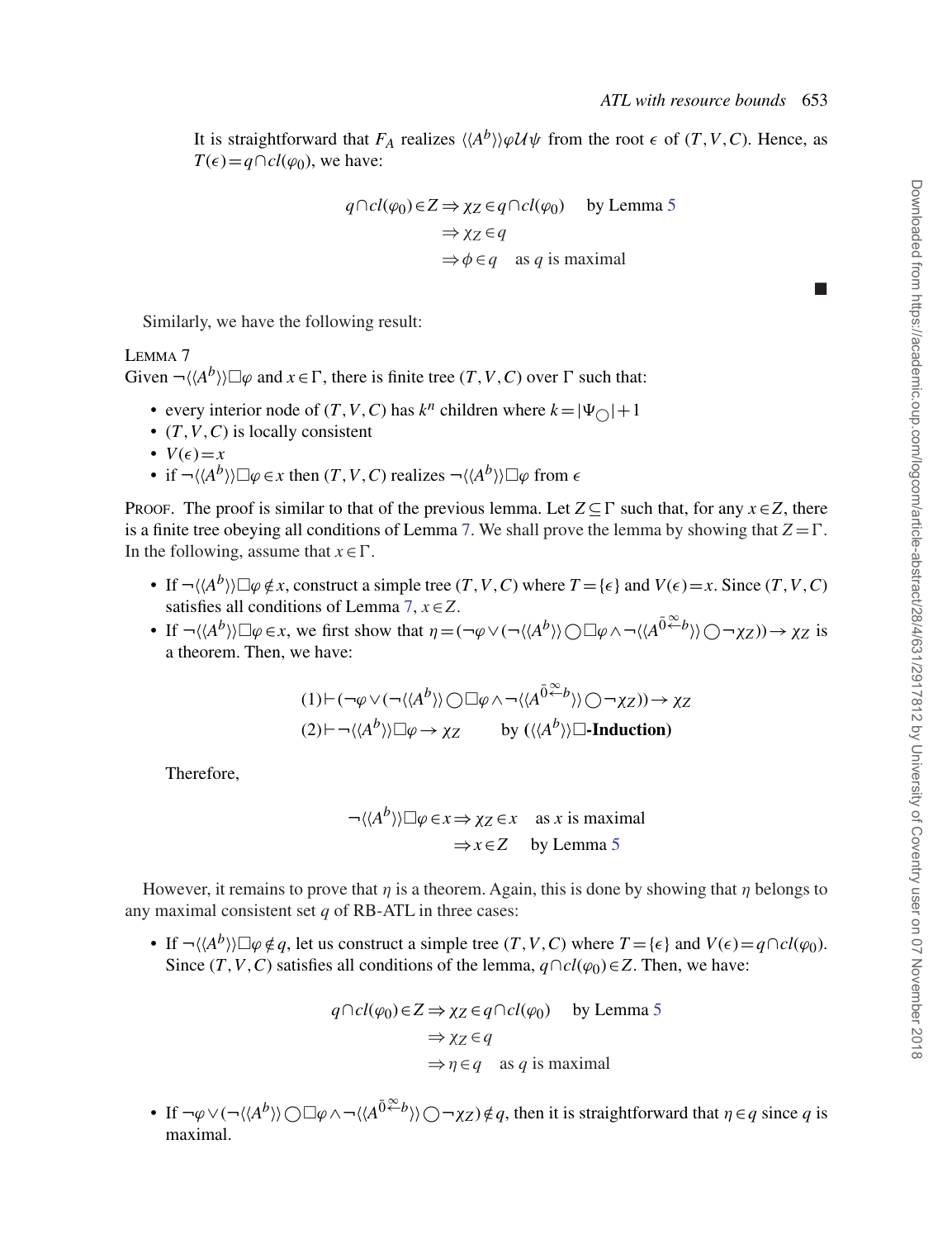- 654 *ATL with resource bounds*
	- If  $\neg \langle \langle A^b \rangle \rangle \Box \varphi$  and  $\neg \varphi \vee (\neg \langle \langle A^b \rangle \rangle \bigcirc \Box \varphi \wedge \neg \langle \langle A^{\overline{0}} \stackrel{\infty}{\leftarrow} b \rangle \rangle \bigcirc \neg \chi_Z) \in q$ , we prove that  $\eta \in q$  by induction on *b*. **Base case:** Assume that  $b = \overline{0} \stackrel{\infty}{\leftarrow} b$ . As  $\neg \varphi \lor \neg \langle \langle A^{\overline{0} \stackrel{\infty}{\leftarrow} b} \rangle \rangle \bigcirc \neg \chi_Z \in q$ , we have either  $\neg \varphi \in q$  or

 $\neg \langle \langle A^{0} \stackrel{\sim}{\leftarrow} b \rangle \rangle \bigcirc \neg \chi_{Z} \in q$ . Let us consider the following two sub-cases:

- **−** if  $\neg \varphi \in q$ , let us construct a simple tree  $(T, V, C)$  where  $T = \{\epsilon\}$  and  $V(\epsilon) = q \cap cl(\varphi_0) \ni \neg \varphi$ . Then,  $(T, V, C)$  satisfies all conditions of Lemma [5;](#page-18-0) hence,  $q \cap cl(\varphi_0) \in Z$ ; therefore, similar to the above argument of the case  $\neg \langle \langle A^b \rangle \rangle \Box \varphi \notin q, \eta \in Z$ .
- $-\text{ if } \neg \langle \langle A^{0} \stackrel{\infty}{\leftarrow} b \rangle \rangle \bigcirc \neg \chi_Z, \text{ let } \Phi = q \cap \text{cl}(\varphi_0)$ . Obviously,  $\Phi \bigcirc \subseteq \Psi_{\bigcirc}$ ; therefore,  $|\Phi_{\bigcirc}| < k$ . Then, by Lemma [4,](#page-14-0) there exists a locally consistent tree  $(T_0, V_0, C_0)$  of height one where  $T_0 =$  $\{\epsilon\}$  $\dot{\cup}$ {1,..., $k$ }<sup>n</sup> and  $V_0(\epsilon) = q \cap cl(\varphi_0)$ . For each  $c \in \{1, ..., k\}^n$ , let  $\Phi_c$  be an arbitrary set from  $\Gamma$  such that  $\Phi_c \supseteq V_0(c)$ . Let

 $(T_1, V_1, C_1)$  be a finite tree such that  $T_1 = T_0$ ,  $C_1 = C_0$ ,  $V_1(\epsilon) = V_0(\epsilon)$  and  $V_1(c) = \Phi_c$  for all  $c \in \{1, ..., k\}^n$ . Since  $(T_0, V_0, C_0)$  is locally consistent, so is  $(T_1, V_1, C_1)$ . Then, for every  $c \in \{1, ..., k\}^n$  such that  $C(c, A) \leq \overline{0} \stackrel{\infty}{\leftarrow} b$ , i.e.,  $c_A$  is a joint move which costs at most  $\overline{0} \stackrel{\infty}{\leftarrow} b$ , we have:

$$
C(c, A) \leq \overline{0} \stackrel{\infty}{\leftarrow} b \Rightarrow \exists c' \{1, ..., k\}^n : c'_A = c_A \land
$$
  
\n
$$
\neg\neg\chi_Z = \chi_Z \in V_1(c')
$$
  
\n
$$
\Rightarrow V_1(c') \in Z \qquad \text{by Lemma 5}
$$
  
\n
$$
\Rightarrow \exists \text{ a locally consistent tree } (T_{c'}, V_{c'}, C_{c'})
$$
  
\nwhich satisfies all conditions of Lemma 7

Let us consider a finite tree  $(T, V, C)$  where

$$
T = \{ \epsilon \} \cup \{ c \in \{ 1, ..., k \}^n \mid \chi_Z \notin V_1(c) \}
$$

$$
\{ ct \mid c \in \{ 1, ..., k \}^n, t \in T_c, \chi_Z \in V_1(c) \}
$$

for all  $t \in T$ :

$$
V(t) = \begin{cases} V_1(\epsilon) & \text{if } t = \epsilon \\ V_1(c) & \text{if } t = c \text{ where} \\ c \in \{1, ..., k\}^n, \chi_Z \notin V_1(c) \\ V_c(ct') & \text{if } t = ct' \text{ where} \\ c \in \{1, ..., k\}^n, t' \in T_c, \chi_Z \in V_1(c) \end{cases}
$$

for all *t*∈*T*, *i*∈*N* and *j*∈{1,...,*k*}:

$$
C(t, i, j) = \begin{cases} C_1(\epsilon, i, j) & \text{if } t = \epsilon \\ C_c(ct', i, j) & \text{if } t = ct' \text{ where} \\ c \in \{1, ..., k\}^n, t' \in T_c, \chi_Z \in V_1(c) \end{cases}
$$

It is straightforward that (*T*,*V*,*C*) is also locally consistent and all of its interior nodes have  $k^n$  children.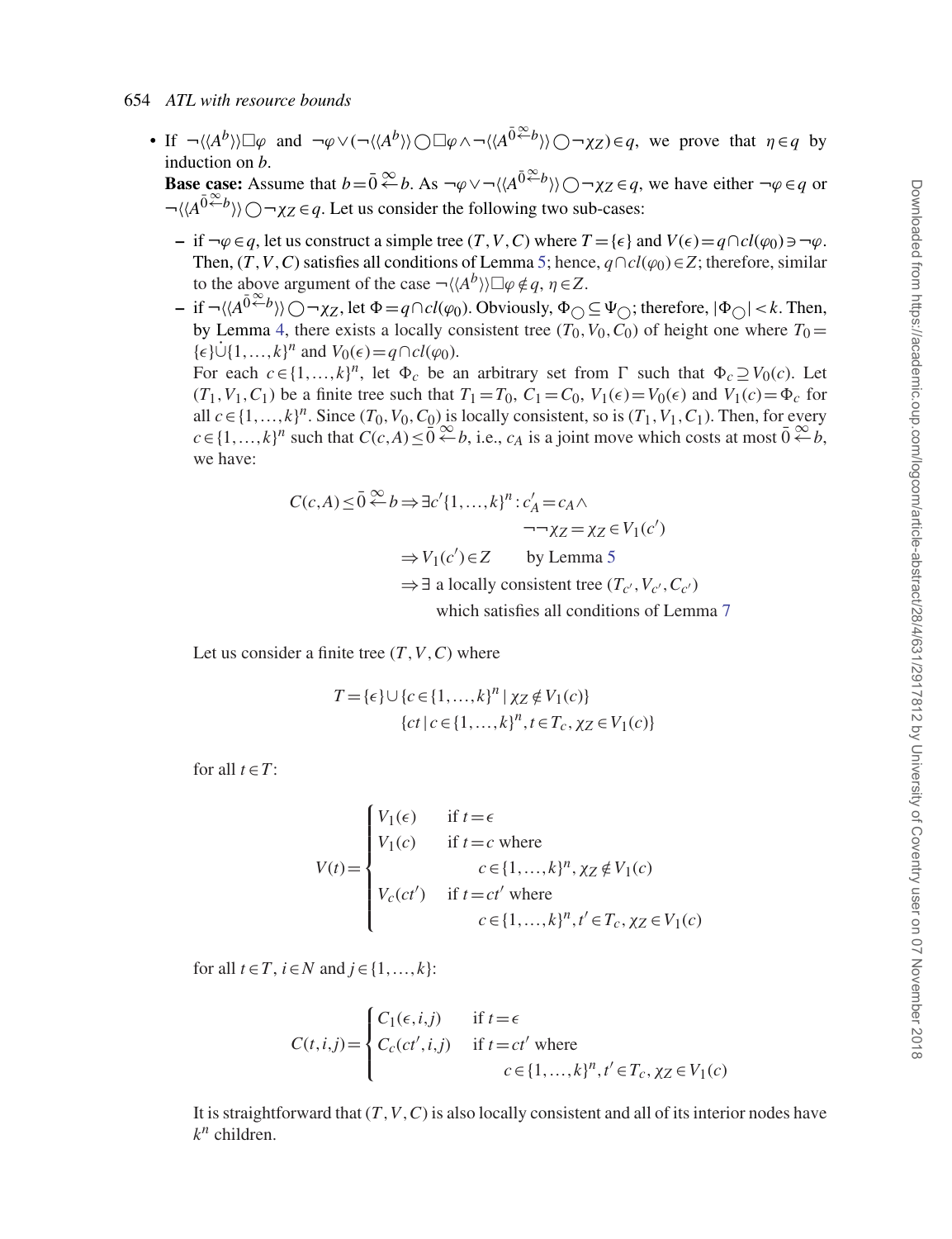Let us show that  $(T, V, C)$  realizes  $\langle \langle A^{0} \rangle \rangle \Box \varphi$  at  $\epsilon$ . Let  $c \in \{1, ..., k\}^n$  such that  $C(c, A) \leq$  $\overline{0} \overset{\infty}{\leftarrow} b$ , i.e. a joint move that costs at most  $\overline{0} \overset{7}{\leftarrow} b$ , we have:

$$
\neg \langle \langle A^{\overline{0}} \stackrel{\sim}{\leftarrow} b \rangle \rangle \bigcirc \neg \chi_Z \in V_1(\epsilon) = V(\epsilon)
$$
  
\n
$$
\Rightarrow \exists c' \in \{1, ..., k\}^n : c'_A = c_A \rightarrow \chi_Z \in V(c')
$$
  
\n
$$
\Rightarrow V(c') = V_{c'}(\epsilon) \in Z
$$
  
\n
$$
\Rightarrow \neg \langle \langle A^{\overline{0}} \stackrel{\sim}{\leftarrow} b \rangle \rangle \Box \varphi
$$
  
\nis realized at the root of  $(T_{c'}, V_{c'}, C_{c'})$   
\n
$$
\Rightarrow \neg \langle \langle A^{\overline{0}} \stackrel{\sim}{\leftarrow} b \rangle \rangle \Box \varphi
$$

is realized at the root of (*T*,*V*,*C*)

Hence, as  $T(\epsilon) = q \cap cl(\varphi_0)$ , we have:

$$
q \cap cl(\varphi_0) \in Z \Rightarrow \chi_Z \in q \cap cl(\varphi_0) \quad \text{by Lemma 5}
$$

$$
\Rightarrow \chi_Z \in q
$$

$$
\Rightarrow \eta \in q \quad \text{as } q \text{ is maximal}
$$

**Induction step:** Assume that  $b > \overline{0} \stackrel{\infty}{\leftarrow} b$ . Similar to the base case, as  $\neg \varphi \vee (\neg \langle \langle A^b \rangle \rangle \bigcirc \Box \varphi \wedge b)$  $\neg \langle \langle A^{0} \stackrel{\sim}{\leftarrow} b \rangle \rangle \bigcirc \neg \chi_Z \rangle \in q$ , let us consider the following two sub-cases:

**−** if  $\neg \varphi \in q$ , the proof is the repetition of that for the base case.

 $-\text{ if } \neg \langle \langle A^{b} \rangle \rangle \bigcirc \Box \varphi \wedge \neg \langle \langle A^{0\stackrel{\infty}{\leftarrow} b} \rangle \rangle \bigcirc \neg \chi_Z \in q$ , then  $\neg \langle \langle A^{0\stackrel{\infty}{\leftarrow} b} \rangle \rangle \bigcirc \neg \chi_Z \in q$  and  $\neg \langle \langle A^{b_1} \rangle \rangle \bigcirc$  $\langle \langle A^{b_2} \rangle \rangle \Box \varphi \in q$  for all  $(b_1, b_2) \in split(b)$ . Let  $\Phi = q \cap cl(\varphi_0)$ . Obviously,  $\Phi \bigcirc \subseteq \Psi \bigcirc$ ; therefore,  $\Phi \cap \langle k, k \rangle$  Lemma [4,](#page-14-0) there exists a local consistent tree  $(T_0, V_0, C_0)$  of height one where  $T_0 = {\epsilon} \dot{\cup} {1, ..., k}$ *n* and  $V_0({\epsilon}) = \Phi$ . For each  $c \in \{1, ..., k\}^n$ , let  $\Phi_c$  be an arbitrary set from  $\Gamma$  such that  $\Phi_c \supseteq V_0(c)$ . Let  $(T_1, V_1, C_1)$  be a finite tree such that  $T_1 = T_0$ ,  $C_1 = C_0$ ,  $V_1(\epsilon) = V_0(\epsilon)$  and  $V_1(c) = \Phi_c$  for

all *c*∈{1,...,*k*}<sup>*n*</sup>. Since (*T*<sub>0</sub>, *V*<sub>0</sub>, *C*<sub>0</sub>) is locally consistent, so is (*T*<sub>1</sub>, *V*<sub>1</sub>, *C*<sub>1</sub>). Then, for every  $c \in \{1, ..., k\}^n$  such that  $C(c, A) \leq \overline{b}$ , i.e.,  $c_A$  is a joint move which costs at most  $\overline{b}$ , we have:

if  $C(c, A) \leq \overline{0} \stackrel{\infty}{\leftarrow} b$ :

$$
C(c, A) \le \bar{b} \Rightarrow \exists c' \{1, ..., k\}^n : c'_A = c_A \land \neg \neg \chi_Z = \chi_Z \in V_1(c')
$$
  
\n
$$
\Rightarrow V_1(c') \in Z \qquad \text{by Lemma 5}
$$
  
\n
$$
\Rightarrow \exists \text{ a locally consistent tree } (T_{c'}, V_{c'}, C_{c'})
$$
  
\nwhich satisfies all conditions of Lemma 7

if  $\overline{0} \stackrel{\infty}{\leftarrow} b < C(c, A) \leq b_1$  for some  $(b_1, b_2) \in split(b)$ :

$$
C(c, A) \le \bar{b} \Rightarrow \exists c' \{1, ..., k\}^n : c'_A = c_A \land \neg \langle \langle A^{b_2} \rangle \rangle \Box \varphi \in V_1(c')
$$
  
\n
$$
\Rightarrow V_1(c') \in Z \qquad \text{induction hypothesis}
$$
  
\n
$$
\Rightarrow \exists \text{ a locally consistent tree } (T_{c'}, V_{c'}, C_{c'})
$$
  
\nwhich satisfies all conditions of Lemma 7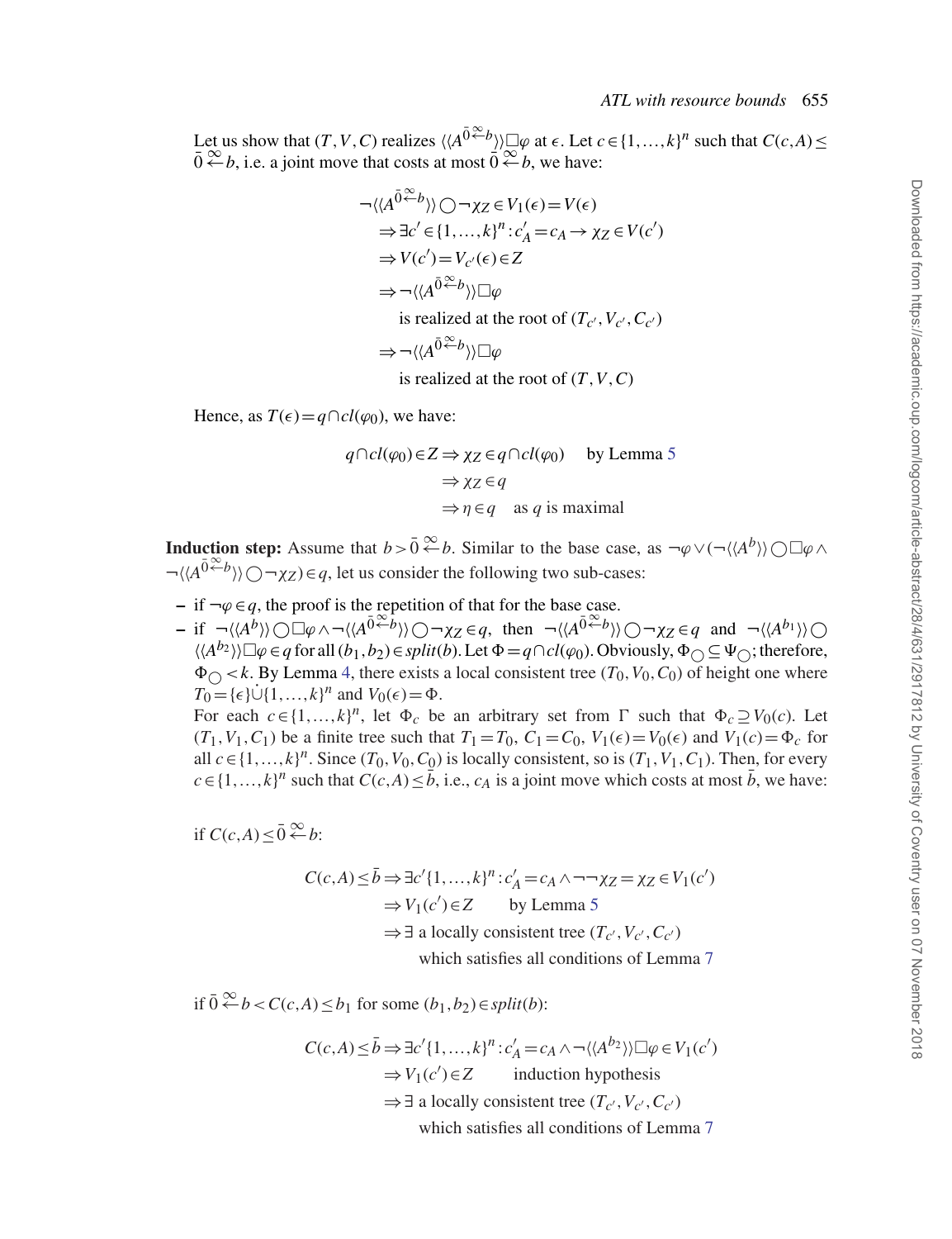Let us consider a finite tree  $(T, V, C)$  where

$$
T = \{\epsilon\} \cup \{c \in \{1, ..., k\}^n \mid \chi_Z \notin V_1(c)\} \cup
$$
  

$$
\{ct \mid c \in \{1, ..., k\}^n, t \in T_c, \chi_Z \in V_1(c) \text{ or }
$$
  

$$
\exists (b_1, b_2) \in split(b) : \neg \langle \langle A^{b_2} \rangle \rangle \square \varphi \in V_1(c)\}
$$

for all  $t \in T$ :

$$
V(t) = \begin{cases} V_1(\epsilon) & \text{if } t = \epsilon \\ V_1(c) & \text{if } t = c \text{ where} \\ c \in \{1, ..., k\}^n, \chi_Z \notin V_1(c) \\ V_c(ct') & \text{if } t = ct' \text{ where} \\ c \in \{1, ..., k\}^n, t' \in T_c, \chi_Z \in V_1(c) \text{ or} \\ \exists (b_1, b_2) \in split(b) : \neg \langle \langle A^{b_2} \rangle \rangle \Box \varphi \in V_1(c) \end{cases}
$$

and for all  $t \in T$ ,  $i \in N$  and  $j \in \{1, ..., k\}$ :

$$
C(t, i, j) = \begin{cases} C_1(\epsilon, i, j) & \text{if } t = \epsilon \\ C_c(ct', i, j) & \text{if } t = ct' \text{ where} \\ c \in \{1, ..., k\}^n, t' \in T_c, \chi_Z \in V_1(c) \text{ or} \\ \exists (b_1, b_2) \in split(b) : \neg \langle \langle A^{b_2} \rangle \rangle \Box \varphi \in V_1(c) \end{cases}
$$

It is straightforward that  $(T, V, C)$  is also locally consistent and all of its interior nodes have *k<sup>n</sup>* children.

Let us show that  $(T, V, C)$  realizes  $\langle \langle A^b \rangle \rangle \Box \varphi$  at  $\epsilon$ . Let  $c \in \{1, ..., k\}^n$  such that  $C(c, A) \leq \overline{b}$ , i.e. a joint move which costs at most *b*, we have:

if  $C(c, A)$ ≤0 $\stackrel{\infty}{\leftarrow} b$ :

$$
\neg \langle \langle A^{\overline{0}} \stackrel{\sim}{\leftarrow} b \rangle \rangle \bigcirc \neg \chi_Z \in V_1(\epsilon) = V(\epsilon)
$$
  
\n
$$
\Rightarrow \exists c' \in \{1, ..., k\}^n : c'_A = c_A \rightarrow \chi_Z \in V(c')
$$
  
\n
$$
\Rightarrow V(c') = V_{c'}(\epsilon) \in Z
$$
  
\n
$$
\Rightarrow \neg \langle \langle A^{\overline{0}} \stackrel{\sim}{\leftarrow} b \rangle \rangle \Box \varphi \text{ is realized at the root of } (T_{c'}, V_{c'}, C_{c'})
$$
  
\n
$$
\Rightarrow \neg \langle \langle A^{\overline{0}} \stackrel{\sim}{\leftarrow} b \rangle \rangle \Box \varphi \text{ is realized at the root of } (T, V, C)
$$

if  $\overline{0} \stackrel{\infty}{\leftarrow} b < C(c, A) \leq b_1$  for some  $(b_1, b_2) \in split(b)$ :

$$
\neg \langle \langle A^{b_1} \rangle \rangle \bigcirc \langle \langle A^{b_2} \rangle \rangle \square \varphi \in V_1(\epsilon) = V(\epsilon)
$$
  
\n
$$
\Rightarrow \exists c' \in \{1, ..., k\}^n : c'_A = c_A \rightarrow \neg \langle \langle A^{b_2} \rangle \rangle \square \varphi \in V(c')
$$
  
\n
$$
\Rightarrow V(c') = V_{c'}(\epsilon) \in Z
$$
  
\n
$$
\Rightarrow \neg \langle \langle A^{\overline{0 \stackrel{\sim}{\leftarrow} b}} \rangle \rangle \square \varphi \text{ is realized at the root of } (T_{c'}, V_{c'}, C_{c'})
$$
  
\n
$$
\Rightarrow \neg \langle \langle A^{\overline{0 \stackrel{\sim}{\leftarrow} b}} \rangle \rangle \square \varphi \text{ is realized at the root of } (T, V, C)
$$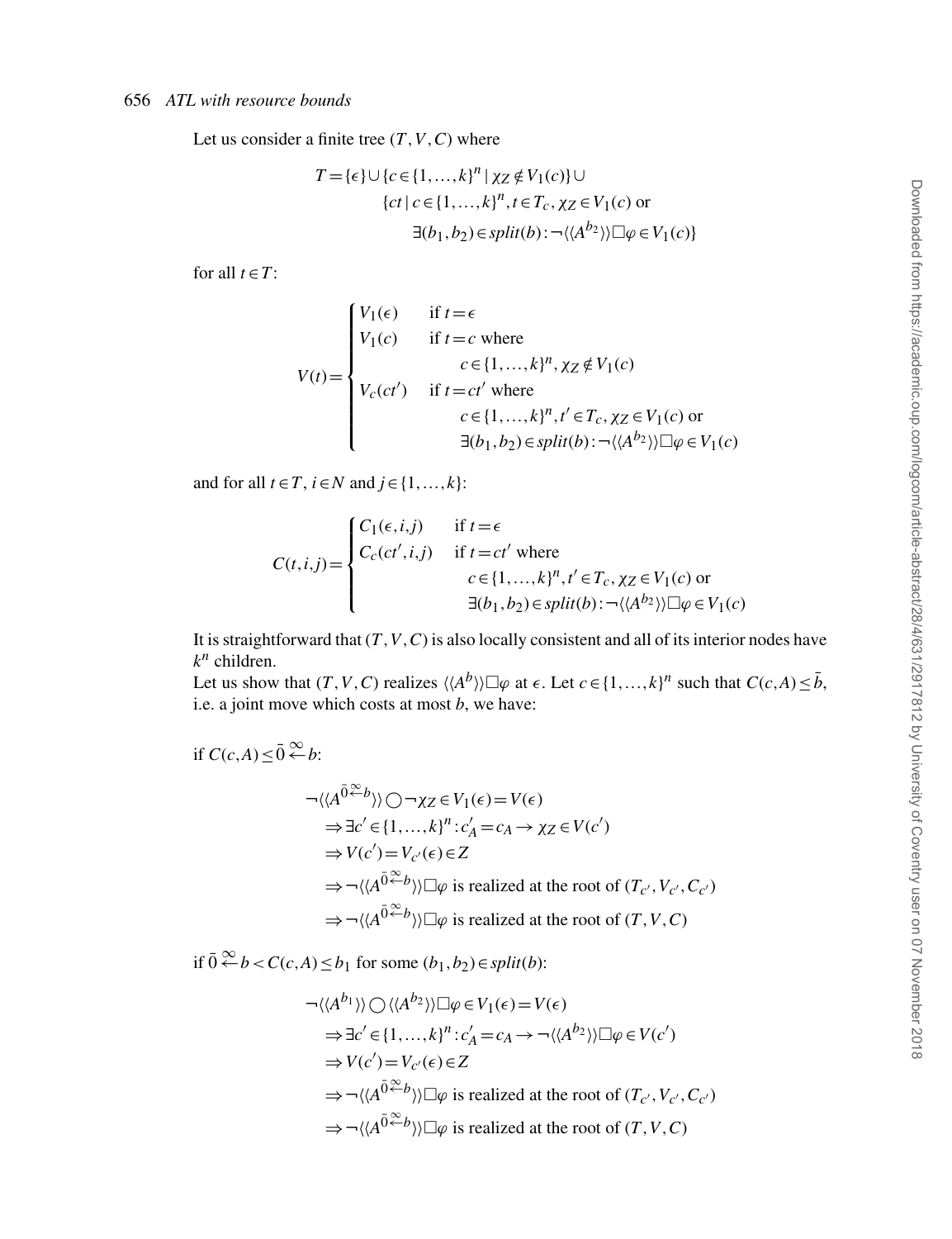Ц

<span id="page-27-0"></span>Hence, as  $T(\epsilon) = q \cap cl(\varphi_0)$ , we have:

$$
q \cap cl(\varphi_0) \in Z \Rightarrow \chi_Z \in q \cap cl(\varphi_0) \quad \text{by Lemma 5}
$$

$$
\Rightarrow \chi_Z \in q
$$

$$
\Rightarrow \eta \in q \quad \text{as } q \text{ is maximal}
$$

Now we have almost all the ingredients for constructing the model for  $\varphi_0$ . For each consistent set *x* in  $\Gamma$  and an eventuality  $\varphi$  of  $cl(\varphi_0)$ , we have a finite tree  $(T_{x,\varphi},V_{x,\varphi},C_{x,\varphi})$  with the root having label *x* which realizes  $\varphi$ . Let the eventualities in  $cl(\varphi_0)$  be listed as  $\varphi_1^e, \ldots, \varphi_m^e$ . Next, we define the final tree.

**DEFINITION 8** 

The final tree  $(T_{\varphi_0}, V_{\varphi_0}, C_{\varphi_0})$  is constructed inductively as follows.

- Initially, select an arbitrary  $x \in \Gamma$  such that  $\varphi_0 \in x$ . As that formula is consistent, such a set exists. Let  $(T_{x,\varphi_1^e}, V_{x,\varphi_1^e}, C_{x,\varphi_1^e})$  be the initial tree.
- Given the tree constructed so far and the last used eventuality  $\varphi_i^e$ . We replace every leaf labelled by  $y \in \Gamma$  of the currently constructed tree with the tree  $(T_{y,\phi_j^e}, V_{y,\phi_j^e}, C_{y,\phi_j^e})$  where  $j = i$  $mod m+1$ .

Let  $S_{\varphi_0}$  be the model which is based on  $(T_{\varphi_0}, V_{\varphi_0}, C_{\varphi_0})$ . (It is easy to define the assignment  $\pi$ using *V*.)

If  $\langle\langle A^b \rangle\rangle \varphi \mathcal{U} \psi$  (or  $\neg \langle\langle A^b \rangle\rangle \Box \varphi$ ) is in the label of some *t* of  $(T_{\varphi_0}, V_{\varphi_0}, C_{\varphi_0}), \langle\langle A^b \rangle\rangle \varphi \mathcal{U} \psi$  (or  $\neg \langle\langle A^b \rangle\rangle \Box \varphi$ ) is realized from *t*.

PROOF. Let us consider the first case when  $\varphi_i^e = \langle \langle A^b \rangle \rangle \varphi \mathcal{U} \psi \in V(t)$  where *t* is a node of  $(T_{\varphi_0}, V_{\varphi_0}, C_{\varphi_0})$ .<br>The proof for the case of  $\varphi_e^e = \psi(A^b) \setminus \Box$  is also done similarly. The proof for the case of  $\varphi_i^e = \neg \langle \langle A^b \rangle \rangle \Box \varphi$  is also done similarly.

- If *t* happens to be the root of the sub-tree  $(T_{t, \varphi_i^e}, V_{t, \varphi_i^e}, C_{t, \varphi_i^e})$ , then the proof is done as  $\varphi_i^e$  is realized within this sub-tree at *t*, hence also in the final tree.
- Otherwise, we define inductively on *b* a *b*-strategy as follows: **Base case:** Assume that  $b = \overline{0} \sum_{k=0}^{\infty} b_k$ , since  $\langle\langle A_0 \overline{\alpha} \rangle^k b \rangle \varphi \mathcal{U} \psi \in V(t)$ , as  $V(t)$  is a maximally consistent set, we have that  $\psi \lor (\varphi \land \langle \langle A^{\overline{0}} \stackrel{\infty}{\longleftrightarrow} b \rangle) \bigcirc \langle \langle A^{\overline{0}} \stackrel{\infty}{\longleftrightarrow} b \rangle \rangle \varphi \mathcal{U} \psi) \in V(t)$ :
	- **−** If  $\psi \in V(t)$ , the proof is done as  $\langle\langle A^{0} \stackrel{\infty}{\sim} b \rangle\rangle \psi \mathcal{U} \psi$  is immediately realized at *t*.
	- $\rightarrow$  Otherwise, we have  $\phi \land \langle \langle A^{0} \stackrel{\infty}{\leftarrow} b \rangle \rangle \bigcirc \langle \langle A^{0} \stackrel{\infty}{\leftarrow} b \rangle \rangle \phi \mathcal{U} \psi \in V(t)$ . Then  $\phi \in V(t)$  and by Lemma [4,](#page-14-0) there exists  $c \in \{1, ..., k\}^n$  such that  $C(tc, A) \leq \overline{0} \overset{\infty}{\leftarrow} b$  and for all  $c \in \{1, ..., k\}^n$  with  $c'_A = c_A$ , we have  $\langle\langle A^{0} \stackrel{\sim}{\leftarrow} b \rangle\rangle \varphi U \psi \in V(tc')$ . Let  $F_A(t) = c_A$ . Then, we can continue with the same argument to define the strategy  $F_A$  until a node  $t'$  labelled by  $y$  in  $(T_{\varphi_0}, V_{\varphi_0}, C_{\varphi_0})$  is reached where *t'* is the root of some sub-tree  $(T_{y, \varphi_i^e}, V_{y, \varphi_i^e}, C_{y, \varphi_i^e})$ . Such a node must exist because, according to the construction of the  $(T_{\varphi_0}, V_{\varphi_0}, C_{\varphi_0})$ , eventual formulas in  $cl(\varphi_0)$  are cycled through. As  $(T_{y,\varphi_i^e}, V_{y,\varphi_i^e}, C_{y,\varphi_i^e})$  realizes  $\varphi_i^e$ , we can extend  $F_A$  to a *b*-strategy to realize  $\varphi_i^e$ .

**Induction Step:** Assume that  $b > \overline{0} \stackrel{\infty}{\leftarrow} b$ , since  $\langle \langle A^b \rangle \rangle \varphi U \psi \in V(t)$ , and  $V(t)$  is a maximally consistent set, we have that  $\psi \lor (\varphi \land (\langle \langle A^b \rangle \rangle \bigcirc \varphi \mathcal{U} \psi \lor \langle \langle A^{\overline{b}} \stackrel{\sim}{\leftarrow} b \rangle \rangle \bigcirc (\langle A^b \rangle \varphi \mathcal{U} \psi)) \in V(t)$ .

**−** If  $\psi \in V(t)$ , the proof is done as  $\langle \langle A^b \rangle \rangle \varphi \mathcal{U} \psi$  is immediately realized at *t*.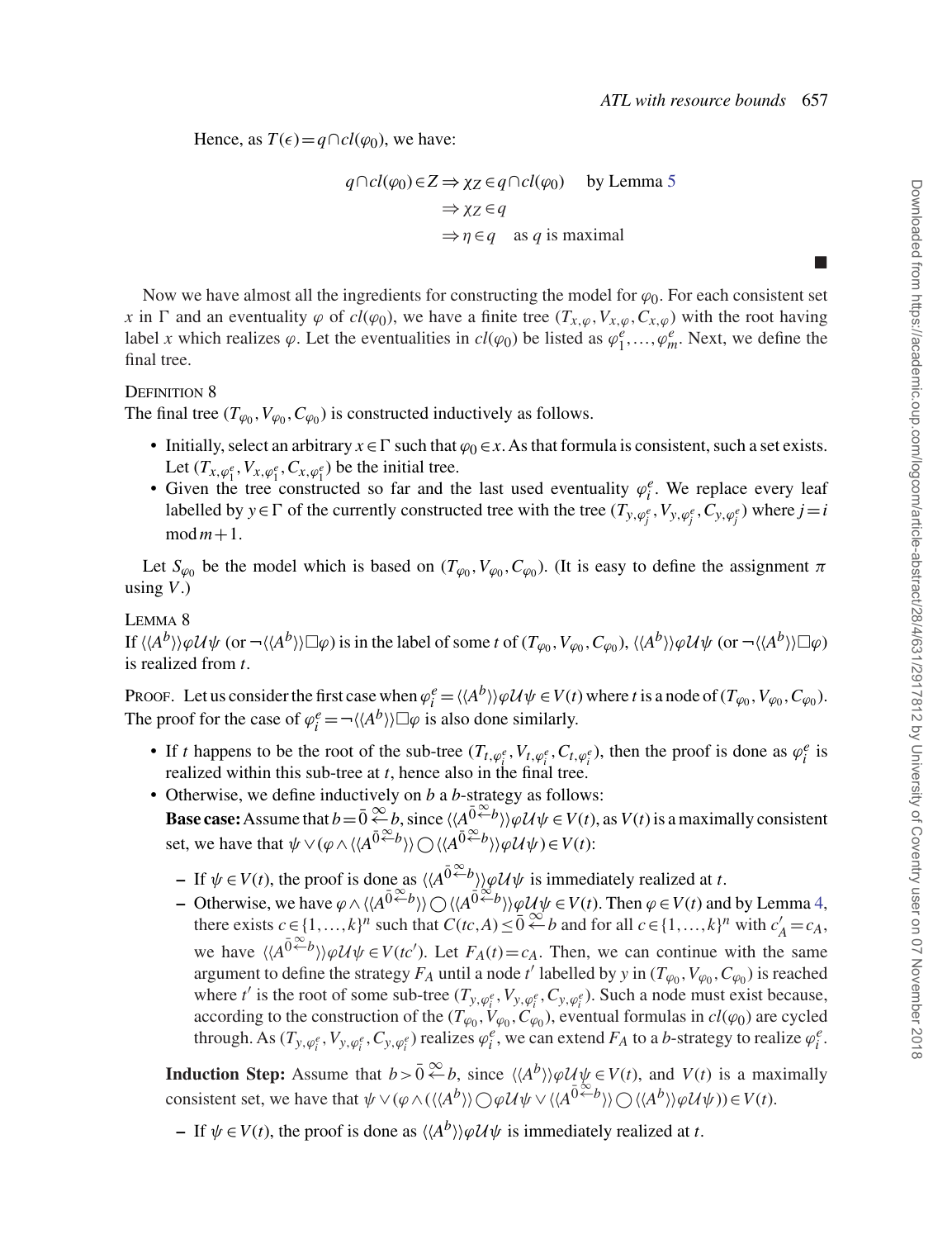$\blacksquare$ 

#### <span id="page-28-0"></span>658 *ATL with resource bounds*

- **−** If  $\varphi$  and  $\langle \langle A^{b_1} \rangle \rangle \bigcap \langle \langle A^{b_2} \rangle \rangle \varphi \mathcal{U} \psi \in V(t)$  for some  $(b_1, b_2) = b$  (hence,  $b_2 < b$ ), we have that  $\varphi$ ∈ *V*(*t*) and by Lemma [4](#page-14-0) and there exists *c*∈{1,...,*k*}<sup>*n*</sup> such that *C*(*tc*,*A*)≤*b*<sub>1</sub> and for all  $c' \in \{1, ..., k\}^n$  with  $c'_A = c_A$ , we have  $\langle \langle A^{b_2} \rangle \rangle \varphi U \psi \in V(tc')$ . Let  $F_A(t) = c_A$ . As  $b_2 < b$ , by the induction hypothesis, there is a strategy  $F_{A,c}$  which realizes  $\langle A^{b_2} \rangle \rangle \varphi \mathcal{U} \psi$  from *tc*. Hence, we just need to define  $F_A(tc\lambda) = F_{A,c}(c\lambda)$ . This simply gives us a *b*-strategy which realizes  $\langle \langle A^b \rangle \rangle \varphi \mathcal{U} \psi$  from *t*.
- $\rightarrow$  Otherwise, we have *ϕ* and  $\langle\langle A^{0}e^{i\theta}\rangle\rangle$   $\bigcirc$   $\langle\langle A^{b}\rangle\rangle$   $\varphi$  *U*  $\psi$  ∈ *V*(*t*). Let us repeat the argument in the base case where  $\varphi \in V(t)$  and by Lemma [4](#page-14-0) and we have that there exists  $c \in \{1, ..., k\}^n$  such that  $C(tc,A) \leq 0 \leq b$  and for all  $c \in \{1,\ldots,k\}^n$  with  $c'_A = c_A$ , we have  $\langle \langle A^b \rangle \rangle \varphi U \psi \in V(tc)$ . Let  $F_A(t) = c_A$ . Then, we can continue with the same argument to define the strategy  $F_A$ until a node *t*<sup>'</sup> labelled by *y* in  $(T_{\varphi_0}, V_{\varphi_0}, C_{\varphi_0})$  is reached where *t*<sup>'</sup> is the root of some sub-tree  $(T_{y,\varphi_i^e}, V_{y,\varphi_i^e}, C_{y,\varphi_i^e})$ . Such a node must exist because, according to the construction of the  $(T_{\varphi_0}, V_{\varphi_0}, C_{\varphi_0})$ , eventualities in  $cl(\varphi_0)$  are cycled through. As  $(T_{y, \varphi_i^e}, V_{y, \varphi_i^e}, C_{y, \varphi_i^e})$  realizes  $\varphi_i^e$ , we can extend *F<sub>A</sub>* to a *b*-strategy to realize  $\varphi_i^e$ .

If  $\neg \langle \langle A^b \rangle \rangle \varphi \mathcal{U} \psi$  (or  $\langle \langle A^b \rangle \rangle \Box \varphi$ ) is in the label of some *t* of  $(T_{\varphi_0}, V_{\varphi_0}, C_{\varphi_0})$ ,  $\neg \langle \langle A^b \rangle \rangle \varphi \mathcal{U} \psi$  (or  $\langle \langle A^b \rangle \rangle \Box \varphi$ ) is realised from *t*.

PROOF. Let us consider the case  $\langle \langle A^b \rangle \rangle \Box \varphi \in V(t)$ . The proof for  $\neg \langle \langle A^b \rangle \rangle \varphi U \psi$  is similar.<br>In the following let  $T' - I1 = \lambda^2 I^m$  We shall define a b-strategy  $F_A$  which realizes (

In the following, let  $T' = \{1, ..., k\}^n$ . We shall define a *b*-strategy  $F_A$  which realizes  $\langle \langle A^b \rangle \rangle \Box \varphi$  by induction on the length of inputs. Let  $\Lambda^i$  denote the set of inputs of length *i*. Initially,  $\Lambda^1 = \{t\}$ . We define  $F(A)$  for inputs of length *i* and  $\Lambda^{i+1}$  of inputs of length *i*+1 inductively on *i*  $\geq$  1 such that for all  $\lambda \in \Lambda^{i+1}$ ,  $cost(\lambda, F_A) \leq b_1$  and  $\langle \langle A^{b_2} \rangle \rangle \Box \varphi \in V(\lambda[i+1])$  for some  $(b_1, b_2) \in split(b) \cup \{(\overline{0} \overset{\infty}{\leftarrow} b, b)\}.$ 

**Base case:** Assume that  $i = 1$ . We have

$$
\langle \langle A^b \rangle \rangle \Box \varphi \in V(t) \Rightarrow \varphi \in V(t) \land \langle \langle A^{b_1} \rangle \rangle \bigcirc \langle \langle A^{b_2} \rangle \rangle \Box \varphi \in V(t)
$$
  
for some  $(b_1, b_2) \in split(b) \cup \{(\overline{0} \stackrel{\infty}{\leftarrow} b, b)\}\}$   

$$
\Rightarrow \exists c \in T': C(t, A) \leq b_1
$$
  

$$
\Rightarrow \forall c' \in T': c'_A = c_A \rightarrow \langle \langle A^{b_2} \rangle \rangle \Box \varphi \in V(tc')
$$

Then, we define  $F_A(t) = c_A$  and  $\Lambda^2 = \{tc' \mid c' \in T' : c'_A = c_A\}$ . Obviously, we have  $cost(tv', F_A) =$  $C(tc', A) \le b_1$  and  $\langle \langle A^{b_2} \rangle \rangle \Box \varphi \in V(tc')$  for all  $tc' \in \Lambda^2$ .

**Induction step:** Assume that  $i > 1$  and we have defined  $F_A$  for inputs of length *i* and  $\Lambda^{i+1}$ such that for all  $\lambda \in \Lambda^{i+1}$ ,  $cost(\lambda, F_A) \leq b_1$  and  $\langle \langle A^{b_2} \rangle \rangle \Box \varphi \in V(\lambda[i+1])$  for some  $(b_1, b_2) \in split(b) \cup$  ${\overline{\alpha}}$  {( $\overline{0} \stackrel{\infty}{\leftarrow} b, b$ )}. Let us define *F<sub>A</sub>* for inputs of length *i*+1 and  $\Lambda^{i+2}$ . We have, for all  $\lambda \in \Lambda i+1$ 

$$
\langle \langle A^{b_2} \rangle \rangle \Box \varphi \in V(\lambda[i+1]) \Rightarrow \varphi \in V(\lambda[i+1]) \land \langle \langle A^{b_3} \rangle \rangle \bigcirc \langle \langle A^{b_4} \rangle \rangle \Box \varphi \in V(t)
$$
  
for some  $(b_3, b_4) \in split(b_2) \cup \{(\overline{0} \stackrel{\infty}{\leftarrow} b_2, b_2)\}$   

$$
\Rightarrow \exists c_{\lambda} \in T' : C(\lambda c, A) \leq b_3
$$
  

$$
\Rightarrow \forall c' \in T' : c'_A = c_{\lambda A} \rightarrow \langle \langle A^{b_4} \rangle \rangle \Box \varphi \in V(\lambda c')
$$

Then, we define  $F_A(\lambda) = c_{\lambda A}$  for all  $\lambda \in \Lambda^{i+1}$  and  $\Lambda^{i+2} = {\lambda c' | \lambda \in \Lambda^{i+1}, c' \in T' : c'_A = c_A}$ . Obviously, we have,  $(b_1+b_3,b_4) \in split(b) \cup \{(\overline{0} \stackrel{\infty}{\leftarrow} b,b)\}, \; cost(\lambda c',F_A) = cost(\lambda, F_A) + C(\lambda c',A) \leq b_1+b_3$  and  $\langle \langle A^{b_4} \rangle \rangle \Box \varphi \in V(\lambda c')$  for all  $\lambda c' \in \Lambda^2$ .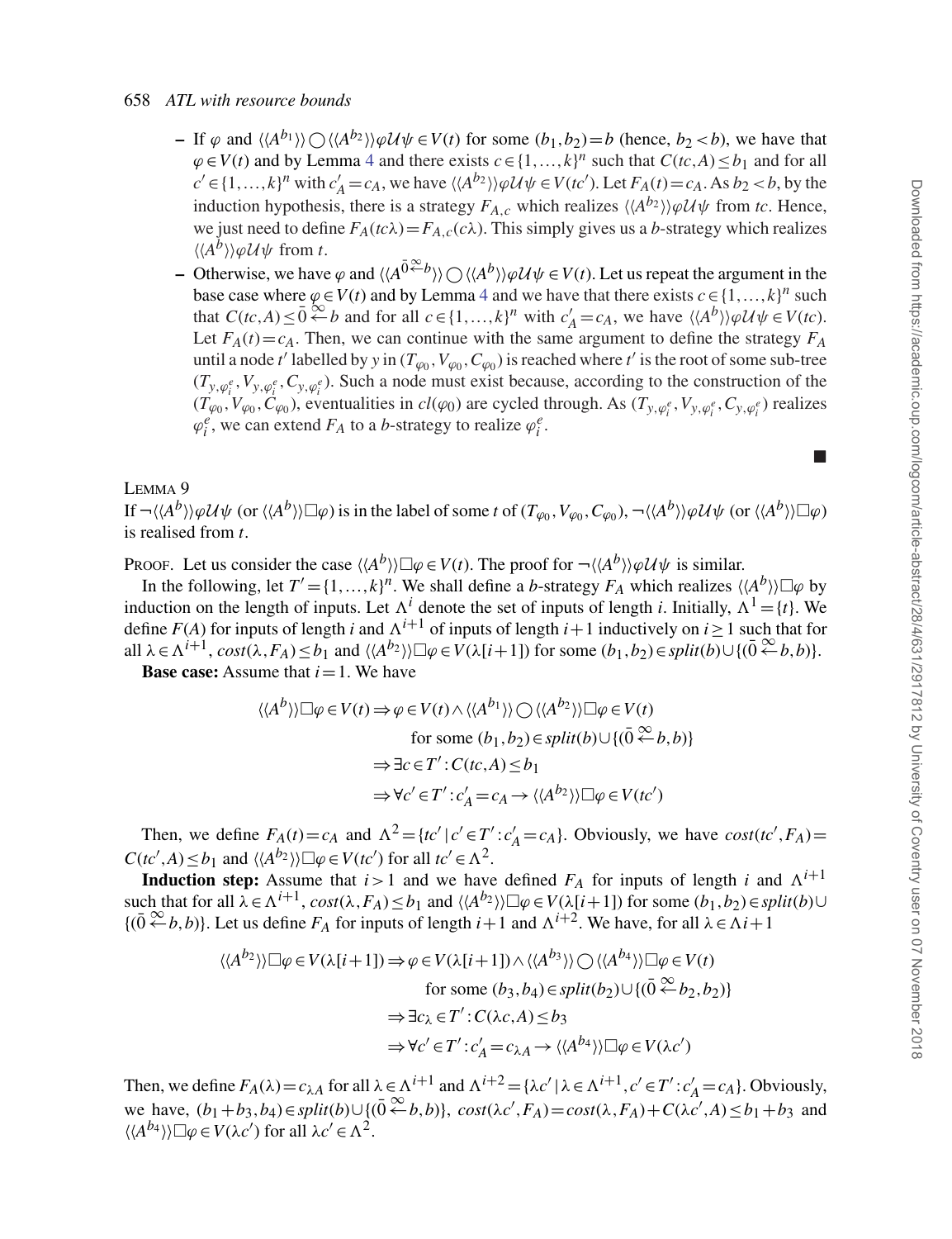<span id="page-29-0"></span>Let  $\Lambda = \bigcup_{i \geq 0} \Lambda^i$ , we have

$$
\forall \lambda \in \Lambda \Rightarrow \varphi \in V(\lambda[i]) \land \exists i \geq 0 : \lambda \in \Lambda^i
$$
  
\n
$$
\Rightarrow \varphi \in V(\lambda[i]) \land
$$
  
\n
$$
\exists (b_1, b_2) \in split(b) \cup \{(\overline{0} \stackrel{\infty}{\leftarrow} b, b)\} cost(\lambda, F_A) \leq b_1
$$
  
\n
$$
\Rightarrow \varphi \in V(\lambda[i]) \land cost(\lambda, F_A) \leq b
$$

Given the constructed strategy  $F_A$ , we have that  $out(t, F_A) = \Lambda$ . As  $cost(\lambda, F_A) \leq b$  for all  $\lambda \in \Lambda$ , *FA* is a *b*-strategy. Furthermore, as  $\varphi \in V(\lambda[|\lambda|])$  for all  $\lambda \in \Lambda$ , it is straightforward that *F<sub>A</sub>* realizes  $\langle \langle A^b \rangle \rangle \Box \varphi$ .

Finally, we show the following truth lemma.

For every node *t* of  $(T_{\varphi_0}, V_{\varphi_0}, C_{\varphi_0})$  and every formula  $\varphi \in cl(\varphi_0)$ , if  $\varphi \in V_{\varphi_0}(t)$  then  $S_{\varphi_0}, t \models \varphi$ .

PROOF. The proof is done by induction on the structure of  $\varphi$ .

- For the cases of propositions, negative proposition and disjunction, the proofs are trivial.
- Assume  $\varphi = \langle A^b \rangle \langle \bigcirc \psi \rangle$ , Lemma [4](#page-14-0) ensures that there is a move  $c_A$  for some  $c \in \{1, \ldots, k\}^n$ where  $C(c, A) \leq b$  such that for all  $c' \in \{1, ..., k\}^n$ , we have  $\psi \in V(tc')$ . Then by the induction hypothesis, we have that  $S_{\varphi_0}$ ,  $tc' \models \psi$ . Then,  $S_{\varphi_0}$ ,  $t \models \langle \langle A^b \rangle \rangle \bigcirc \psi$ .
- Assume  $\varphi = \neg \langle \langle A^b \rangle \rangle \bigcirc \psi$ , Lemma [4](#page-14-0) ensures that for all  $c \in \{1, ..., k\}^n$  such that  $C(c, A) \leq b$ , there exists  $c' \in \{1, ..., k\}^n$  such that  $c'_A = c_A$  and  $\sim \psi \in V(tc')$ . Then by the induction hypothesis, we have that  $S_{\varphi_0}$ ,  $tc' \models \sim \psi$ . Then,  $S_{\varphi_0}$ ,  $t \models \neg \langle \langle A^b \rangle \rangle \bigcirc \psi$ .
- For the cases of  $\langle A^b \rangle \rangle \psi_1 U \psi_2$ ,  $\neg \langle \langle A^b \rangle \rangle \Box \psi$ ,  $\neg \langle \langle A^b \rangle \rangle \psi_1 U \psi_2$  and  $\langle \langle A^b \rangle \rangle \Box \psi$ , the proofs are trivial due to Lemmas [8](#page-27-0) and [9.](#page-28-0)

Finally, we have the following theorem.

THEOREM 1

The axiom system for RB-ATL is sound and complete.

## **4 Model-checking RB-ATL**

In this section, we describe a model-checking algorithm for RB-ATLwhich runs in time polynomial in the size of the formula (if resource bounds are encoded in unary) and the structure, and is exponential in the number of resources. The algorithm is similar to the model-checking algorithm for ATL given in [\[6](#page-33-0)]. The main differences from the algorithm for ATL are that we need to take the costs of strategies into account, and, instead of working with a straightforward set of subformulas  $\text{Sub}(\varphi)$  of a given formula  $\varphi$ , we work with an extended set of subformulas  $Sub^+(\varphi)$ . *Sub*+( $\varphi$ ) includes  $Sub(\varphi)$ , and in addition:

- if  $\langle \langle A^b \rangle \rangle \Box \psi \in Sub(\varphi)$ , then  $\langle \langle A^{d'} \rangle \rangle \Box \psi \in Sub^+(\varphi)$  for all *d'* such that  $(d, d') \in split(b);$
- if  $\langle \langle A^b \rangle \rangle \psi_1 U \psi_2 \in Sub(\varphi)$ , then  $\langle \langle A^{d'} \rangle \rangle \psi_1 U \psi_2 \in Sub^+(\varphi)$  for all *d'* such that  $(d, d') \in split(b)$ .

We assume that  $Sub^+(\varphi)$  is ordered in the increasing order of complexity and of resource bounds (so e.g. if  $b \le b'$ , then  $\langle \langle A^{b'} \rangle \rangle \Box \psi$  precedes  $\langle \langle A^{b'} \rangle \rangle \Box \psi$ ).

 $\blacksquare$ 

 $\blacksquare$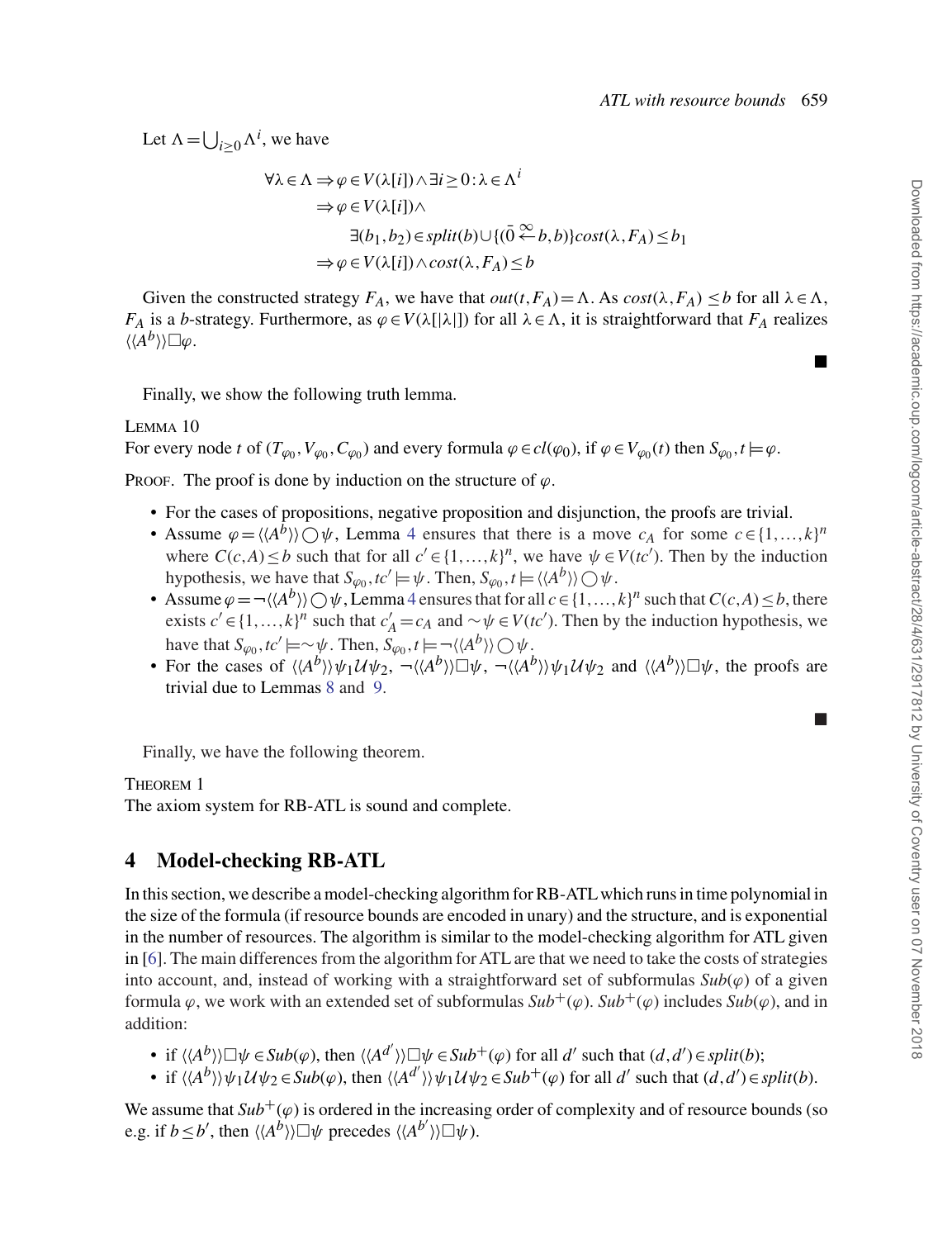Given a structure  $S=(n, r, Q, \Pi, \pi, d, c, \delta)$  and a formula  $\varphi$ , there is an algorithm which returns the set of states  $[\varphi]_S$  satisfying  $\varphi$ :  $[\varphi]_S = \{q \mid S, q \models \varphi\}$ , which runs in time  $O(|\varphi|^{2r+1} \times |S|)$ , assuming resource bounds are encoded in unary.

PROOF. Consider the following model-checking algorithm:

for every  $\varphi'$  in  $Sub^+(\varphi)$ : case  $\varphi' = = p: [\varphi']_S = \pi(p)$ case  $\varphi' = -\psi$ :  $[\varphi']_S = Q \setminus [\psi]_S$ case  $\varphi' = = \psi_1 \wedge \psi_2$ :  $[\varphi']_S = [\psi_1]_S \cap [\psi_2]_S$ case  $\varphi' = = \langle \langle A^b \rangle \rangle \bigcirc \psi : [\varphi']_S = Pre(A, [\psi]_S, b)$ case  $\varphi' = = \langle \langle A^b \rangle \rangle \Box \psi$  for *b* where for all *i*, *b<sub>i</sub>* ∈ {0, ∞}:  $\rho := [true]_S; \tau := [\psi]_S;$ **while**  $\rho \nsubseteq \tau$  **do**  $\rho := \tau; \tau := Pre(A, \rho, b) \cap [\psi]_S$  **od**;  $[\varphi']_S := \rho$ case  $\varphi' = = \langle \langle A^b \rangle \rangle \Box \psi$  for *b* where for some *i*,  $b_i \notin \{0, \infty\}$ :  $\rho := [false]_S; \tau := [false]_S;$ **foreach**  $d' \in \{d' | (d, d') \in split(b)\}$  **do**  $\tau := Pre(A, [\langle A^{d'} \rangle \rangle \Box \psi]_S, d) \cap [\psi]_S$ **while**  $\tau \not\subseteq \rho$  **do**  $\rho := \rho \cup \tau$ ;  $\tau := Pre(A, \rho, \bar{0} \stackrel{\infty}{\leftarrow} b) \cap [\psi]_S$ **od od**;  $[\varphi']_S := \rho$ case  $\varphi' = = \langle \langle A^b \rangle \rangle \psi_1 U \psi_2$  for *b* where for all *i*,  $b_i \in \{0, \infty\}$ :  $\rho := [false]_S; \tau := [\psi_2]_S;$ **while**  $\tau \nsubseteq \rho$  **do**  $\rho := \rho \cup \tau$ ;  $\tau := Pre(A, \rho, b) \cap [\psi_1]_S$  **od**;  $[\varphi']_S := \rho$ case  $\varphi' = = \langle \langle A^b \rangle \rangle \psi_1 \mathcal{U} \psi_2$  where for some *i*,  $b_i \notin \{0, \infty\}$ :  $\rho := [false]_S$ ;  $\tau := [false]_S$ ; **foreach** *d* ∈ {*d* |(*d*,*d* )∈*split*(*b*)} **do**  $\tau := Pre(A, [\langle A^{d'} \rangle \rangle \psi_1 U \psi_2]_S, d) \cap [\psi_1]_S$ **while**  $\tau \not\subseteq \rho$  **do**  $\rho := \rho \cup \tau$ ;  $\tau := Pre(A, \rho, \bar{0} \stackrel{\infty}{\leftarrow} b) \cap [\psi_1]_S$ **od od**;  $[\varphi']_S := \rho$ 

*Pre* is a function which given a coalition *A*, a set  $\rho \subseteq Q$  and a bound *b* returns a set of states *q* in which *A* has a move  $\sigma_A$  with cost  $cost(q, \sigma_A) \leq b$  such that  $out(q, \sigma_A) \subseteq \rho$ . Observe that  $Pre(A, \rho, \infty)$ is just  $Pre(A, \rho)$  from [\[6](#page-33-0)].

The cases for propositional variables, negation, conjunction and  $\langle\langle A^b \rangle\rangle \bigcirc \psi$  are straightforward. The cases where the resource bound consists of 0 and  $\infty$  are also similar to [\[6](#page-33-0)]. However, the cases for  $\langle\langle A^b \rangle\rangle \Box \psi$  and  $\langle\langle A^b \rangle\rangle \psi_1 \mathcal{U} \psi_2$  where *b* does not contain only 0 and  $\infty$  have no counterpart in the ATL algorithm, and we explain these in some detail. First, note that the cases for  $\langle\langle A^b \rangle\rangle \Box \psi$  and  $\langle A^b \rangle \langle \psi_1 \mathcal{U} \psi_2 \rangle$  where *b* consists of 0 and  $\infty$  are the standard greatest and least fixed point computations, respectively, which consider only 0 cost moves for *i* with  $b_i = 0$  or any moves for *i* with  $b_i = \infty$ . In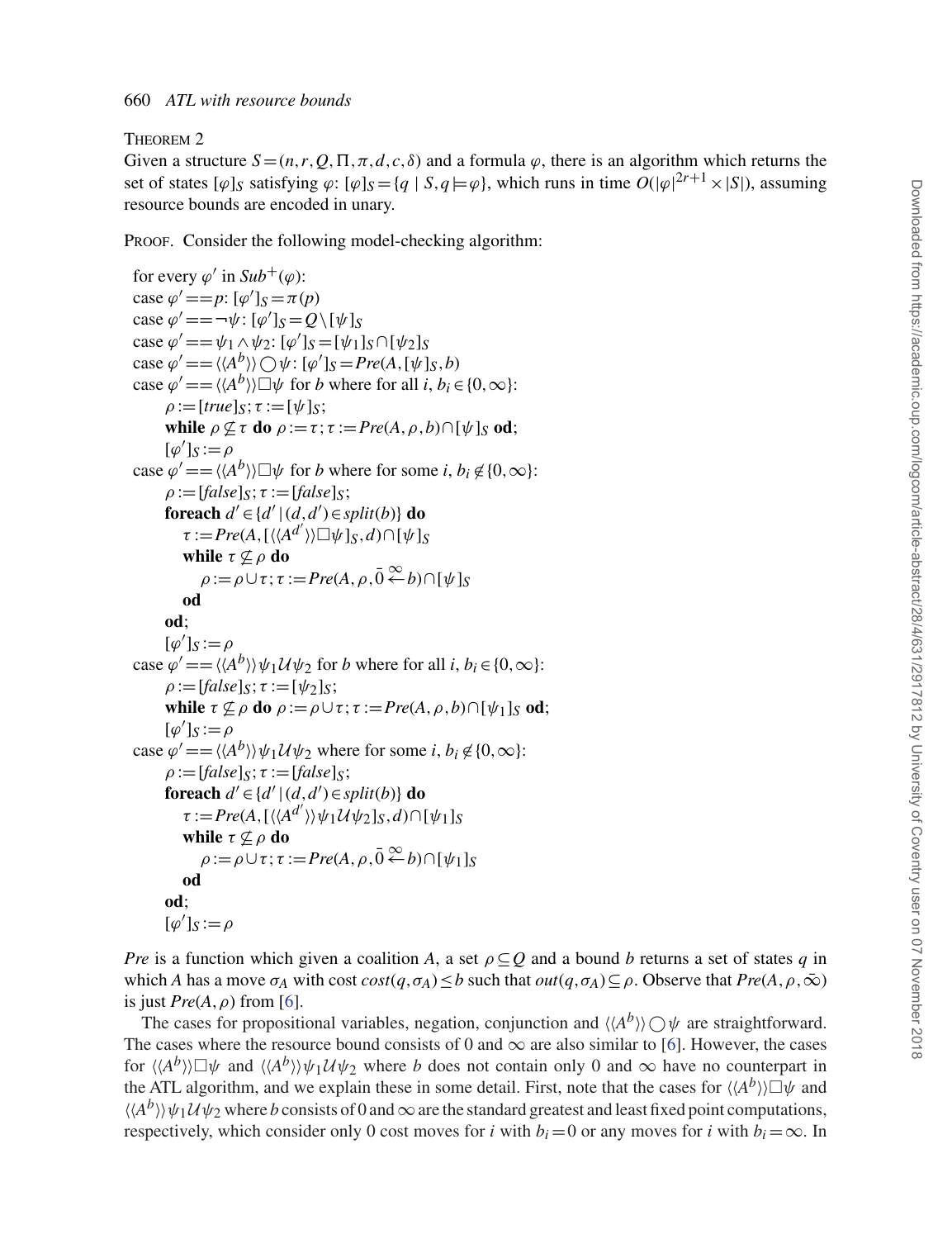<span id="page-31-0"></span>particular,

$$
[\langle\langle A^{\overline{0}}\overset{\infty}{\leftarrow}b\rangle\rangle \Box \psi]_S = Pre(A, [\langle\langle A^{\overline{0}}\overset{\infty}{\leftarrow}b\rangle\rangle \Box \psi]_S, \overline{0} \overset{\infty}{\leftarrow} b\rangle \cap [\psi]_S
$$

and

$$
[\langle\langle A^{\overline{0}}\overset{\sim}{\leftarrow}b\rangle\rangle\psi_1\mathcal{U}\psi_2]_S = Pre(A, [\langle\langle A^{\overline{0}}\overset{\sim}{\leftarrow}b\rangle\rangle\psi_1\mathcal{U}\psi_2]_S, \overline{0}\overset{\sim}{\leftarrow}b\rangle\cap[\psi_2]_S
$$

 $\left[\langle\langle A^{0} \stackrel{\infty}{\leftarrow} b \rangle\rangle \Box \psi\right]$ <sub>S</sub> contains all states where *A* has a  $\overline{0} \stackrel{\infty}{\leftarrow} b$ -cost strategy to maintain  $\psi$  forever. Note that *A* has a *b*-cost strategy to maintain  $\psi$  forever if and only if it has a *b*-cost strategy to force the system into one of the  $\left[ \langle A^{\overline{0}} \stackrel{\infty}{\leftarrow} b \rangle \rangle \square \psi \right]$ <sub>S</sub> states, while maintaining  $\psi$ . In other words, to compute  $\langle \langle A^b \rangle \rangle \Box \psi$  for *b* containing  $b_i \notin \{0, \infty\}$ , we need to compute  $\langle \langle A^b \rangle \rangle \psi \mathcal{U} \langle \langle A^{\overline{0}} \stackrel{\infty}{\leftarrow} b \rangle \rangle \Box \psi$ . This explains the similarity between the cases of  $\langle\langle A^b \rangle\rangle \Box \psi$  and  $\langle\langle A^b \rangle\rangle \psi_1 U \psi_2$  for the case of *b* not consisting solely of 0 and  $\infty$ . In the case of  $\langle\langle A^b \rangle\rangle \Box \psi$ , in the first execution of the **foreach**  $d' \in \{d' |$  $(d, d') \in split(b) \}$  loop, we have  $d' = \overline{0} \stackrel{\infty}{\leftarrow} b$  and  $\tau = Pre(A, [\langle \langle A^{\overline{0} \stackrel{\infty}{\leftarrow} b} \rangle \rangle \sqcup \langle \psi \rangle]_S, b) \cap [\psi \rangle]_S$ , which includes  $Pre(A, [\langle A^{\overline{0}} \stackrel{\infty}{\leftarrow} b \rangle] \sqcup \psi]_S$ ,  $\overline{0} \stackrel{\infty}{\leftarrow} b \cap [\psi]_S$ , hence it also includes  $[\langle \langle A^{\overline{0}} \stackrel{\infty}{\leftarrow} b \rangle] \sqcup \psi]_S$ . In the nested while loop,  $\rho$  accumulates the results and  $\tau$  adds the  $\psi$ -states from where *A* has a  $0 \stackrel{\sim}{\leftarrow} b$  strategy to enforce the outcome to be in  $\rho$ . In the outer loop, *d'* bounds are used in some order consistent with  $\lt$ , namely satisfying the condition that if  $b_i < b_j$  then  $b_i$  is used before  $b_j$ .

In the case for  $\langle\langle A^b\rangle\rangle\psi_1\mathcal{U}\psi_2$  where *b* does not consist only of 0 and  $\infty$ , after the first iteration of the **foreach**  $d' \in \{d' \mid (d, d') \in split(b)\}$  loop,  $\tau$  is  $\{ \langle \langle A^{0 \to b} \rangle \rangle \psi_1 \mathcal{U} \psi_2 \}_{S}$  which includes  $[\psi_2]_S$ . The rest is very similar to the case for  $\langle\langle A^b \rangle\rangle \Box \psi$  where *b* does not consist solely of 0 and  $\infty$ .

Note that  $|split(b)|$  is  $O(b^r)$ . If  $\varphi$  contains operators with bounds other than 0 and  $\infty$ ,  $|Sub^+(\varphi)|$ is  $O(|\varphi| \times |\varphi|^r)$ , assuming resource bounds are written in unary. In the  $\langle\langle A^b \rangle\rangle \Box \psi$  and  $\langle\langle A^b \rangle\rangle \psi_1 \mathcal{U} \psi_2$ cases, the outer loop is executed  $O(|\varphi|^r)$  times and the inner loop is executed in total at most  $|S|$ times. This gives us complexity  $O(|\varphi| \times |\varphi|^r \times |\varphi|^r \times |S|)$ , or  $O(|\varphi|^{2r+1} \times |S|)$ . Note that the lower bound for model-checking complexity is given by the model-checking complexity of ATL, which is polynomial time in the size of the model and the formula.

### **5 Related work**

Recent work onATL and CL (e.g. [\[1](#page-32-0), [6](#page-33-0), [12](#page-33-0), [13,](#page-33-0) [15,](#page-33-0) [16\]](#page-33-0)) has allowed the expression of many interesting properties of coalitions and strategies. However, there is no natural way of expressing resource requirements in these logics. The only work in this tradition that considered resources is [\[17\]](#page-33-0), which introduced Coalitional Resource Games and studied complexity of decision problems for these games. A logic for describing Coalitional Resource Games and a model-checking procedure for the logic were proposed in [\[3\]](#page-32-0); however, the only modality that logic has is  $\langle A^b \rangle \rangle \bigcap$  (only one-step games were considered).

More recently, several extensions of temporal logics and logics of coalitional ability that are capable of expressing resource bounds have been proposed in the literature, e.g. [\[2,](#page-32-0) [7,](#page-33-0) [8](#page-33-0), [10,](#page-33-0) [11](#page-33-0)]. All of these papers consider only the model-checking problem, and some of the logics allow both consumption and production of resources by actions. There are many different proposals for the syntax and semantics of resource logics. In [\[8](#page-33-0)] several versions are given, e.g. considering resource bounds both on the coalition *A* and the rest of the agents in the system, considering a fixed resource endowment of *A* in the initial state which affects their endowment after executing some actions, etc. In [\[10,](#page-33-0) [11](#page-33-0)], a different syntax and semantics are considered, also involving resource endowment of the whole system when evaluating a statement concerning a group of agents *A*. As observed in [\[8](#page-33-0)], subtle differences in truth conditions for resource logics result in the difference between decidability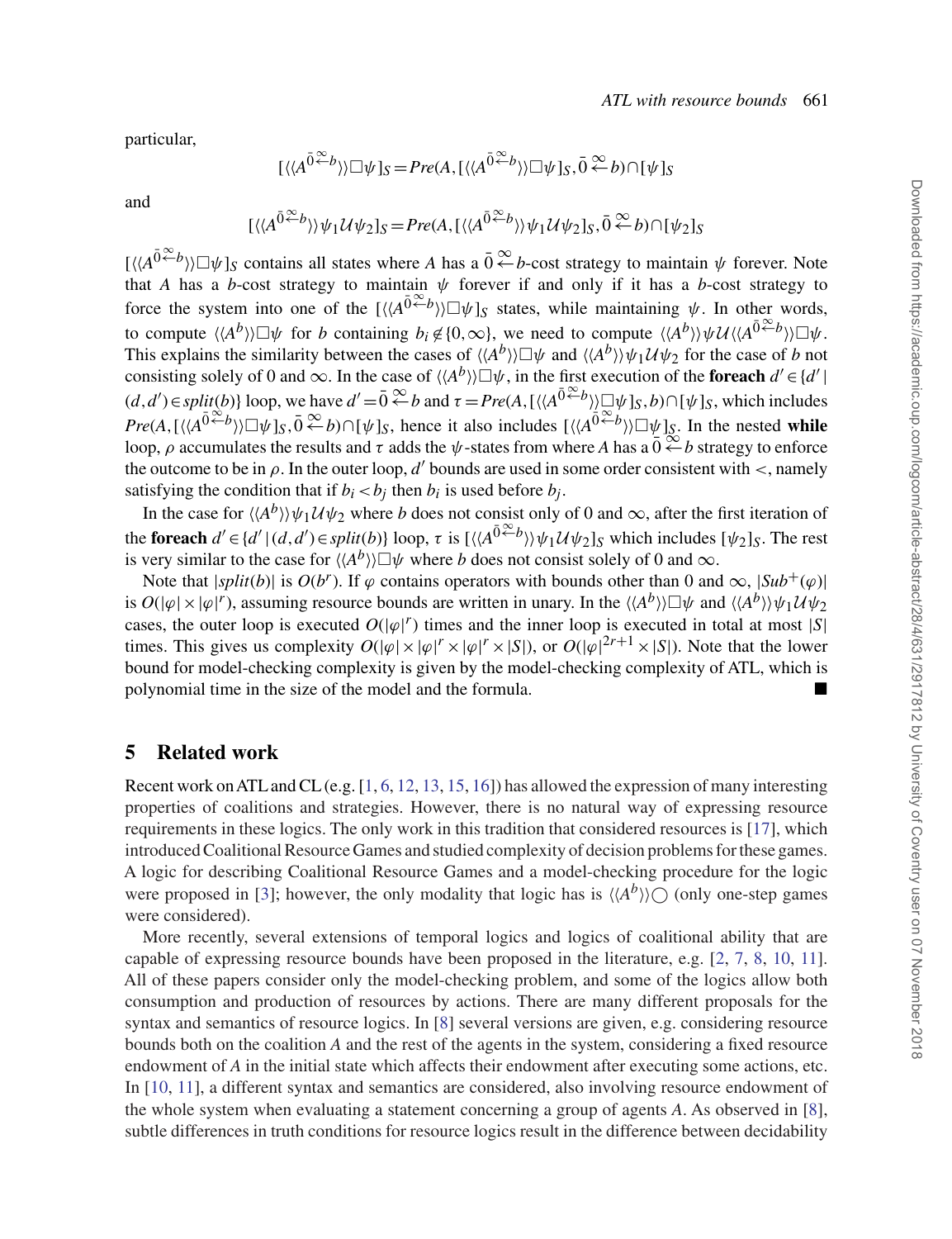<span id="page-32-0"></span>and undecidabiliity of the model-checking problem. In [\[8\]](#page-33-0), undecidability of the model-checking problem for several versions of the logics is proved. The only decidable cases considered in [\[8\]](#page-33-0) are an extension of Computation Tree Logic (CTL) [\[9\]](#page-33-0) with resources (essentially one-agentATL) and the version where on every path only a fixed finite amount of resources can be produced. Similarly, [\[10](#page-33-0)] gives a logic PRB-ATL (Priced Resource-Bounded ATL) with a decidable model-checking problem where the total amount of resources in the system has a fixed bound. The model-checking algorithm for PRB-ATL runs in time polynomial in the size of the model and exponential in the number of resources and the resource bound on the system. In [\[11](#page-33-0)], an EXPTIME lower bound in the number resources is shown. Recently, it has also been shown that if a zero-cost action is always available, the model-checking problem for RB-ATL with both production and consumption of resources is decidable; however, it is EXPSPACE-hard [2].

### **6 Conclusions**

We have provided a complete and sound axiomatization of RB-ATL, a logic which extends ATL with resource bounds. The resulting logic can express interesting properties of coalitions of agents involving resource limitations. For example, it can express that a coalition can maintain the system in a  $\varphi$ -state indefinitely given a finite amount of resources (this essentially means that after a while  $\varphi$ can be maintained for free). We have also presented a model-checking algorithm for RB-ATL, which runs in time polynomial in the size of the model and the formula (assuming that resource bounds are encoded in unary) and exponential in the number of resources.

The semantics for RB-ATL presented in this article, in particular the assumption that actions only consume but never produce resources, is motivated by verifying resource requirements for systems of agents where resources of interest are time, memory, bandwidth, etc., which cannot be generated by agents. In future work, we plan to study axiomatizations of variants of RB-ATL where actions can have a negative cost, such as in [2, [7\]](#page-33-0).

### **7 Acknowledgements**

This work was supported by the Engineering and Physical Sciences Research Council [grant EP/E031226/1]. We thank the anonymous referees for their comments which helped to improve the article.

### **References**

- [1] T. Ågotnes, W. van der Hoek and M. Wooldridge. Reasoning about coalitional games. *Artificial Intelligence*, **173**, 45–79, 2009.
- [2] N.Alechina, B. Logan, H. N. Nguyen and F. Raimondi. Decidable model-checking for a resource logic with production of resources. In *Proceedings of the 21st European Conference on Artificial Intelligence (ECAI 2014)*, pp. 9–14. IOS Press, 2014.
- [3] N. Alechina, B. Logan, H. N. Nguyen and A. Rakib. Expressing properties of coalitional ability under resource bounds. In *Logic, Rationality, and Interaction, Second International Workshop, LORI 2009, Proceedings*, vol. 5834 of *Lecture Notes in Computer Science*, X. He, J. F. Horty and E. Pacuit, eds, pp. 1–14. Springer, 2009.
- [4] N. Alechina, B. Logan, H. N. Nguyen and A. Rakib. Resource-bounded alternating-time temporal logic. In *Proceedings of the 9th International Conference on Autonomous Agents and Multiagent Systems (AAMAS 2010)*, pp. 481–488. IFAAMAS, 2010.